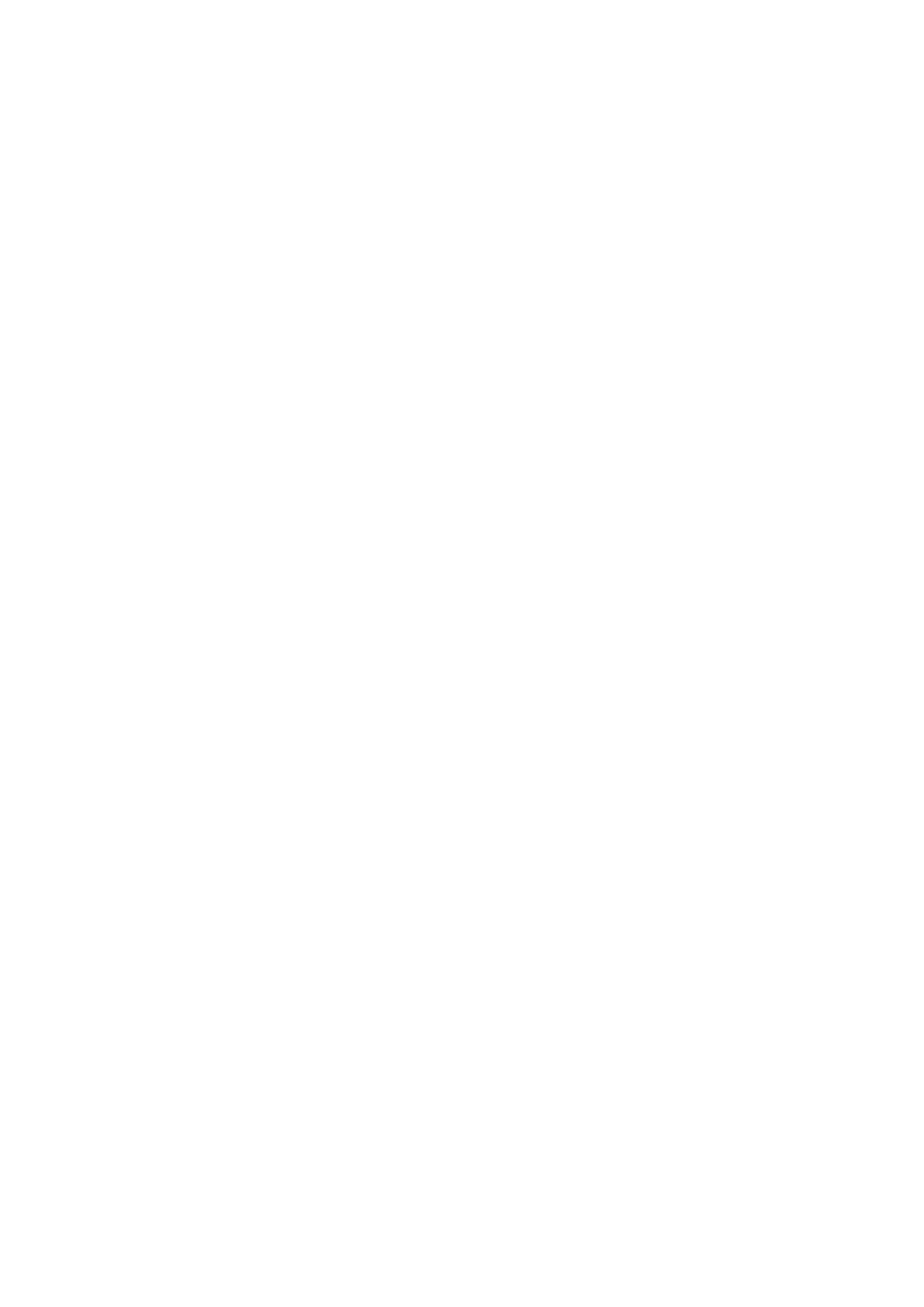## **Table of Contents**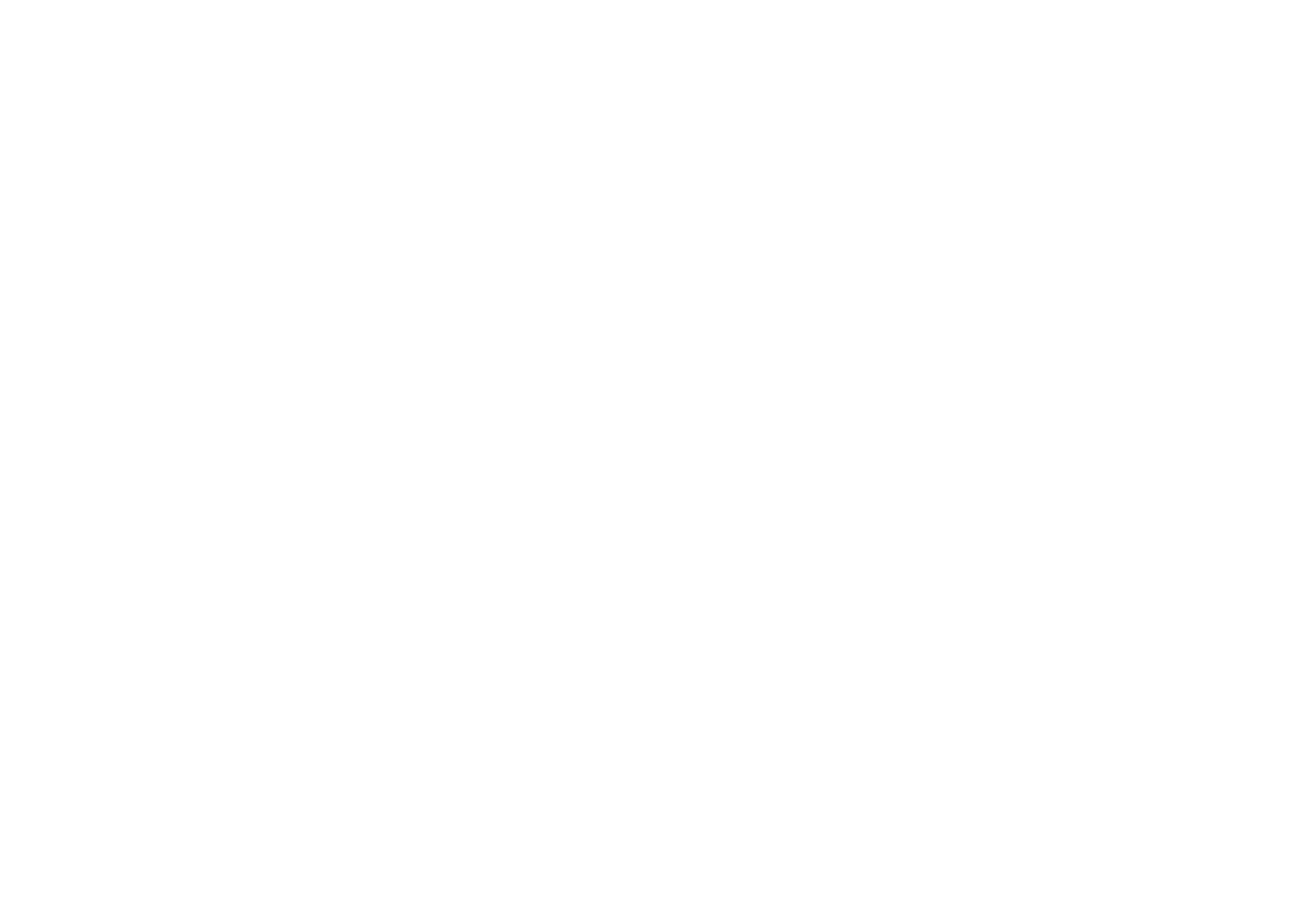## **Part A – Definitions of Development**

<span id="page-4-0"></span>

| <b>Umbrella Term</b> | <b>Development</b>                                                                                                                                                                                                                                                                                                                                 | Sub-categories                                                                                                                                                                                     | <b>Some Common Terminology</b>                                                                                         |
|----------------------|----------------------------------------------------------------------------------------------------------------------------------------------------------------------------------------------------------------------------------------------------------------------------------------------------------------------------------------------------|----------------------------------------------------------------------------------------------------------------------------------------------------------------------------------------------------|------------------------------------------------------------------------------------------------------------------------|
|                      | Agriculture means broadacre animal<br>farming, crop and pasture production, and<br>horticulture for commercial wholesale<br>production, but does not include animal<br>husbandry or any cultivation or animal<br>farming carried out primarily for the personal<br>enjoyment of, or consumption by, the<br>owner(s) or occupant(s) of land.        | Horticulture means the use of land for<br>intensive plant production such as fruit,<br>vegetable or flower production (including<br>berries and vines).                                            | Horse agistment<br>Livestock grazing                                                                                   |
|                      | Airport means the use of land for the<br>landing or departure of aircraft; the term<br>includes facilities provided at such premises<br>for the housing, servicing, maintenance and<br>repair of aircraft and for the assembly of<br>passengers and goods prior to the transport<br>of these passengers and goods either to or<br>from an airport. | Helicopter landing facility means the use<br>of land authorised by the Civil Aviation<br>Authority for use by helicopters whether or<br>not terminal facilities or hangar storage are<br>included. | Air cargo facilities<br>Air terminals<br>General aviation facilities<br>Landing fields<br>Military aviation facilities |
|                      | Ancillary use means the use of land for a<br>purpose that is ancillary to the primary use of<br>the land.                                                                                                                                                                                                                                          | Outbuilding means a shed, garage or<br>similar structure that is ancillary to the<br>permitted use of the land.                                                                                    |                                                                                                                        |
|                      | Animal care facility means the use of land<br>for the purpose of caring, boarding, breeding<br>or raising of predominantly domestic or<br>household animals.                                                                                                                                                                                       |                                                                                                                                                                                                    | Catteries<br>Kennels                                                                                                   |
|                      | Animal husbandry means any form of<br>animal production that either takes place<br>within the confines of a building or buildings<br>where livestock are reared in confined areas<br>excluding any husbandry carried out mainly<br>for the personal enjoyment of, or<br>consumption by, the owner(s) or occupier(s)<br>of the land.                |                                                                                                                                                                                                    | Feedlots<br>Fish farming<br>Poultry establishments<br>Shedded wool production                                          |
|                      | <b>Apartment</b> see Multi-unit housing                                                                                                                                                                                                                                                                                                            | <b>Serviced apartment</b>                                                                                                                                                                          | <b>Flats</b><br>Home units                                                                                             |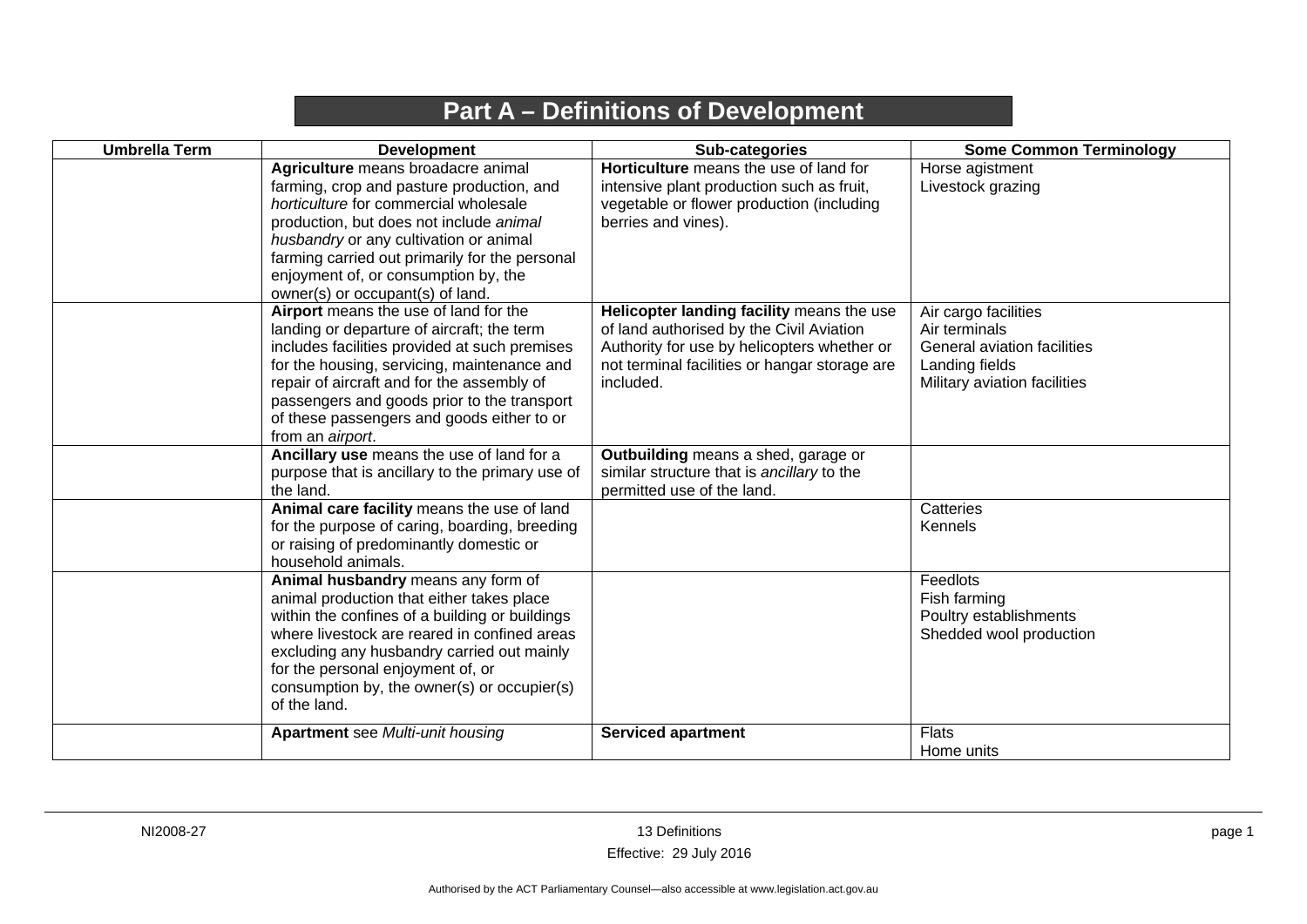| <b>Umbrella Term</b> | <b>Development</b>                                                                                                                                                                                                                                                                  | Sub-categories | <b>Some Common Terminology</b>                                                                                                                                                       |
|----------------------|-------------------------------------------------------------------------------------------------------------------------------------------------------------------------------------------------------------------------------------------------------------------------------------|----------------|--------------------------------------------------------------------------------------------------------------------------------------------------------------------------------------|
|                      | Aquatic recreation facility means the use<br>of land for a sporting, exercise, pastime or<br>leisure activity, whether or not operated for<br>gain, which is based on the recreational use<br>of an adjacent water feature, but does not<br>include a swimming pool or an aquarium. |                | Boat landing facilities<br>Boat sheds<br><b>Marinas</b><br>Swimming facilities<br>Wharves                                                                                            |
|                      | Attached house see Multi-unit housing                                                                                                                                                                                                                                               |                | Aged persons' unit (attached)<br>Row house<br>Semi-detached house<br>Terrace house<br>Townhouse<br>Villa house                                                                       |
|                      | Boarding house means the use of land to<br>principally provide long term accommodation<br>where meals, laundry or other services are<br>provided only to those residents of the<br>boarding house, and which is not licensed to<br>sell liquor.                                     |                | Lodging house<br>Private hotel<br>Serviced room                                                                                                                                      |
|                      | Bulk landscape supplies means the use of<br>land for the bulk sale of sand, soil,<br>screenings and other such garden materials.                                                                                                                                                    |                |                                                                                                                                                                                      |
|                      | <b>Bulky goods retailing see SHOP</b>                                                                                                                                                                                                                                               |                | Auction rooms<br>Camping equipment sales<br>Carpet sales<br>Do-it-yourself home improvement centres<br>Furniture and furnishing sales<br>Hardware stores<br>Showroom for bulky goods |
|                      | <b>Business agency see NON-RETAIL</b><br><b>COMMERCIAL USE</b>                                                                                                                                                                                                                      |                | Computer service<br>Health insurance agency<br>Real estate agency<br>Travel agency                                                                                                   |
|                      | Car park means the use of land specifically<br>allocated for the parking of motor vehicles.                                                                                                                                                                                         |                |                                                                                                                                                                                      |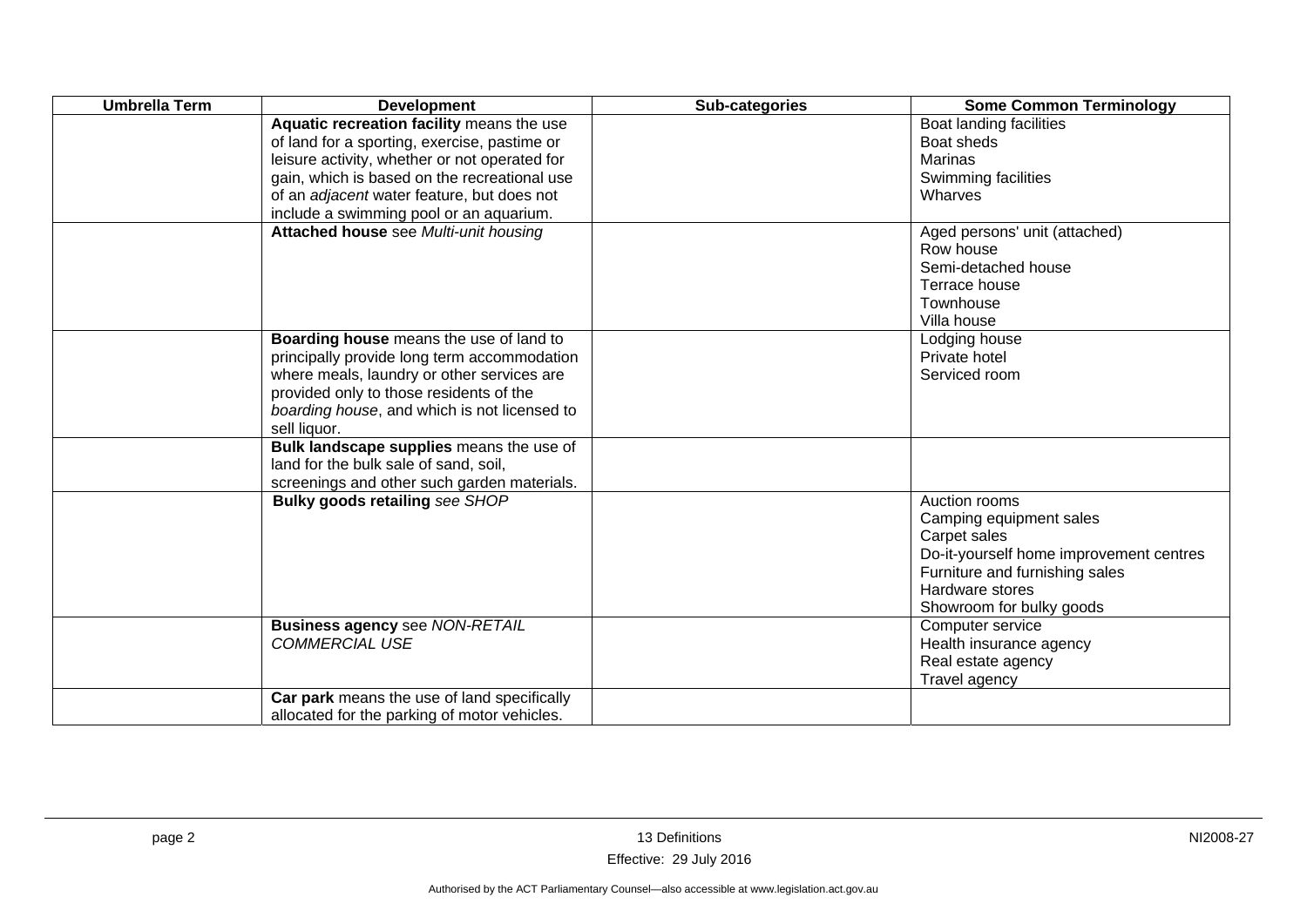| <b>Umbrella Term</b> | <b>Development</b>                                                                                                                                                                                                                                                                                                                                                                                      | Sub-categories            | <b>Some Common Terminology</b>                                                         |
|----------------------|---------------------------------------------------------------------------------------------------------------------------------------------------------------------------------------------------------------------------------------------------------------------------------------------------------------------------------------------------------------------------------------------------------|---------------------------|----------------------------------------------------------------------------------------|
|                      | Caravan park/camping ground means the<br>use of land for the placement of caravans or<br>tents for the purpose of temporary<br>accommodation and may include cabins for<br>overnight and holiday accommodation,<br>amenity buildings, recreational and<br>entertainment facilities, manager's office and<br>residence and shops which cater for the<br>occupants of the caravan park/camping<br>ground. |                           | Cabins                                                                                 |
|                      | Caretaker's residence see RESIDENTIAL<br><b>USE</b>                                                                                                                                                                                                                                                                                                                                                     |                           |                                                                                        |
|                      | Cemetery means the use of land for the<br>interment or the cremation of the dead<br>including any funeral parlour or chapel<br>erected on such land and used in connection<br>with the cemetery.                                                                                                                                                                                                        |                           | <b>Burial ground</b><br>Cemetery (public land reserve)<br>Crematorium<br>Graveyard     |
|                      | <b>Chancellery</b> see Office                                                                                                                                                                                                                                                                                                                                                                           |                           |                                                                                        |
|                      | Child care centre see COMMUNITY USE                                                                                                                                                                                                                                                                                                                                                                     |                           | Adjunct care<br>Creche<br>Long day care<br>Occasional care centre<br>Playschool        |
|                      | Civic administration means the use of land<br>for the purpose of carrying out the legislative<br>and judicial functions of government.                                                                                                                                                                                                                                                                  |                           | <b>ACT Legislative Assembly</b><br>Archive<br>Civic centre<br>Court of Law<br>Tribunal |
|                      | <b>Club</b> means the use of land as a meeting<br>place for persons associated, or for a body<br>incorporated, for a social, sporting, athletic,<br>literary, political or other like purpose, and<br>which is a licensed premise under the Liquor<br>Act 2010.                                                                                                                                         |                           | Ethnic clubs<br>Football club<br>Labor club<br>Leagues club<br>RSL club                |
|                      | <b>Commercial accommodation unit see</b><br>COMMERCIAL ACCOMMODATION USE                                                                                                                                                                                                                                                                                                                                | <b>Serviced apartment</b> |                                                                                        |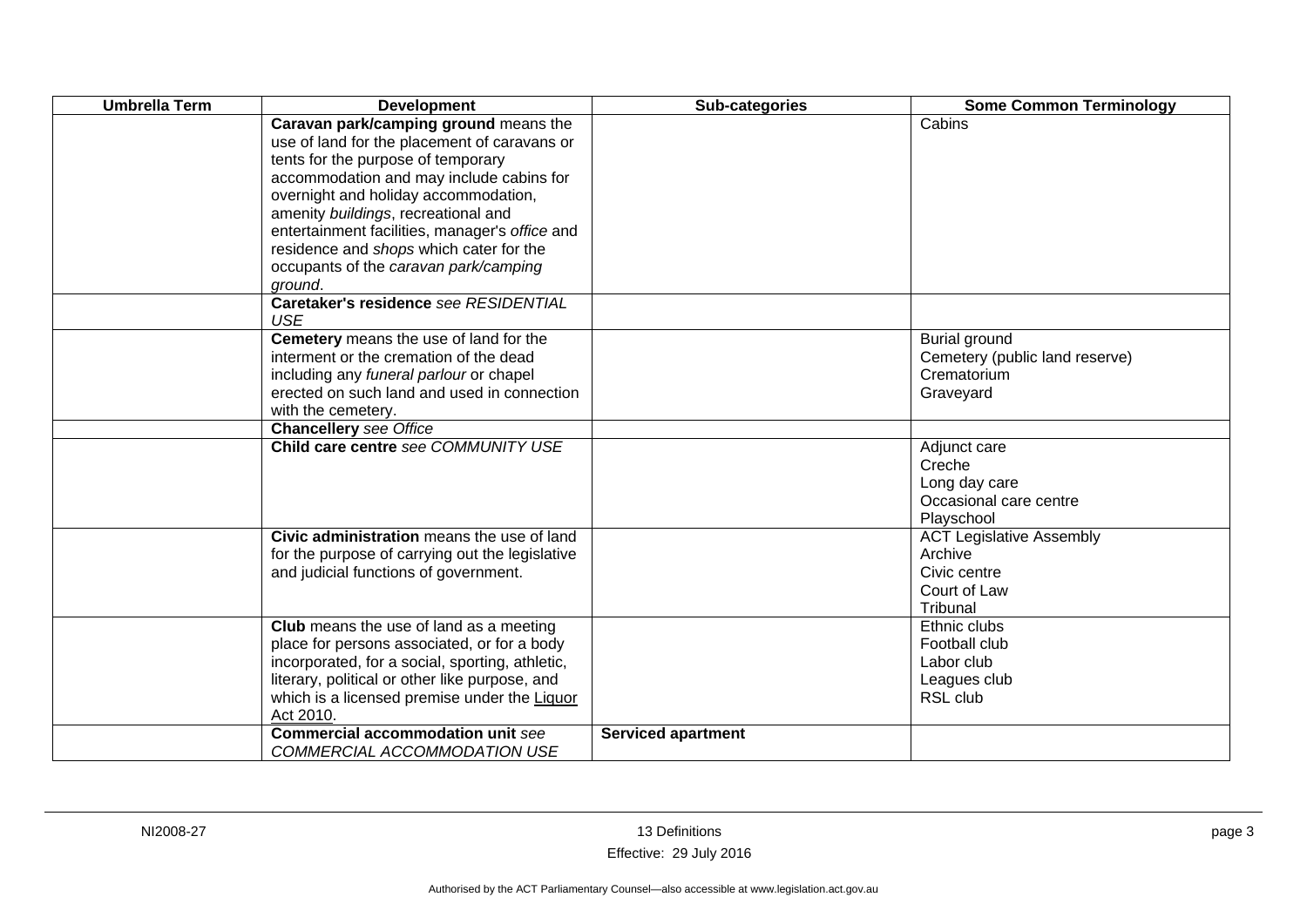| <b>Umbrella Term</b>       | <b>Development</b>                             | Sub-categories | <b>Some Common Terminology</b> |
|----------------------------|------------------------------------------------|----------------|--------------------------------|
| <b>COMMERCIAL</b>          | <b>Commercial accommodation unit means a</b>   |                |                                |
| <b>ACCOMMODATION USE</b>   | room or suite of rooms that is made available  |                |                                |
| does not include a caravan | on a commercial basis for short-term           |                |                                |
| park/camping ground or a   | accommodation. A commercial                    |                |                                |
| group or organised camp.   | accommodation unit may comprise a              |                |                                |
|                            | dwelling but not a room or suite of rooms      |                |                                |
|                            | within a dwelling. It does not include any     |                |                                |
|                            | associated facility such as a restaurant, bar  |                |                                |
|                            | or functions room, which may be used by the    |                |                                |
|                            | occupants of the premises but, which is also   |                |                                |
|                            | available for use by non occupant members      |                |                                |
|                            | of the public.                                 |                |                                |
|                            | Guest house means the use of land for one      |                |                                |
|                            | or more commercial accommodation units         |                |                                |
|                            | and where common or shared facilities are      |                |                                |
|                            | provided for the provision of services such as |                |                                |
|                            | meals and laundry to occupants of the          |                |                                |
|                            | premises but not to non occupant members       |                |                                |
|                            | of the public.                                 |                |                                |
|                            | Hotel means the use of land for one or more    |                |                                |
|                            | commercial accommodation units and where       |                |                                |
|                            | the premise is licensed under the Liquor Act   |                |                                |
|                            | 2010. It may also include associated           |                |                                |
|                            | facilities such as a restaurant, bar or        |                |                                |
|                            | functions room, which may be used by the       |                |                                |
|                            | occupants of the premises but, which are       |                |                                |
|                            | also available for use by non occupant         |                |                                |
|                            | members of the public.                         |                |                                |
|                            | Motel means the use of land for one or more    |                |                                |
|                            | commercial accommodation units and where       |                |                                |
|                            | the units are provided with convenient space   |                |                                |
|                            | for parking of motor vehicles. It may also     |                |                                |
|                            | include associated facilities such as a        |                |                                |
|                            | restaurant, bar or functions room, which may   |                |                                |
|                            | be used by the occupants of the premises       |                |                                |
|                            | but, which are also available for use by non   |                |                                |
|                            | occupant members of the public. A motel        |                |                                |
|                            | may be licensed under the Liquor Act 2010.     |                |                                |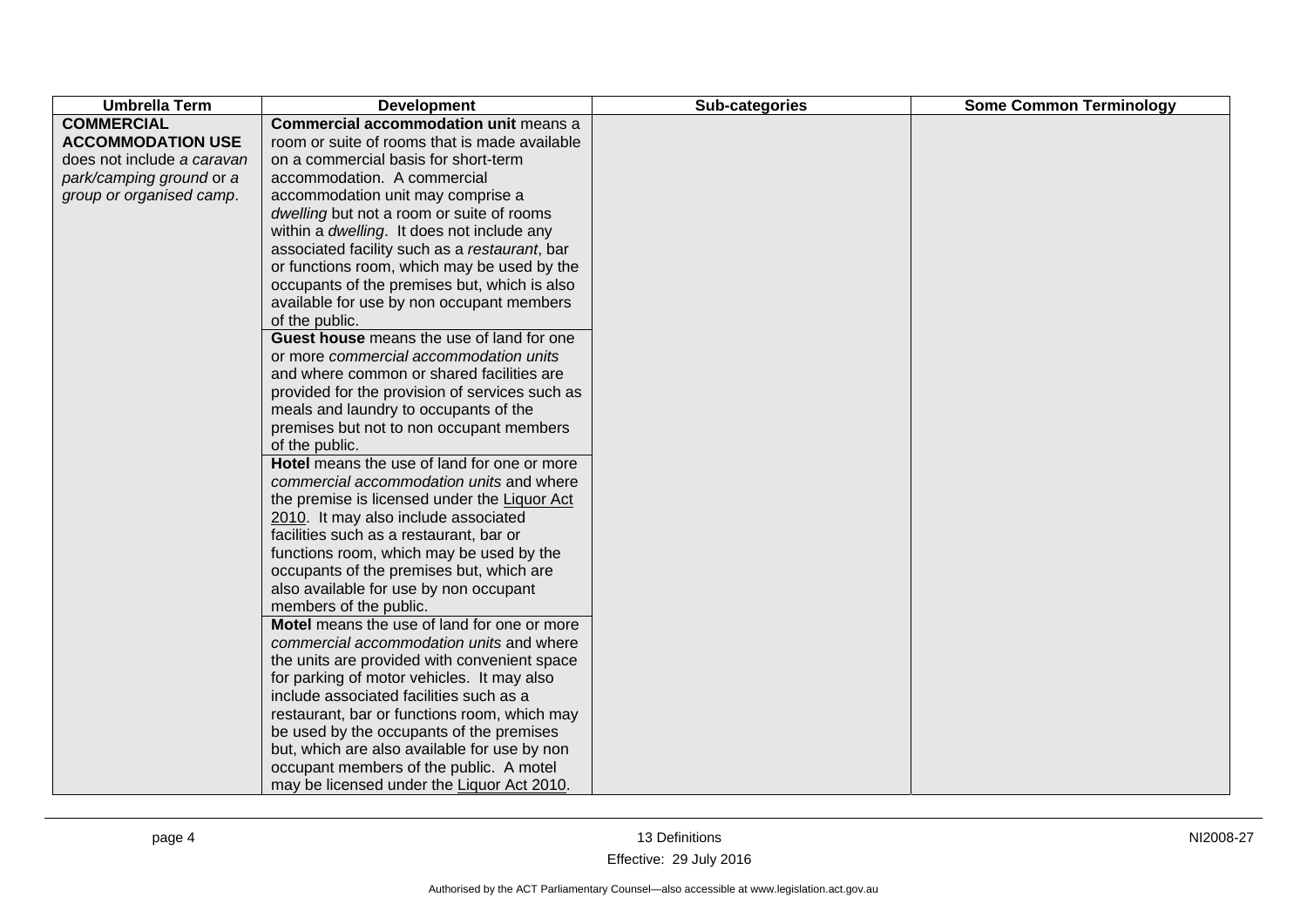| <b>Umbrella Term</b>       | <b>Development</b>                               | Sub-categories | <b>Some Common Terminology</b>         |
|----------------------------|--------------------------------------------------|----------------|----------------------------------------|
| <b>COMMERCIAL</b>          | Serviced apartment means an apartment            |                |                                        |
| <b>ACCOMMODATION USE</b>   | that is used as a commercial accommodation       |                |                                        |
| does not include a caravan | unit.                                            |                |                                        |
| park/camping ground or a   | Tourist resort means the use of land for one     |                |                                        |
| group or organised camp.   | or more commercial accommodation units           |                |                                        |
|                            | together with a wide range of recreational       |                |                                        |
|                            | and/or cultural facilities in a resort style     |                |                                        |
|                            | setting. It may also include associated          |                |                                        |
|                            | facilities such as a restaurant, bar or          |                |                                        |
|                            | functions room, which may be used by the         |                |                                        |
|                            | occupants of the premises but, which are         |                |                                        |
|                            | also available for use by non occupant           |                |                                        |
|                            | members of the public. A tourist resort may      |                |                                        |
|                            | be licensed under the Liquor Act 2010.           |                |                                        |
|                            | Communications facility means the use of         |                | Mobile phone antenna                   |
|                            | land for the provision of facilities for postal, |                | Satellite or microwave dish            |
|                            | telecommunications and other                     |                | Radar equipment                        |
|                            | communication purposes including facilities      |                | Aviation navigation communication      |
|                            | used for receiving and transmitting radiated     |                | Space tracking facility                |
|                            | signals using radio masts, towers, and           |                | Telecommunication facility, depot      |
|                            | antennae systems but does not include            |                | Television/radio broadcasting facility |
|                            | cabling or ducting used for the carrying of      |                | Australia Post exchange                |
|                            | electromagnetic signals.                         |                | Australia Post facility, Depot         |
|                            |                                                  |                | Telephone exchange                     |
|                            | <b>Community activity centre see</b>             |                | Child minding                          |
|                            | <b>COMMUNITY USE</b>                             |                | Community centre                       |
|                            |                                                  |                | Community hall                         |
|                            |                                                  |                | Meeting rooms                          |
|                            |                                                  |                | Men's Shed                             |
|                            |                                                  |                | Neighbourhood centre                   |
|                            |                                                  |                | Public health, welfare or information  |
|                            |                                                  |                | services                               |
|                            |                                                  |                | Scout and/or Guide hall                |
|                            |                                                  |                | Space for community groups             |
|                            | Community theatre see COMMUNITY USE              |                |                                        |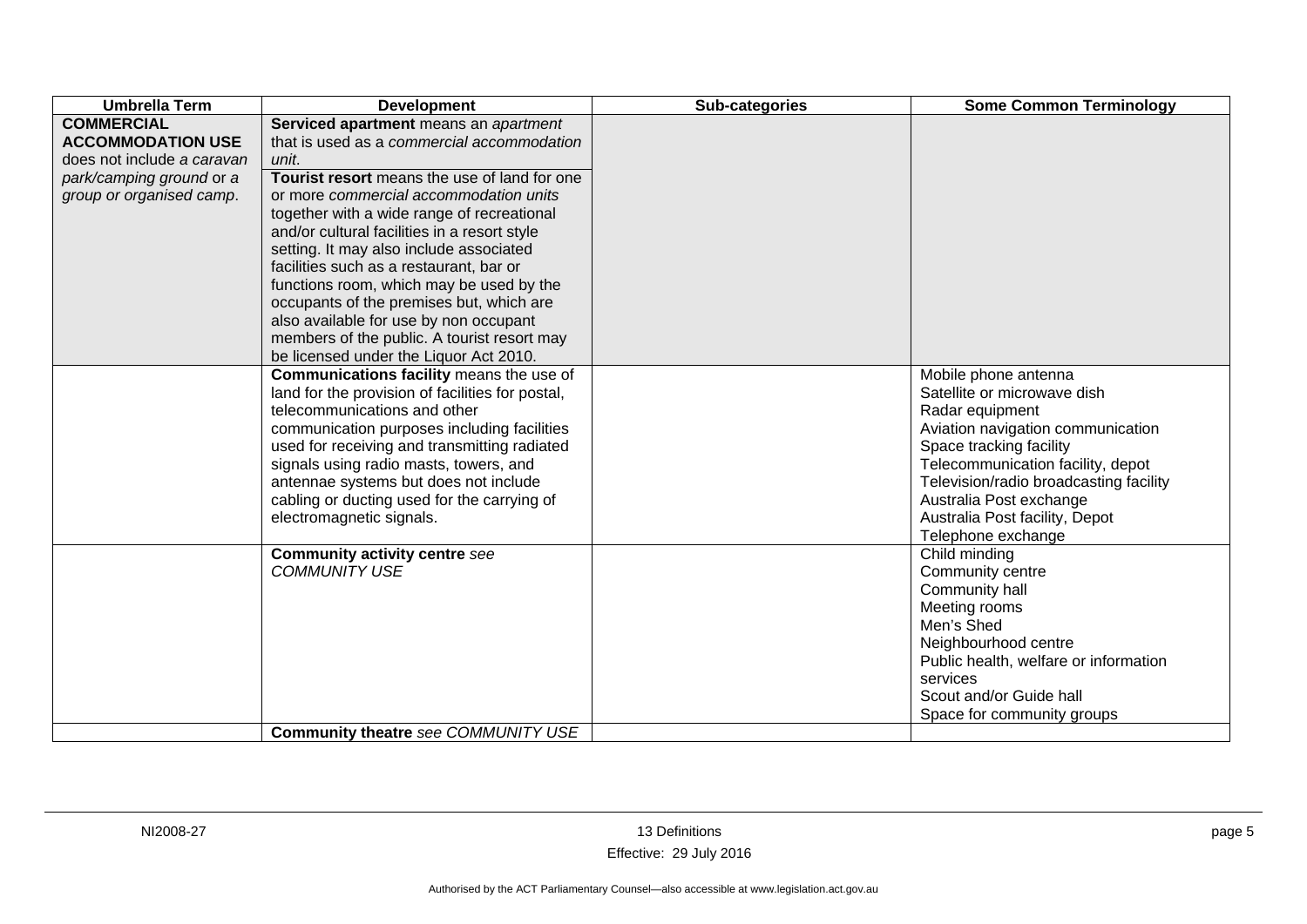| <b>Umbrella Term</b> | <b>Development</b>                                                                                                                                                                                                                                                                                                                                                                                                                                                                                                                                                                                                                                                                                                                                                                                                                                                                                                                                                                                                                                                                                                                                                                                                                                                                                                                                                                                                                | Sub-categories | <b>Some Common Terminology</b> |
|----------------------|-----------------------------------------------------------------------------------------------------------------------------------------------------------------------------------------------------------------------------------------------------------------------------------------------------------------------------------------------------------------------------------------------------------------------------------------------------------------------------------------------------------------------------------------------------------------------------------------------------------------------------------------------------------------------------------------------------------------------------------------------------------------------------------------------------------------------------------------------------------------------------------------------------------------------------------------------------------------------------------------------------------------------------------------------------------------------------------------------------------------------------------------------------------------------------------------------------------------------------------------------------------------------------------------------------------------------------------------------------------------------------------------------------------------------------------|----------------|--------------------------------|
| <b>COMMUNITY USE</b> | Child care centre means the use of land for<br>the purpose of educating, supervising or<br>caring for children of any age throughout a<br>specified period of time in any one day,<br>which is registered under the Children and<br>Young People Act 2008 or authorised<br>pursuant to the Education and Care Services<br>National Law (ACT) Act 2011 and which<br>does not include residential care.<br>Community activity centre means the use<br>of land by a public authority or a body of<br>persons associated for the purpose of<br>providing for the social well being of the<br>community.<br>Community theatre means the use of land<br>for a theatre, cinema, concert hall,<br>auditorium or theatrette run by non-profit<br>organisations.<br>Cultural facility means the use of land for<br>the purpose of cultural activities to which the<br>public normally has access, but does not<br>include a shop for art, craft or sculpture<br>dealer.<br>Educational establishment means the use<br>of land for the purpose of tuition, training or<br>research directed towards the discovery or<br>application of knowledge, whether or not for<br>the purposes of gain, and may include<br>associated residential accommodation.<br>Health facility means the use of land for<br>providing health care services (including<br>diagnosis, preventative care or counselling)<br>or medical or surgical treatment to out- |                |                                |
|                      | patients only.                                                                                                                                                                                                                                                                                                                                                                                                                                                                                                                                                                                                                                                                                                                                                                                                                                                                                                                                                                                                                                                                                                                                                                                                                                                                                                                                                                                                                    |                |                                |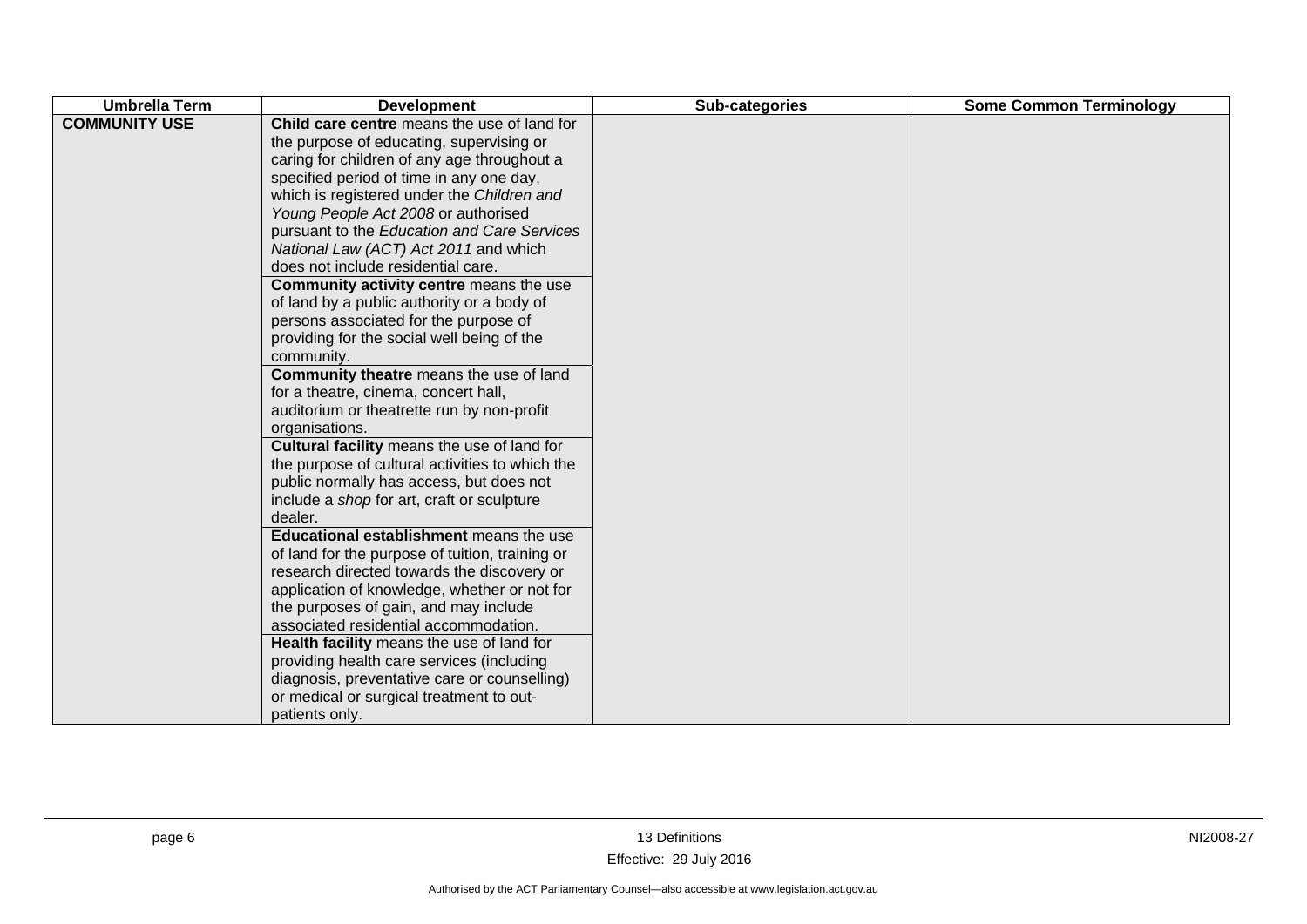| <b>Umbrella Term</b> | <b>Development</b>                                                                                                                                                                                                                                                                                                                                                                                                                                                                                                                                                                                                                                                                                                                                                                                                                           | Sub-categories | <b>Some Common Terminology</b>                                       |
|----------------------|----------------------------------------------------------------------------------------------------------------------------------------------------------------------------------------------------------------------------------------------------------------------------------------------------------------------------------------------------------------------------------------------------------------------------------------------------------------------------------------------------------------------------------------------------------------------------------------------------------------------------------------------------------------------------------------------------------------------------------------------------------------------------------------------------------------------------------------------|----------------|----------------------------------------------------------------------|
| <b>COMMUNITY USE</b> | Hospital means the use of land for the<br>medical care (including diagnosis,<br>preventative care and counselling) of in-<br>patients, whether or not out-patients are also<br>provided with care or treatment, and may<br>include associated residential<br>accommodation.<br>Place of worship means the use of land for<br>the primary purposes of religious worship<br>and associated activities by a congregation,<br>religious group or members of the public<br>whether or not the premises are also used<br>for religious instruction, tuition, meetings,<br>training and other community activities.<br>Religious associated use means the use of<br>land for the activities conducted by religious<br>organisations other than for worship or for<br>offices and may include residential<br>accommodation by ministers of religion. |                |                                                                      |
|                      | <b>Consolidation</b> has the same meaning as in<br>the Planning and Development Act 2007.                                                                                                                                                                                                                                                                                                                                                                                                                                                                                                                                                                                                                                                                                                                                                    |                |                                                                      |
|                      | Corrections facility means the use of land<br>for the confinement or safe custody of<br>persons so confined as the result of legal<br>process and includes attendance centres<br>established for persons sentenced to serve<br>periods of community service.                                                                                                                                                                                                                                                                                                                                                                                                                                                                                                                                                                                 |                | Corrections centre<br>Prison<br>Remand centre<br>Youth remand centre |
|                      | Craft workshop means the use of land for<br>the manufacture, primarily by manual<br>methods, of craft articles such as<br>leatherwork, pottery, woodwork, hand woven<br>goods and the like.                                                                                                                                                                                                                                                                                                                                                                                                                                                                                                                                                                                                                                                  |                |                                                                      |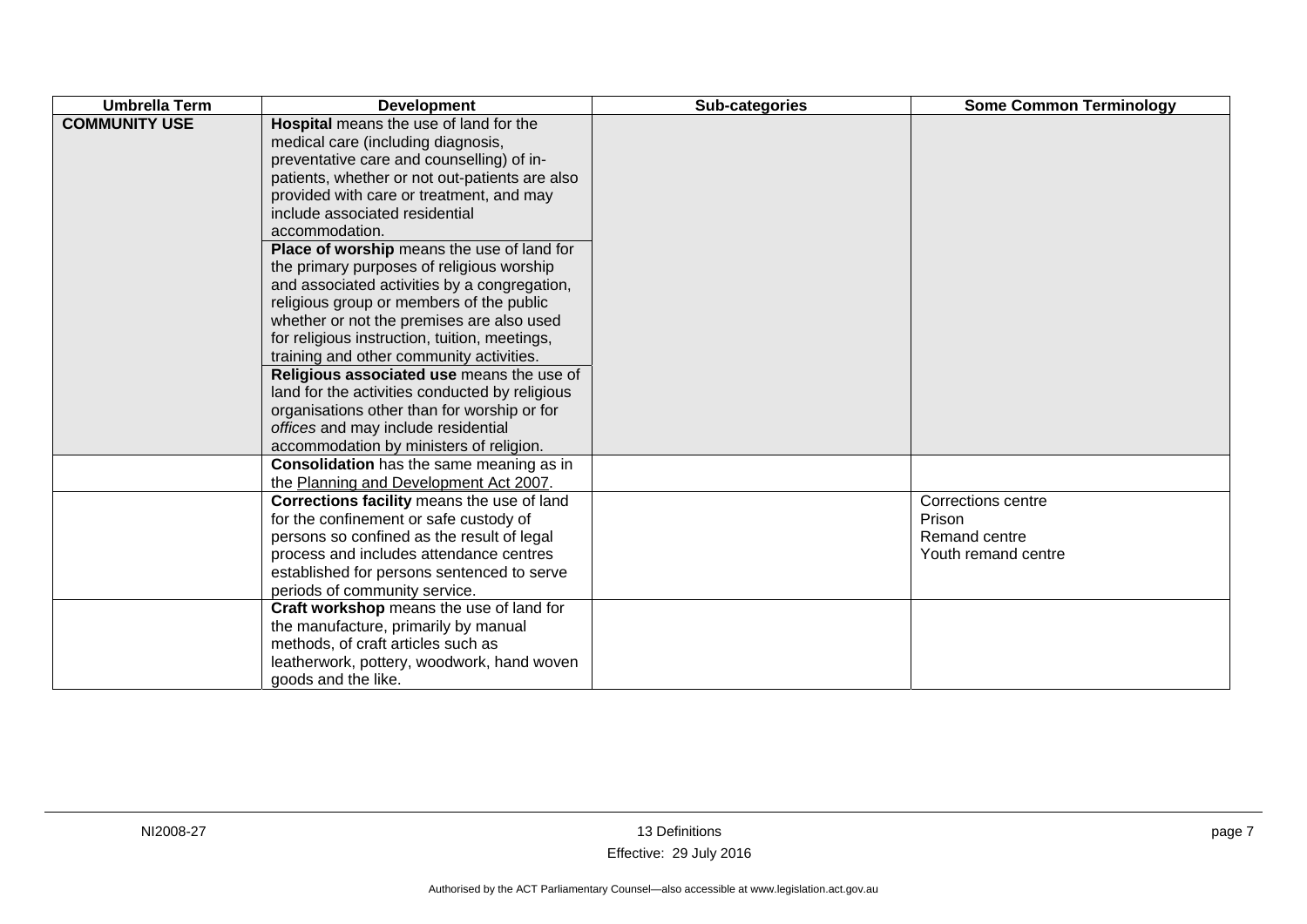| <b>Umbrella Term</b> | <b>Development</b>                                 | Sub-categories | <b>Some Common Terminology</b> |
|----------------------|----------------------------------------------------|----------------|--------------------------------|
|                      | Cultural facility see COMMUNITY USE                |                | Art gallery                    |
|                      |                                                    |                | Library                        |
|                      |                                                    |                | Museum                         |
|                      | Defence installation means the use of land         |                |                                |
|                      | operated by the Department of Defence or           |                |                                |
|                      | the armed forces of Australia and includes         |                |                                |
|                      | Department of Defence offices, offices             |                |                                |
|                      | associated with national security and              |                |                                |
|                      | defence communications facilities, but does        |                |                                |
|                      | not include facilities associated with military    |                |                                |
|                      | aviation.<br>Department store see SHOP             |                |                                |
|                      | Detached house see Single dwelling                 |                | Aged persons' unit (detached)  |
|                      | housing                                            |                | Cottage house                  |
|                      |                                                    |                | Courtyard house                |
|                      |                                                    |                | Standard house                 |
|                      | Diplomatic residence see RESIDENTIAL<br><b>USE</b> |                |                                |
|                      | Distribution reservoir see MAJOR UTILITY           |                |                                |
|                      | <i><b>INSTALLATION</b></i>                         |                |                                |
|                      | Drink establishment means the use of land          |                | Bar                            |
|                      | for the sale of alcoholic beverages and spirits    |                | Tavern                         |
|                      | to members of the public primarily for             |                |                                |
|                      | consumption on the premises, and which is a        |                |                                |
|                      | licensed premise under the Liquor Act 2010.        |                |                                |
|                      | <b>Drive-in cinema</b> means the use of land as    |                |                                |
|                      | an open air cinema that makes provision for        |                |                                |
|                      | the audience or spectators to view that            |                |                                |
|                      | entertainment while seated in motor vehicles.      |                |                                |
|                      | Dual occupancy housing see Multi-unit              |                |                                |
|                      | housing                                            |                |                                |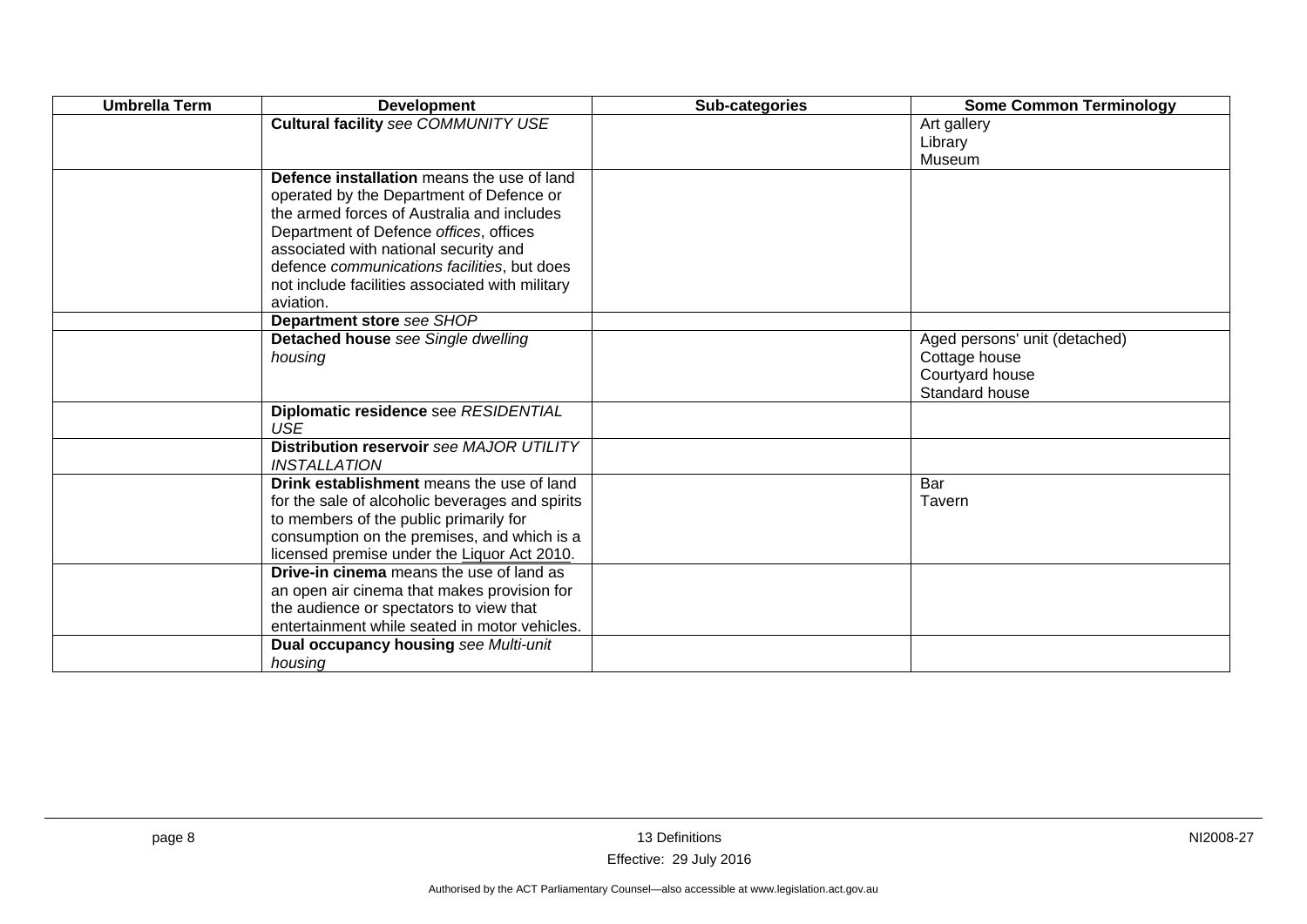| <b>Umbrella Term</b> | <b>Development</b>                                                                                                                                                                                                                                                                                                                                                | Sub-categories | <b>Some Common Terminology</b>                                                                                                                                                                                                                                                                                                        |
|----------------------|-------------------------------------------------------------------------------------------------------------------------------------------------------------------------------------------------------------------------------------------------------------------------------------------------------------------------------------------------------------------|----------------|---------------------------------------------------------------------------------------------------------------------------------------------------------------------------------------------------------------------------------------------------------------------------------------------------------------------------------------|
|                      | <b>Educational establishment see</b><br><b>COMMUNITY USE</b>                                                                                                                                                                                                                                                                                                      |                | Adult education centre<br>College of Advanced Education<br><b>High School</b><br>Kindergarten<br>Other specialist college<br>Pre-school<br>Primary school<br>Road safety education centre<br>Secondary college<br>Sheltered workshop<br>Sports institute<br>Teachers' college<br>Technical and further education (TAFE)<br>University |
|                      | Emergency services facility means the use<br>of land for the purpose of providing<br>emergency services and protection for the<br>community.                                                                                                                                                                                                                      |                | Ambulance station<br>Civil defence<br>Fire station<br>Police station                                                                                                                                                                                                                                                                  |
|                      | Farm tourism means operating a craft<br>workshop, shop, guesthouse, outdoor<br>recreation facility, overnight camping area or<br>other activity for tourists that is secondary to<br>the use of the land for the primary purpose<br>authorised by the lease.                                                                                                      |                |                                                                                                                                                                                                                                                                                                                                       |
|                      | Financial establishment see NON-RETAIL<br><b>COMMERCIAL USE</b>                                                                                                                                                                                                                                                                                                   |                | <b>Bank</b><br>Co-operative society<br>Credit union<br>Finance companies                                                                                                                                                                                                                                                              |
|                      | Freight transport facility means the use of<br>land for the principal purpose of bulk<br>handling and storage of goods or materials<br>whether or not facilities are included for the<br>parking, servicing and repair of vehicles used<br>to transport the goods or materials on site,<br>but does not include any retail sales or<br>wholesaling from the site. |                | Motor freight forwarding service<br>Motor freight packing, crating service<br>Motor freight terminals and depots                                                                                                                                                                                                                      |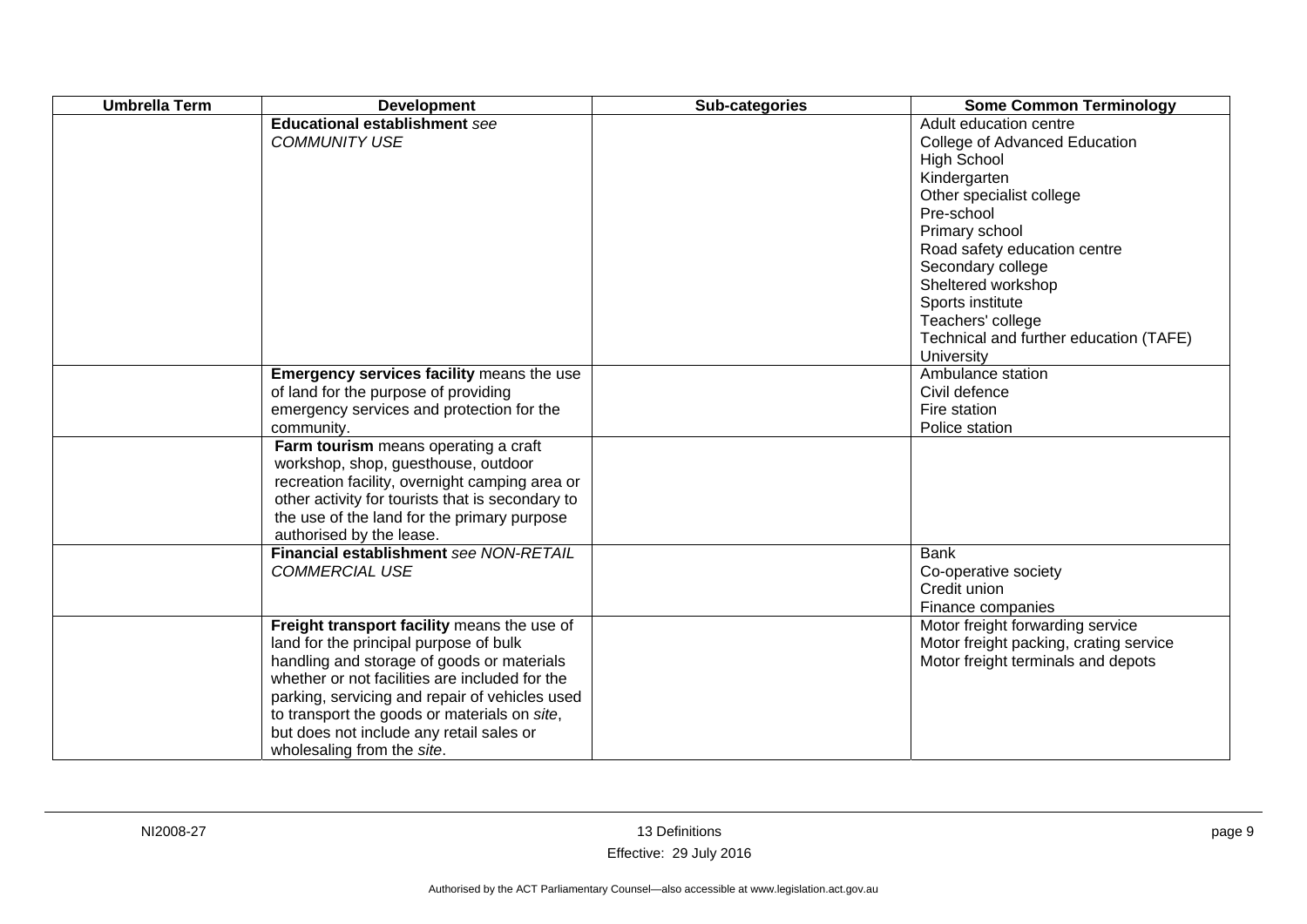| <b>Umbrella Term</b> | <b>Development</b>                                                                                                                                                                                                                                                                                                                                                                                                                                      | Sub-categories | <b>Some Common Terminology</b>                                                                                        |
|----------------------|---------------------------------------------------------------------------------------------------------------------------------------------------------------------------------------------------------------------------------------------------------------------------------------------------------------------------------------------------------------------------------------------------------------------------------------------------------|----------------|-----------------------------------------------------------------------------------------------------------------------|
|                      | Funeral parlour means the use of land by<br>an undertaker in the carrying out of that<br>profession. The term includes all ancillary<br>uses such as a funeral chapel and office.                                                                                                                                                                                                                                                                       |                |                                                                                                                       |
|                      | General industry means an industry, not<br>being a light, hazardous, offensive or mining<br><i>industry</i> , in which the processes carried on,<br>the transportation involved or the machinery<br>or materials used have the potential to<br>interfere with the amenity of the locality by<br>reason of noise, vibration, smell, fumes,<br>smoke, vapour, steam, soot, ash, dust,<br>waste water, waste products, grit, oil or<br>otherwise.          |                |                                                                                                                       |
|                      | Group or organised camp means the use<br>of land for the purpose of providing short<br>term share accommodation and recreation<br>facilities by a body of persons associated<br>together for the physical, cultural, spiritual or<br>intellectual welfare of the community.                                                                                                                                                                             |                | Church camp<br>Outward Bound camp<br>Religious retreat<br>School camp<br>Scout, Guide camp<br>YMCA camp<br>Youth camp |
|                      | <b>Guest house see COMMERCIAL</b><br><b>ACCOMMODAITON USE</b>                                                                                                                                                                                                                                                                                                                                                                                           |                | Chalet<br>Farmstead accommodation<br>Tourist lodge<br>Youth hostel                                                    |
|                      | Hazardous industry means an industry, not<br>being a general, light, offensive or mining<br>industry, which by reason of the process<br>involved, or the method of manufacture of<br>the materials used or produced represents a<br>significant source of hazard to human health<br>or life or property, for any reason.<br>Hazardous waste facility means the use of<br>land for the collection, storage, treatment or<br>disposal of hazardous waste. |                | Chemical factory<br>Gas works<br>Liquid fuel depot<br>Petroleum refining                                              |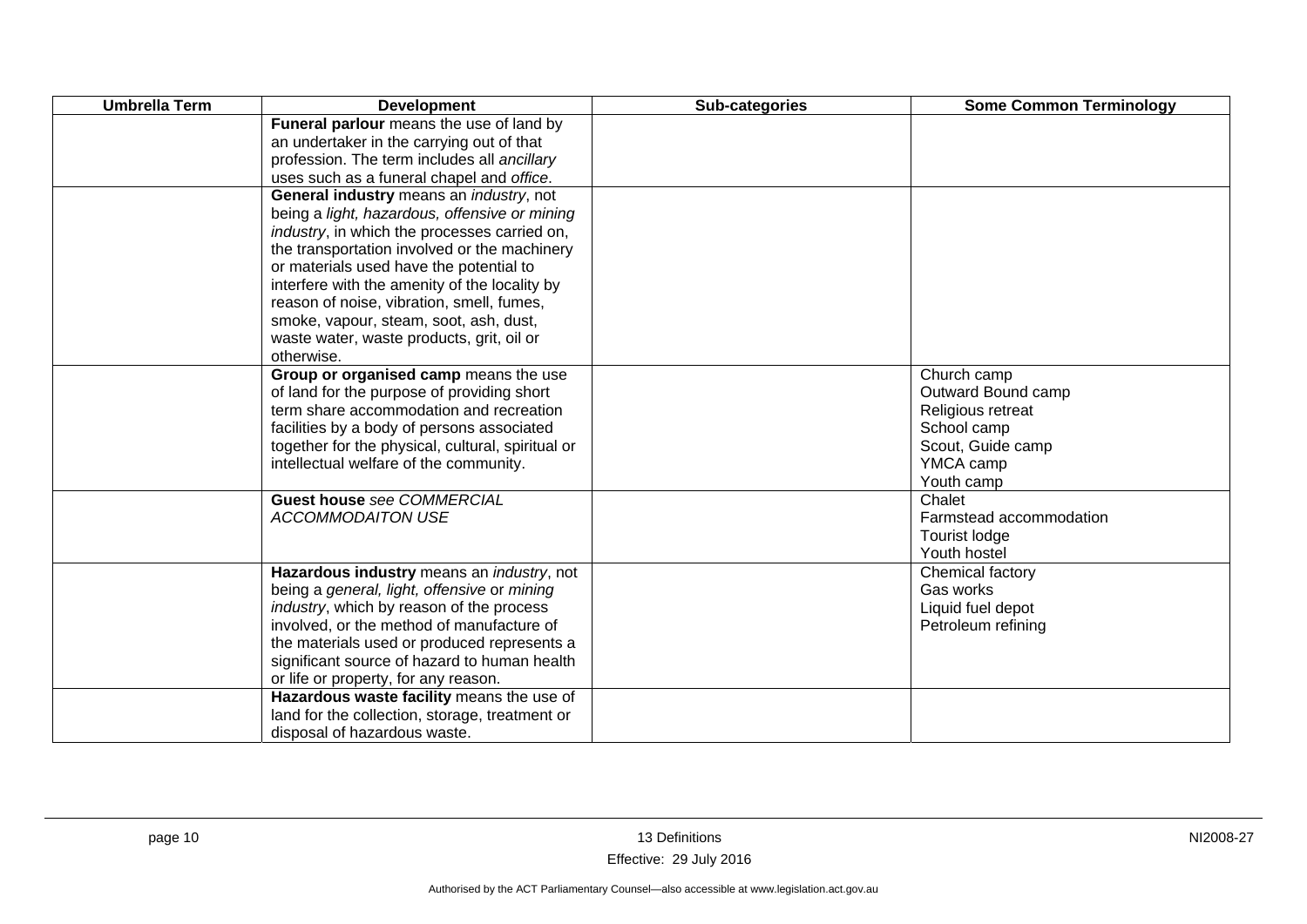| <b>Umbrella Term</b> | <b>Development</b>                              | Sub-categories | <b>Some Common Terminology</b>        |
|----------------------|-------------------------------------------------|----------------|---------------------------------------|
|                      | Health facility see COMMUNITY USE               |                | Baby health clinic                    |
|                      |                                                 |                | Consulting room                       |
|                      |                                                 |                | Dental clinic                         |
|                      |                                                 |                | Dental surgery                        |
|                      |                                                 |                | Doctor's surgery                      |
|                      |                                                 |                | Family planning clinic                |
|                      |                                                 |                | First aid station                     |
|                      |                                                 |                | Health centre                         |
|                      |                                                 |                | Medical centre/clinic                 |
|                      |                                                 |                | Optician                              |
|                      |                                                 |                | Veterinary day clinic                 |
|                      |                                                 |                | X-Ray centre                          |
|                      | Helicopter landing facility see Airport         |                |                                       |
|                      | Home business means the use of a                |                |                                       |
|                      | residential lease for carrying on a profession, |                |                                       |
|                      | trade, occupation or calling on the land.       |                |                                       |
|                      | Horticulture see Agriculture                    |                | Hydroponics                           |
|                      |                                                 |                | Market garden                         |
|                      |                                                 |                | Orchard                               |
|                      |                                                 |                | Plant nursery (excluding retail plant |
|                      |                                                 |                | nursery)                              |
|                      | Hospital see COMMUNITY USE                      |                |                                       |
|                      | <b>Hotel see COMMERCIAL</b>                     |                |                                       |
|                      | <b>ACCOMMODATION USE</b>                        |                |                                       |
|                      | Hydro-electric power generation means           |                |                                       |
|                      | the regulation and diversion of streamflow for  |                |                                       |
|                      | the purpose of generating electric power.       |                |                                       |
|                      | Incineration facility means the use of land     |                |                                       |
|                      | for the disposal of waste by burning.           |                |                                       |
|                      | Indoor entertainment facility means the         |                | Amusement arcade                      |
|                      | use of land for entertainment where such use    |                | Casino                                |
|                      | is primarily indoors.                           |                | Cinema                                |
|                      |                                                 |                | Commercial theatre                    |
|                      |                                                 |                | Concert hall                          |
|                      |                                                 |                | Dance hall                            |
|                      |                                                 |                | Discotheque                           |
|                      |                                                 |                | Music hall                            |
|                      |                                                 |                | Night club                            |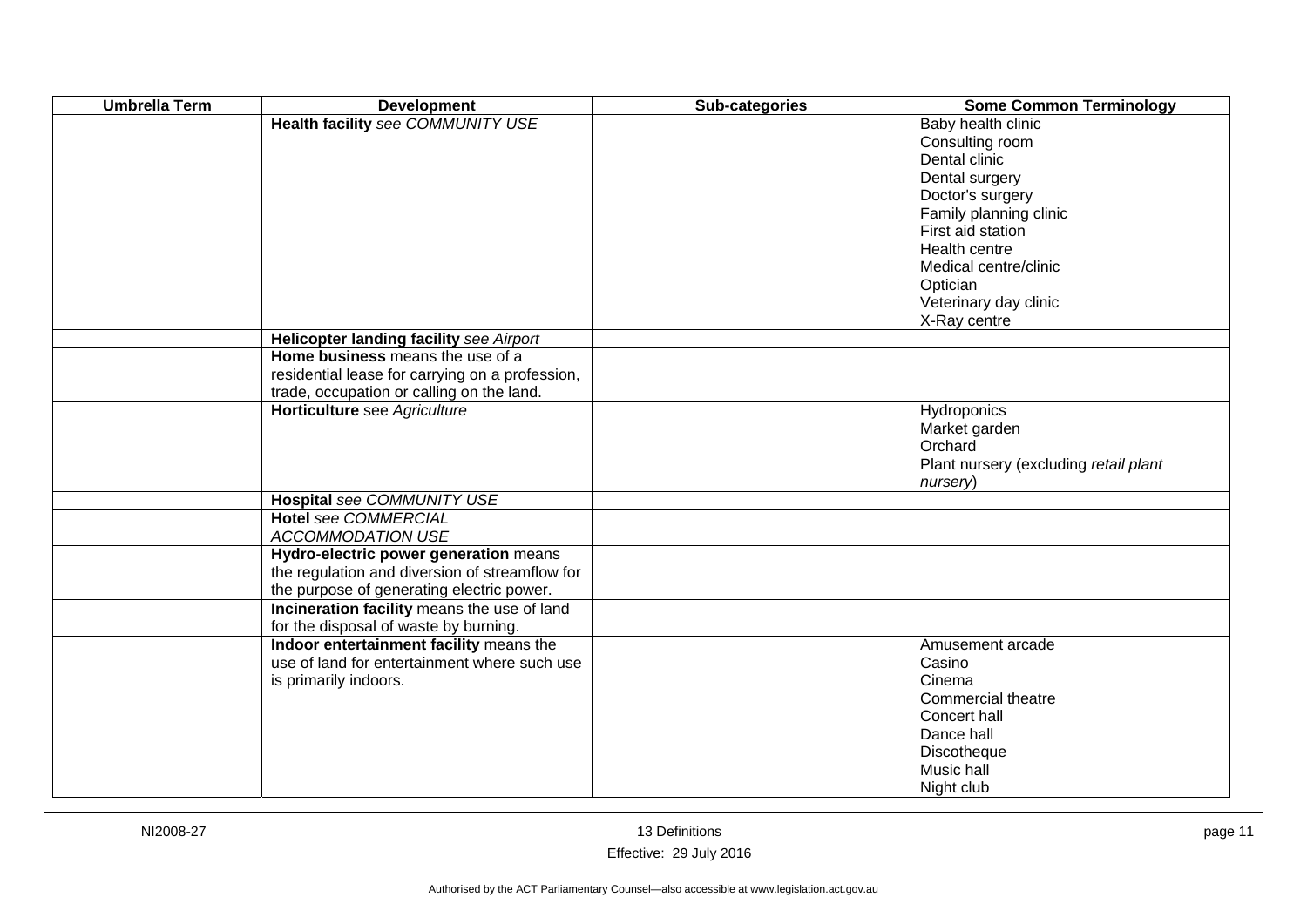| <b>Umbrella Term</b> | <b>Development</b>                                                                                                                                                                                                                                                                                                                                                                                                                                                                    | Sub-categories | <b>Some Common Terminology</b>                                                                                                                                                                                      |
|----------------------|---------------------------------------------------------------------------------------------------------------------------------------------------------------------------------------------------------------------------------------------------------------------------------------------------------------------------------------------------------------------------------------------------------------------------------------------------------------------------------------|----------------|---------------------------------------------------------------------------------------------------------------------------------------------------------------------------------------------------------------------|
|                      | Indoor recreation facility means the use of<br>land for sporting activities where such use is<br>primarily indoors.                                                                                                                                                                                                                                                                                                                                                                   |                | Fitness centre<br>Gymnasium<br>Indoor sports stadium<br>Indoor swimming pool<br>Squash court                                                                                                                        |
|                      | Industrial trades means the use of land for<br>the selling, hiring, inspection or servicing of<br>goods or materials for industrial, agricultural,<br>construction, transport or like purposes<br>where:<br>a) A large area for handling, storage or<br>display is required; and/or<br>b) The activity carried out has the potential<br>to have an impact similar to <i>industry</i> in<br>terms of traffic and parking generation,<br>noise and air pollution, and visual<br>impact. |                | Agricultural supplier<br>Agricultural machinery sales and service<br>Builders' supplies<br>Display of building materials<br>Industrial machinery sales and service<br>Timber yard<br>Vehicle repair and maintenance |
|                      | Industry means the use of land for the<br>principal purpose of manufacturing,<br>assembling, altering, repairing, renovating,<br>ornamenting, finishing, cleaning, washing,<br>winning of minerals, dismantling, processing,<br>or adapting of any goods or any articles.                                                                                                                                                                                                             |                |                                                                                                                                                                                                                     |
|                      | Landfill site means the use of land for the<br>permanent depositing of waste within the<br>ground.                                                                                                                                                                                                                                                                                                                                                                                    |                |                                                                                                                                                                                                                     |
|                      | Land management facility means the use<br>of land for land management or the storage<br>of any plant, machinery or materials used in<br>the course of land management, whether or<br>not facilities are included for the parking,<br>servicing and repair of plant or machinery.                                                                                                                                                                                                      |                | <b>Bushfire fighting facility</b><br>Forest depot<br>Land management depot<br>Ranger station<br>Visitor information centre                                                                                          |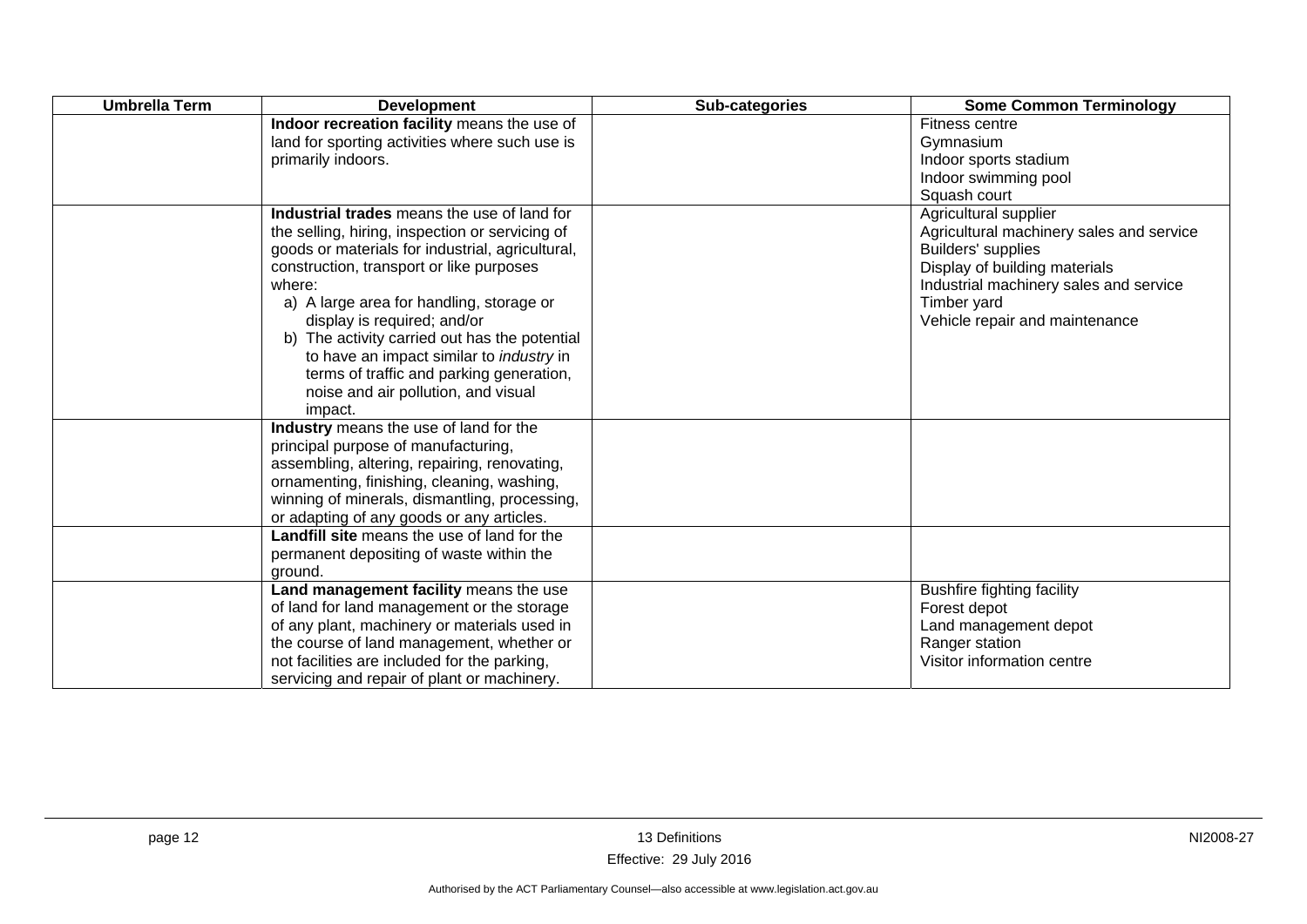| <b>Umbrella Term</b> | <b>Development</b>                                                    | Sub-categories | <b>Some Common Terminology</b> |
|----------------------|-----------------------------------------------------------------------|----------------|--------------------------------|
|                      | Light industry means an <i>industry</i> , not being                   |                |                                |
|                      | a general, offensive, hazardous or mining                             |                |                                |
|                      | <i>industry</i> , in which the processes carried on,                  |                |                                |
|                      | the transportation involved or the machinery                          |                |                                |
|                      | or materials used do not interfere with the                           |                |                                |
|                      | amenity of the locality by reason of noise,                           |                |                                |
|                      | vibration, smell, fumes, smoke, vapour,                               |                |                                |
|                      | steam, soot, ash, dust, waste water, waste                            |                |                                |
|                      | products, grit, oil or otherwise. The use                             |                |                                |
|                      | includes a craft workshop.                                            |                |                                |
|                      | Liquid fuel depot means the use of land for                           |                |                                |
|                      | the bulk storage or wholesale distribution of                         |                |                                |
|                      | petrol, oil, petroleum products or other                              |                |                                |
|                      | inflammable liquids or the retail distribution of                     |                |                                |
|                      | drums containing petrol, oil, petroleum                               |                |                                |
|                      | products or other inflammable liquids.                                |                |                                |
|                      | Major electrical sub-station see MAJOR<br><b>UTILITY INSTALLATION</b> |                |                                |
|                      | Major gross pollutant trap see MAJOR                                  |                |                                |
|                      | <b>UTILITY INSTALLATION</b>                                           |                |                                |
|                      | Major pump station see MAJOR UTILITY                                  |                |                                |
|                      | <b>INSTALLATION</b>                                                   |                |                                |
|                      | Major road means a road that is an arterial                           |                | Arterial road                  |
|                      | road, parkway, highway, or the like and any                           |                | Distributor road               |
|                      | road identified within the transport services                         |                | Freeway                        |
|                      | zone.                                                                 |                | Highway                        |
|                      |                                                                       |                | Parkway                        |
|                      | Major service conduits see MAJOR                                      |                |                                |
|                      | <b>UTILITY INSTALLATION</b>                                           |                |                                |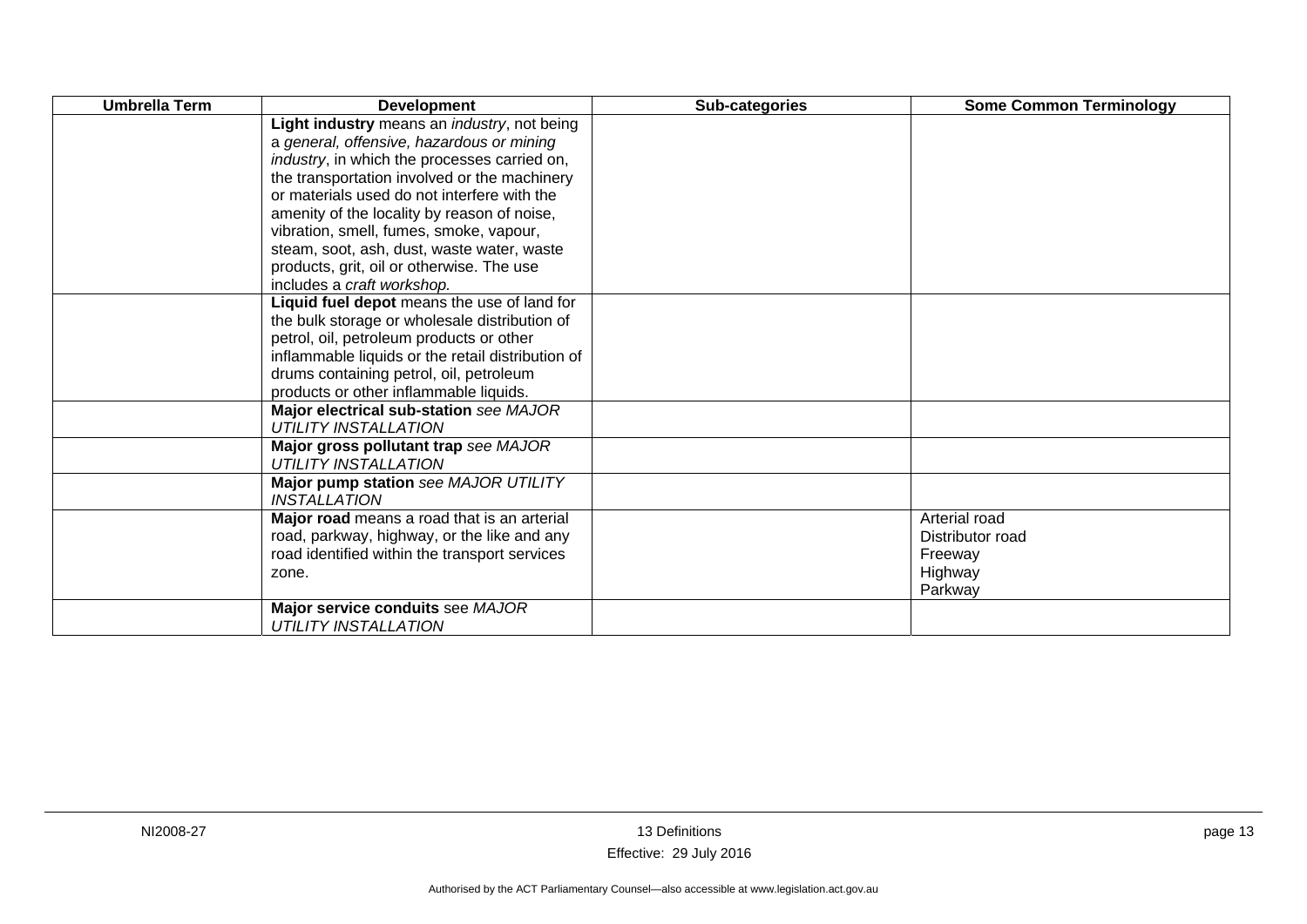| <b>MAJOR UTILITY</b><br>Distribution reservoir means a storage<br>tank associated with the maintenance of<br><b>INSTALLATION</b><br>pressure and supply in the reticulated water<br>supply system.<br>Major electrical sub-station means<br>switching and transformer equipment<br>handling voltages greater than 66kV.<br>Major gross pollutant trap means an open<br>trap constructed on main drains to intercept<br>sediment and trash transported in<br>stormwater.<br>Major pump station means a pump station<br>having a capacity greater than 500 litres per<br>second in the case of water supply; 50 litres<br>per second in the case of sewage; or a<br>natural gas compression station operating at<br>greater than 1000 kPa pressure<br>Major service conduits means the major<br>bulk water supply and reticulation mains<br>having a diameter equal to or greater than<br>675mm, trunk sewers having a diameter<br>equal to or greater than 750mm, stormwater<br>main drains having a diameter equal to or<br>greater than 900mm or comprising open<br>drains or waterways, transmission lines | <b>Umbrella Term</b> | <b>Development</b>                                   | Sub-categories | <b>Some Common Terminology</b> |
|--------------------------------------------------------------------------------------------------------------------------------------------------------------------------------------------------------------------------------------------------------------------------------------------------------------------------------------------------------------------------------------------------------------------------------------------------------------------------------------------------------------------------------------------------------------------------------------------------------------------------------------------------------------------------------------------------------------------------------------------------------------------------------------------------------------------------------------------------------------------------------------------------------------------------------------------------------------------------------------------------------------------------------------------------------------------------------------------------------------|----------------------|------------------------------------------------------|----------------|--------------------------------|
| having a voltage greater than 66kV, gas<br>mains having a diameter greater than<br>100mm, and major telecommunication cable<br>ducts having a width equal to or greater than                                                                                                                                                                                                                                                                                                                                                                                                                                                                                                                                                                                                                                                                                                                                                                                                                                                                                                                                 |                      |                                                      |                |                                |
|                                                                                                                                                                                                                                                                                                                                                                                                                                                                                                                                                                                                                                                                                                                                                                                                                                                                                                                                                                                                                                                                                                              |                      | 1000mm, coaxial cables, and optical fibre<br>cables. |                |                                |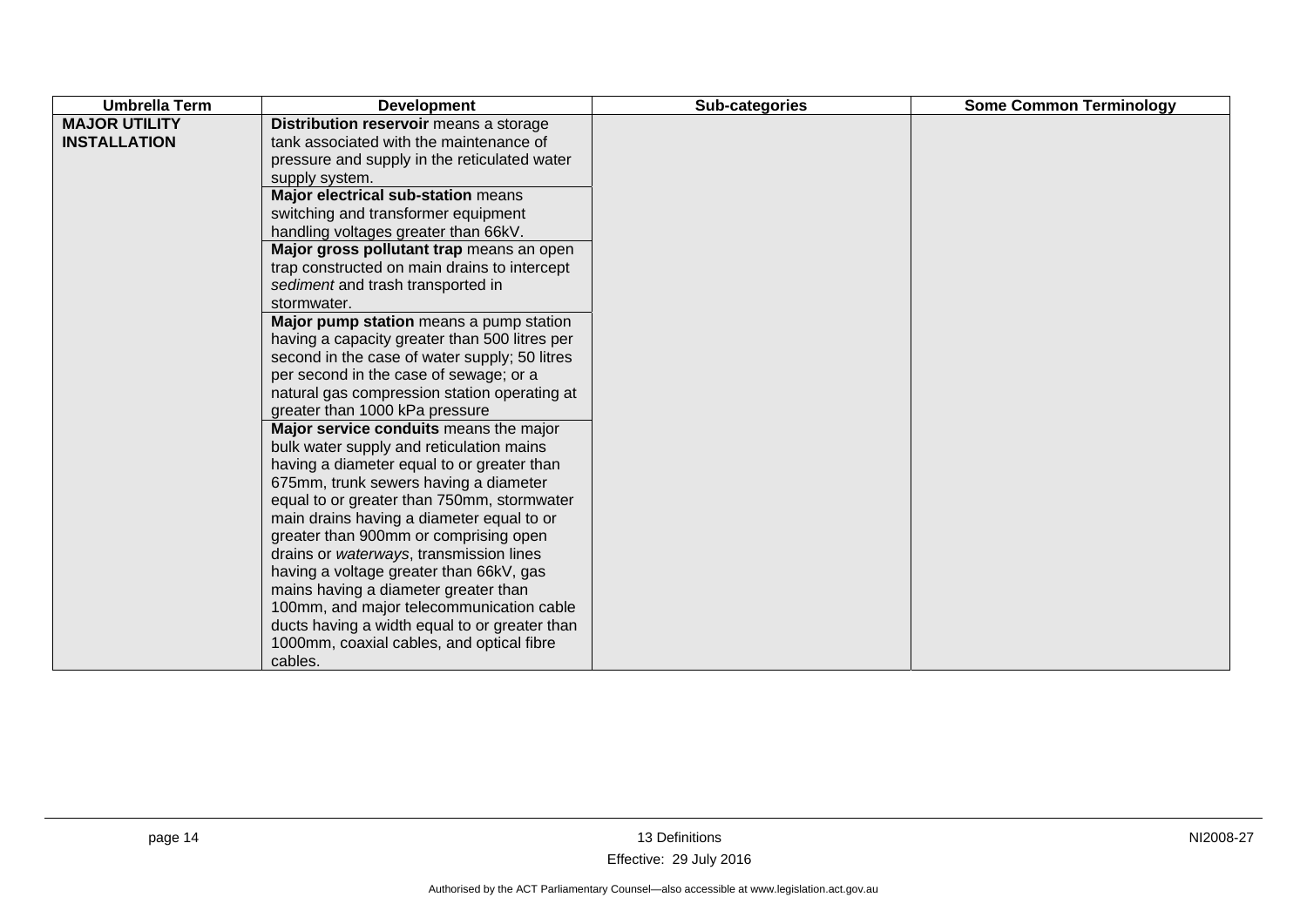| <b>Umbrella Term</b>                        | <b>Development</b>                                                                                                                                                                                                                                                                                                                                                                                                                                                                                                                                                                                                                                                                                                                                                                                                                                     | Sub-categories | <b>Some Common Terminology</b>                             |
|---------------------------------------------|--------------------------------------------------------------------------------------------------------------------------------------------------------------------------------------------------------------------------------------------------------------------------------------------------------------------------------------------------------------------------------------------------------------------------------------------------------------------------------------------------------------------------------------------------------------------------------------------------------------------------------------------------------------------------------------------------------------------------------------------------------------------------------------------------------------------------------------------------------|----------------|------------------------------------------------------------|
| <b>MAJOR UTILITY</b><br><b>INSTALLATION</b> | Power generation station means<br>equipment and associated buildings<br>constructed for the generation of electricity<br>utilising gas, coal, renewable energy<br>technology or other fuel sources.<br><b>Treatment plant means a facility</b><br>constructed for the purposes of physical,<br>chemical or biological treatment of water<br>supply, sewage or stormwater.<br>Tunnel means an underground conduit<br>constructed by tunnelling methods for the<br>purposes of transporting water supply,<br>sewage or other services.<br>Urban lake, pond and/or retardation basin<br>means a dam constructed for the<br>impoundment of urban and rural runoff for<br>the purposes of landscape, recreation,<br>pollution control, or retardation of peak<br>stormflows.<br>Water storage dam means a dam<br>constructed for the purposes of impounding |                |                                                            |
|                                             | water for water supply purposes.<br>Mental health facility has the same<br>meaning as in the Mental Health (Treatment<br>and Care) Act 1994 and this definition is only<br>to be used for the Symonston site as defined<br>in MT4 of the Symonston Precinct Map.                                                                                                                                                                                                                                                                                                                                                                                                                                                                                                                                                                                       |                | Secure mental health facility<br>Secure mental health unit |
|                                             | Mining industry means an <i>industry</i> , not<br>being a light, general, hazardous or offensive<br>industry, which extracts minerals, coal, oil,<br>gas or construction materials by such<br>processes as underground or open-cut<br>mining, quarrying, dredging, the operation of<br>wells or evaporation pans, or by recovery<br>from ore dumps or tailings, and includes<br>primary processing operations carried out at<br>or near mine sites as an integral part of the                                                                                                                                                                                                                                                                                                                                                                          |                | Quarry                                                     |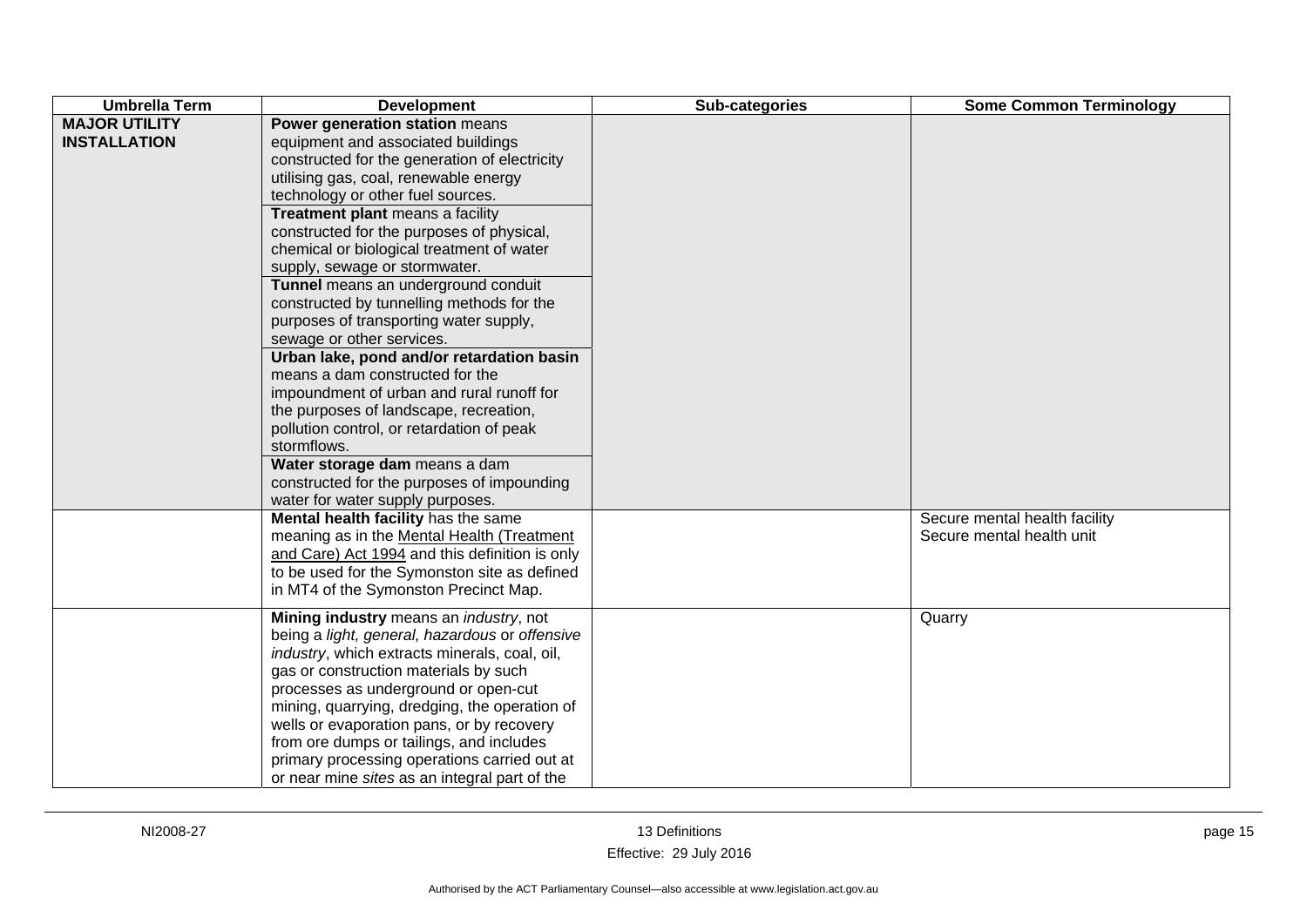| <b>Umbrella Term</b> | <b>Development</b>                           | Sub-categories | <b>Some Common Terminology</b> |
|----------------------|----------------------------------------------|----------------|--------------------------------|
|                      | mining operation and works to rehabilitate   |                |                                |
|                      | the site.                                    |                |                                |
|                      | Minor road means a road other than a major   |                |                                |
|                      | road.                                        |                |                                |
|                      | Minor service reticulation means the water   |                |                                |
|                      | supply, sewerage, stormwater and gas pipe    |                |                                |
|                      | reticulation, electricity lines and          |                |                                |
|                      | telecommunication cables which are           |                |                                |
|                      | normally located in road easements or        |                |                                |
|                      | easements within leases.                     |                |                                |
|                      | Minor use means the use of land for a        |                |                                |
|                      | purpose that is incidental to the use and    |                |                                |
|                      | development of land in the zone and          |                |                                |
|                      | includes but is not limited to open space;   |                |                                |
|                      | public car parking; community path systems;  |                |                                |
|                      | minor service reticulation; other utility    |                |                                |
|                      | services that do not exclude other uses from |                |                                |
|                      | the land; street furniture and the like.     |                |                                |
|                      | Mobile home means a dwelling capable of      |                |                                |
|                      | being transfered and re-erected from place   |                |                                |
|                      | to place (whether on wheels or not).         |                |                                |
|                      | Mobile home park means the use of land to    |                |                                |
|                      | accommodate mobile homes or caravans,        |                |                                |
|                      | whether temporary or permanent, and          |                |                                |
|                      | includes amenity buildings used for the      |                |                                |
|                      | personal comfort or convenience of or        |                |                                |
|                      | enjoyment of leisure by persons using a      |                |                                |
|                      | mobile home or caravan for residential       |                |                                |
|                      | accommodation in the mobile home park,       |                |                                |
|                      | and may include a caravan park/camping       |                |                                |
|                      | ground.                                      |                |                                |
|                      | Motel see COMMERCIAL                         |                |                                |
|                      | <b>ACCOMMODATION USE</b>                     |                |                                |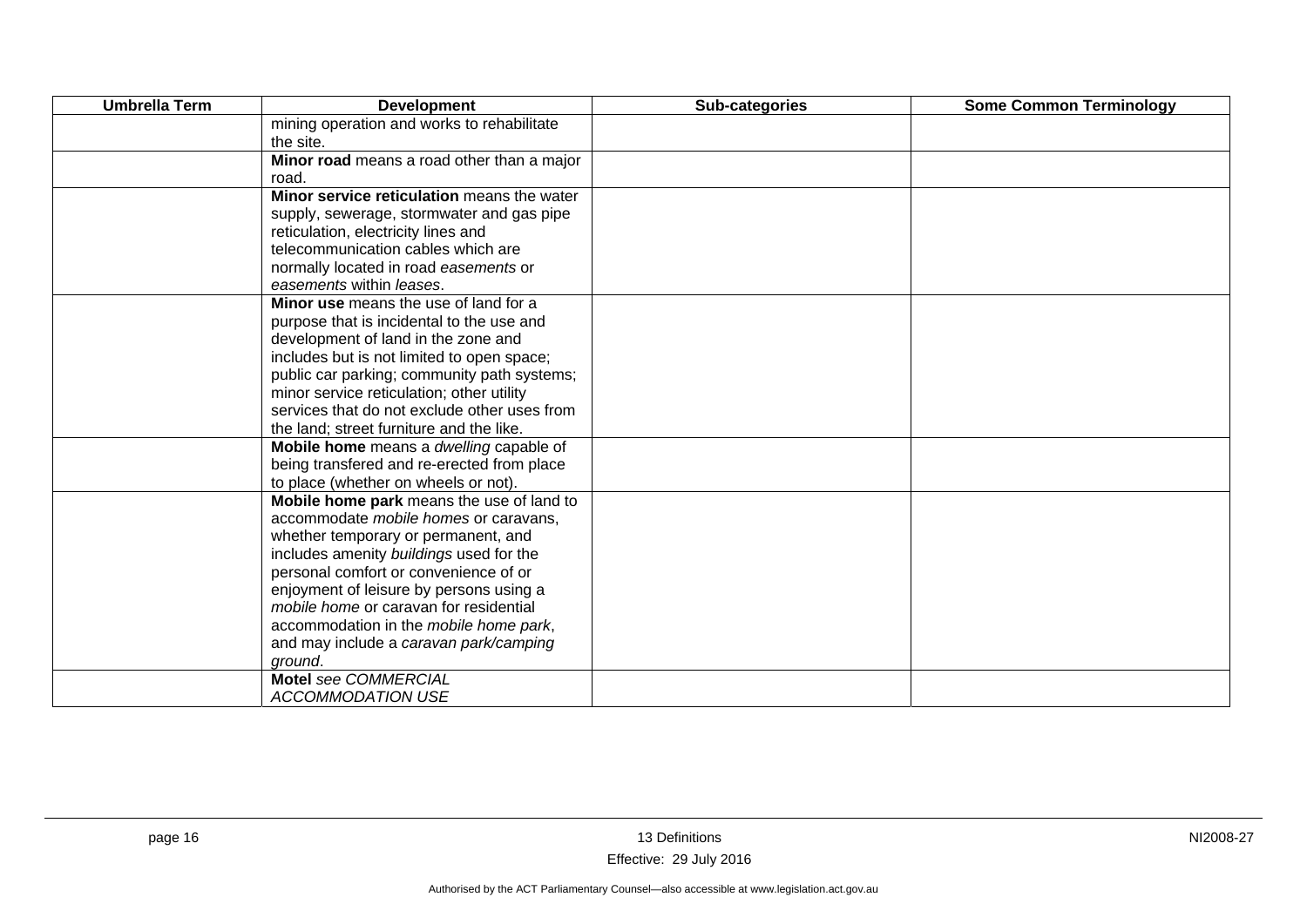| <b>Umbrella Term</b>                       | <b>Development</b>                                                                                                                                                                                                                                                                                                                                        | Sub-categories                                                                                                                                                                                                                                                                                                                                                                                                                                                                                                                                     | <b>Some Common Terminology</b>                                                                   |
|--------------------------------------------|-----------------------------------------------------------------------------------------------------------------------------------------------------------------------------------------------------------------------------------------------------------------------------------------------------------------------------------------------------------|----------------------------------------------------------------------------------------------------------------------------------------------------------------------------------------------------------------------------------------------------------------------------------------------------------------------------------------------------------------------------------------------------------------------------------------------------------------------------------------------------------------------------------------------------|--------------------------------------------------------------------------------------------------|
|                                            | Multi-unit housing see RESIDENTIAL USE                                                                                                                                                                                                                                                                                                                    | Apartment means a dwelling located within<br>a building containing two or more dwellings<br>and which is not an attached house.<br>Attached house means a dwelling within a<br>building containing two or more dwellings<br>where each dwelling has within its curtilage<br>open space at ground level and private<br>access for the exclusive use of the<br>occupants of the dwelling.<br>Dual occupancy housing means the use<br>of land that was originally used or leased<br>for the purposes of single dwelling housing<br>for two dwellings. | Apartments<br><b>Cluster housing</b><br>Multi-dwelling development<br>Multi-unit development     |
|                                            | Municipal depot means the use of land for<br>the storage of any plant, machinery,<br>vehicles, light rail vehicles or materials used<br>in the course of a municipal undertaking,<br>whether or not facilities are included for the<br>parking, servicing and repair of plant,<br>machinery or vehicles.                                                  |                                                                                                                                                                                                                                                                                                                                                                                                                                                                                                                                                    | Bus depot<br>Light rail depot<br>Parks maintenance depot<br>Street cleaning depot<br>Works depot |
|                                            | Nature conservation area means an area<br>set apart for the purpose of the conservation<br>or preservation of natural and/or cultural<br>values.                                                                                                                                                                                                          |                                                                                                                                                                                                                                                                                                                                                                                                                                                                                                                                                    |                                                                                                  |
| <b>NON RETAIL</b><br><b>COMMERCIAL USE</b> | Business agency means the use of land for<br>the purpose of providing a commercial<br>service directly and regularly to the public.<br>Financial establishment means the use of<br>land for the primary purpose of providing<br>finance, investing money, and providing<br>services to lenders, borrowers and investors<br>on a direct and regular basis. |                                                                                                                                                                                                                                                                                                                                                                                                                                                                                                                                                    |                                                                                                  |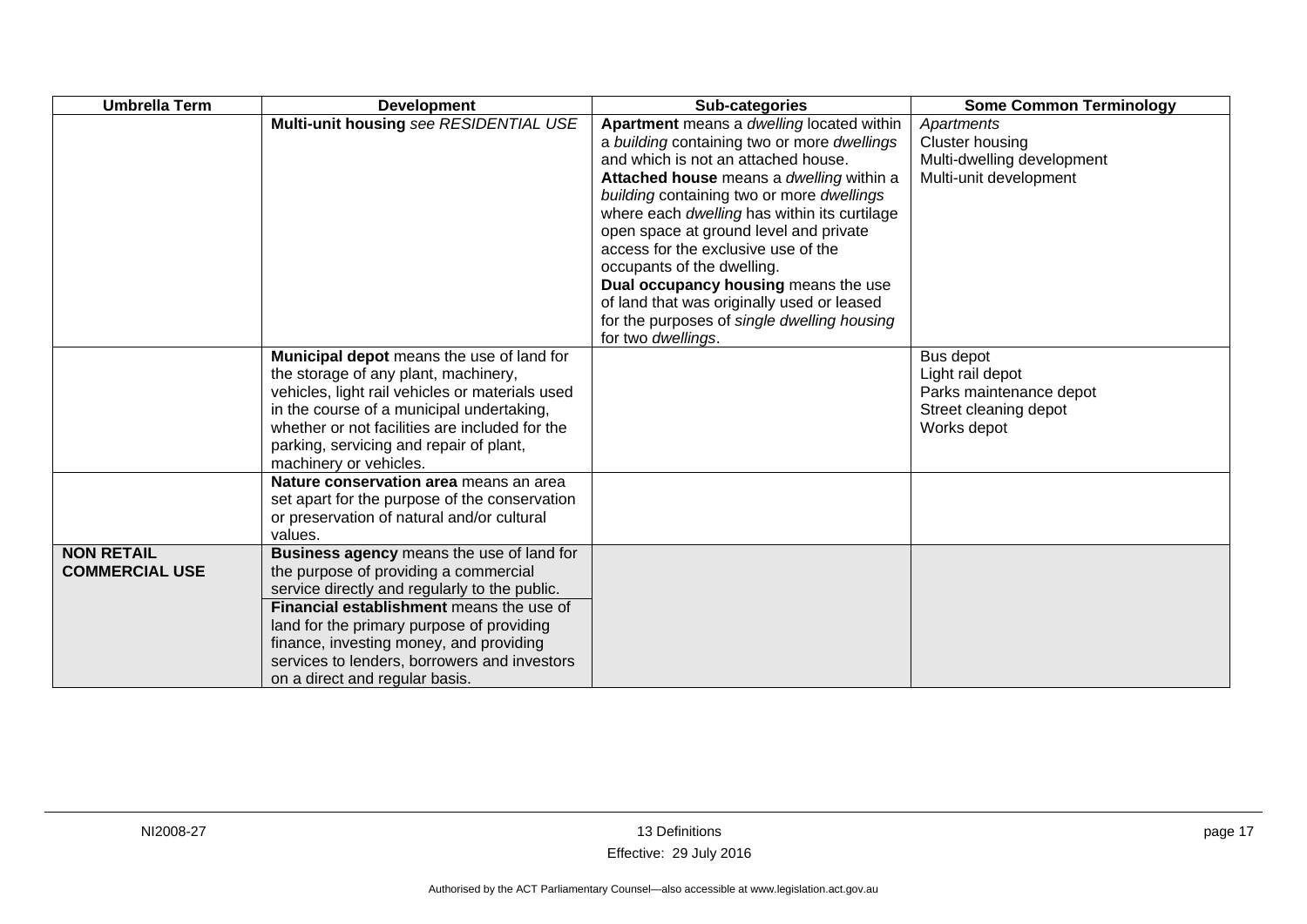| <b>Umbrella Term</b>                       | <b>Development</b>                                                                                                                                                                                                                                                                                                                                                                                                                                                                                                                                                      | Sub-categories                                                                                                                                                      | <b>Some Common Terminology</b>                                                                                     |
|--------------------------------------------|-------------------------------------------------------------------------------------------------------------------------------------------------------------------------------------------------------------------------------------------------------------------------------------------------------------------------------------------------------------------------------------------------------------------------------------------------------------------------------------------------------------------------------------------------------------------------|---------------------------------------------------------------------------------------------------------------------------------------------------------------------|--------------------------------------------------------------------------------------------------------------------|
| <b>NON RETAIL</b><br><b>COMMERCIAL USE</b> | Office means the use of land for the purpose<br>of administration, clerical, technical,<br>professional or like business activities,<br>including a government office, which does<br>not include dealing with members of the<br>public on a direct and regular basis except<br>where this is ancillary to the main purpose of<br>the office.<br>Public agency means the use of land for the<br>purpose of providing a public service directly<br>and regularly to the public and includes a<br>government agency, which provides a<br>commercial service to the public. |                                                                                                                                                                     |                                                                                                                    |
|                                            | Offensive industry means an industry, not<br>being a general, hazardous, light or mining<br>industry, which by reason of the process<br>involved or the method of manufacture or the<br>nature of the materials or goods used,<br>produced or stored requires to be isolated<br>from other buildings, when all measures to<br>reduce or minimise impact have been<br>employed.                                                                                                                                                                                          |                                                                                                                                                                     | Abattoir<br>Saw mill                                                                                               |
|                                            | Office see NON-RETAIL COMMERCIAL<br><b>USE</b>                                                                                                                                                                                                                                                                                                                                                                                                                                                                                                                          | Chancellery means an office attached to<br>an embassy, high commission, consulate,<br>legation or diplomatic residence which is<br>specifically for diplomatic use. | Chancellery<br>Departmental offices<br>Private sector offices<br>Professional suite<br>Statutory authority offices |
|                                            | <b>Outdoor education establishment means</b><br>the use of land for an education centre for<br>children or adults where the primary focus is<br>on the natural and/or cultural resources of<br>the area. It may include a residence where<br>this is necessary for the protection or<br>management of the primary facility.                                                                                                                                                                                                                                             |                                                                                                                                                                     |                                                                                                                    |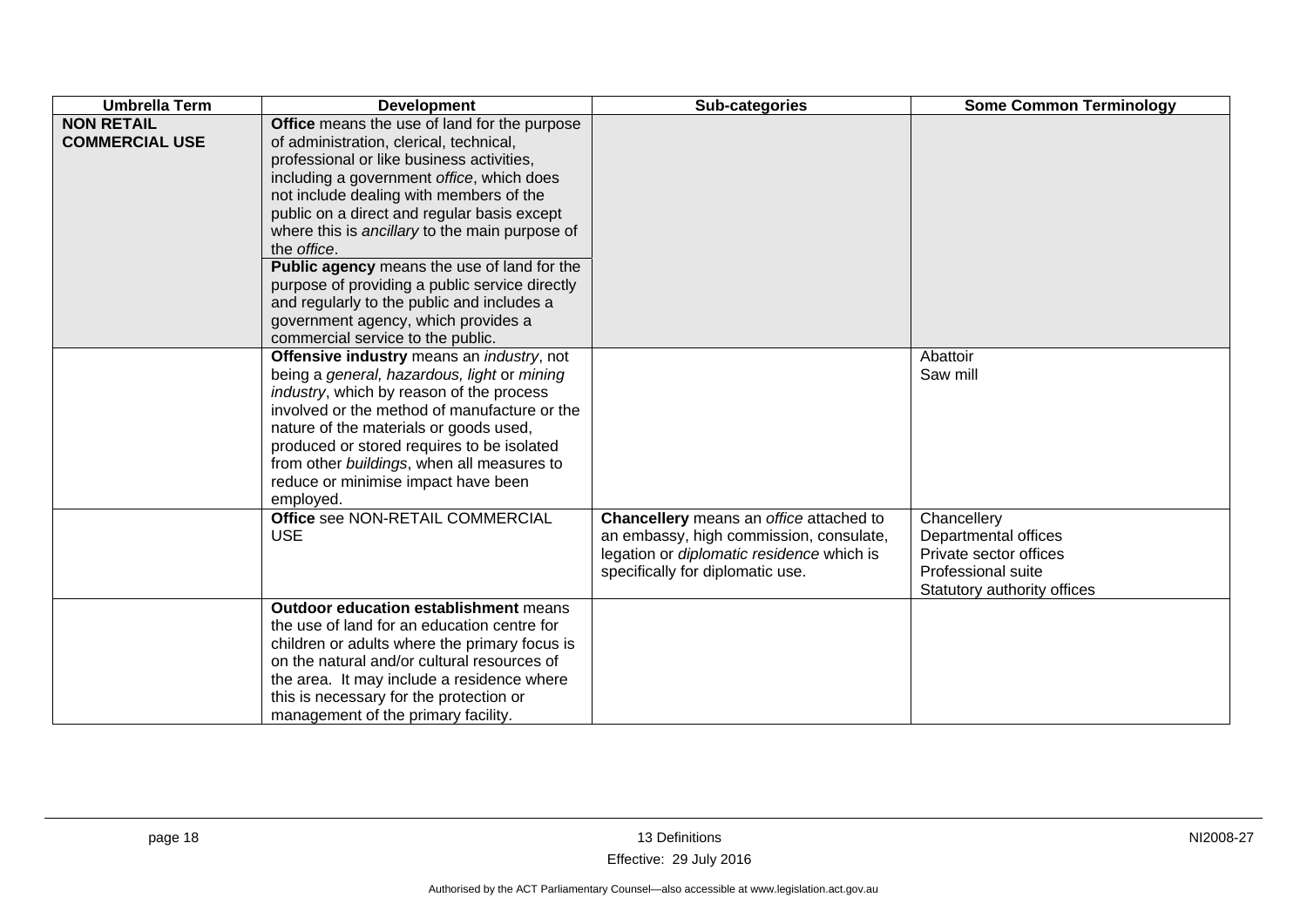| <b>Umbrella Term</b> | <b>Development</b>                                                                                                                                                                                               | Sub-categories | <b>Some Common Terminology</b>                                                                                                                                                                                                                                                                                                                                                                                                               |
|----------------------|------------------------------------------------------------------------------------------------------------------------------------------------------------------------------------------------------------------|----------------|----------------------------------------------------------------------------------------------------------------------------------------------------------------------------------------------------------------------------------------------------------------------------------------------------------------------------------------------------------------------------------------------------------------------------------------------|
|                      | Outdoor recreation facility means the use<br>of land for a recreation facility serving the<br>sporting or recreational needs of people<br>where the activities are undertaken<br>predominantly outdoors.         |                | Archery<br>Bowling green<br><b>BMX</b> track<br>Community garden<br>Croquet green<br>Enclosed oval<br>Equestrian facility<br>Golf course<br>Grass, Snow ski run<br>Model aviation/aero modelling<br>Motor bike, Mini-Bike track<br>Motor racing track<br>Netball court<br>Racecourse, Trotting track<br>Showground<br>Skate board arena<br>Sporting rifle range<br>Sportsground<br>Stadium, arena<br>Swimming pool (outdoor)<br>Tennis court |
|                      |                                                                                                                                                                                                                  |                | Velodrome                                                                                                                                                                                                                                                                                                                                                                                                                                    |
|                      | <b>Outbuilding</b> see Ancillary use                                                                                                                                                                             |                |                                                                                                                                                                                                                                                                                                                                                                                                                                              |
|                      | Overnight camping area means the use of<br>land for holiday and recreational purposes<br>which involves primarily the setting up and<br>use of tents for overnight accommodation<br>which is open to public use. |                |                                                                                                                                                                                                                                                                                                                                                                                                                                              |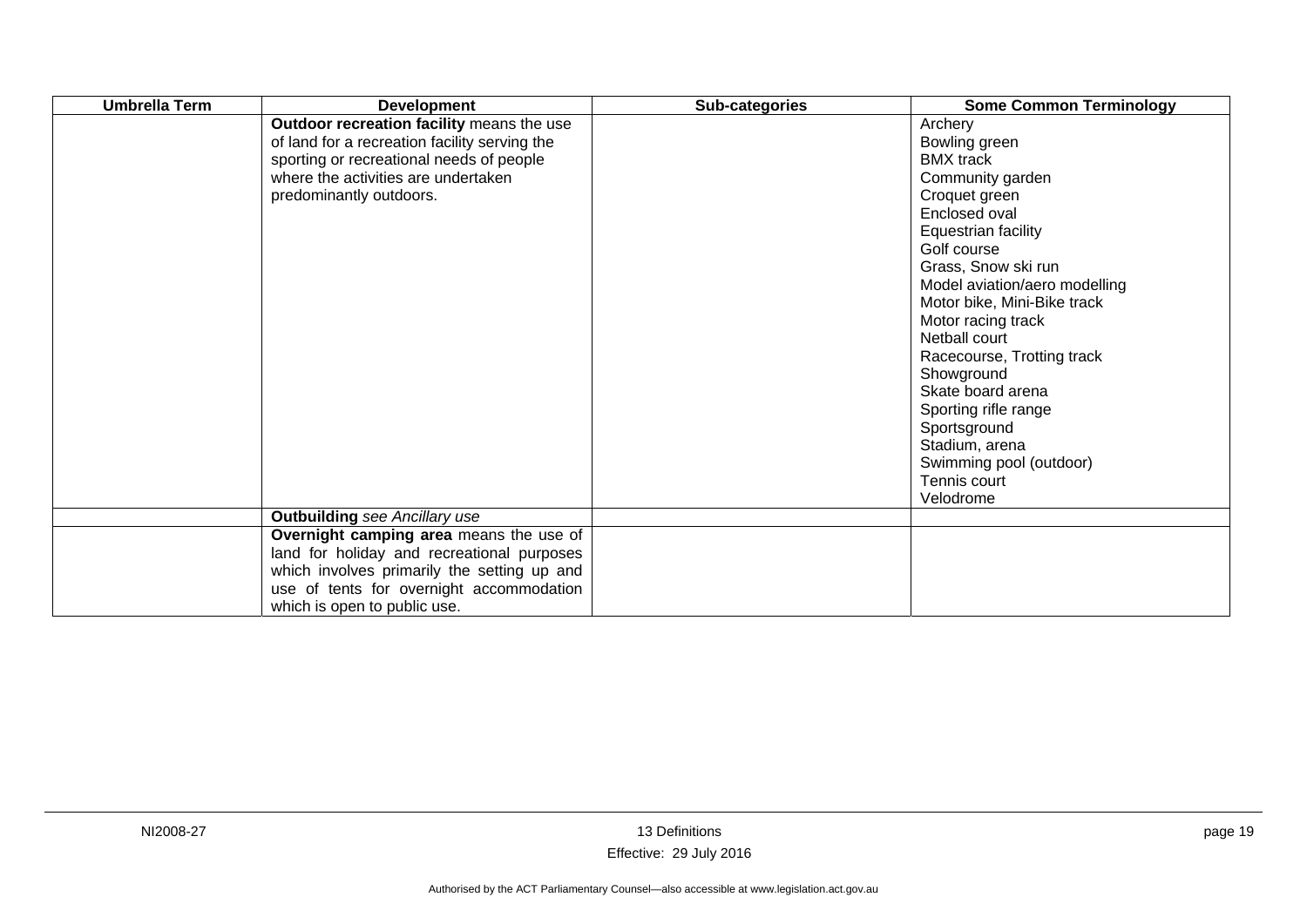| <b>Umbrella Term</b> | <b>Development</b>                                                                                                                                                                                                                                                                                                                                                                                                                                                                                                                                   | Sub-categories | <b>Some Common Terminology</b>                                                                                                                                                                          |
|----------------------|------------------------------------------------------------------------------------------------------------------------------------------------------------------------------------------------------------------------------------------------------------------------------------------------------------------------------------------------------------------------------------------------------------------------------------------------------------------------------------------------------------------------------------------------------|----------------|---------------------------------------------------------------------------------------------------------------------------------------------------------------------------------------------------------|
|                      | <b>Parkland</b> means the use of land for<br>recreation, conservation or amenity purposes<br>and includes facilities for the enjoyment and<br>convenience of the public, such as kiosks,<br>car parks, shelters, pavilions, public toilets<br>and the like. The term also includes the use<br>of the land for the management of<br>stormwater drainage, for community paths<br>and landscape buffers, and for other minor<br>utility purposes where such uses can be<br>integrated into the open space system. It has<br>unrestricted public access. |                | Botanic gardens and public arboretum<br>Hilltop reserve<br>Lake, rivershore reserve<br>Picnic area<br>Playground<br>Public park<br>Public lookout<br>Recreational reserve<br>Regional park<br>Town park |
|                      | Pedestrian plaza means an open or<br>sheltered area other than part of a building,<br>used principally for free pedestrian<br>movement in which vehicular traffic is<br>forbidden or limited.                                                                                                                                                                                                                                                                                                                                                        |                |                                                                                                                                                                                                         |
|                      | <b>Personal service see SHOP</b>                                                                                                                                                                                                                                                                                                                                                                                                                                                                                                                     |                | Dry cleaner<br>Hairdresser<br>Massage parlour<br>Photographer<br>Shoe repairer<br>Skin care                                                                                                             |
|                      | Place of assembly means the use of land<br>for gatherings of people to attend functions,<br>whether or not for the purposes of gain.                                                                                                                                                                                                                                                                                                                                                                                                                 |                | Auditorium<br>Convention centre<br><b>Exhibition hall</b><br>Reception rooms<br>Trade fair                                                                                                              |
|                      | Place of worship see COMMUNITY USE                                                                                                                                                                                                                                                                                                                                                                                                                                                                                                                   |                | Chapel<br>Church<br>Mosque<br>Shrine<br>Synagogue<br>Temple                                                                                                                                             |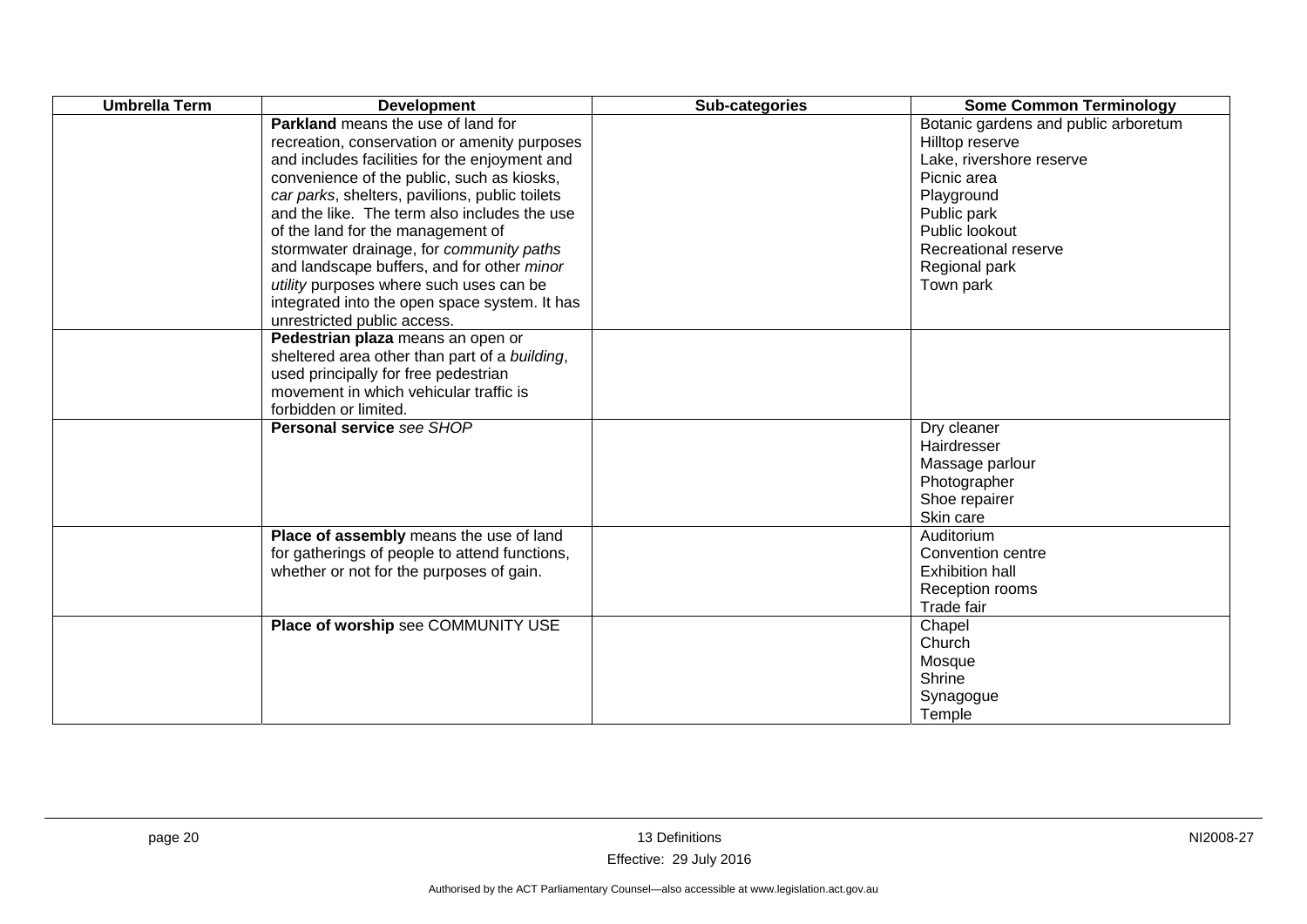| <b>Umbrella Term</b> | <b>Development</b>                                                                       | Sub-categories                             | <b>Some Common Terminology</b> |
|----------------------|------------------------------------------------------------------------------------------|--------------------------------------------|--------------------------------|
|                      | Plant and equipment hire establishment                                                   |                                            |                                |
|                      | means the use of land where plant and                                                    |                                            |                                |
|                      | equipment are stored, displayed and hired                                                |                                            |                                |
|                      | out or leased to persons for intermittent use,                                           |                                            |                                |
|                      | but does not include premises used for the                                               |                                            |                                |
|                      | purposes of hiring home entertainment                                                    |                                            |                                |
|                      | equipment, such as stereo sound systems,                                                 |                                            |                                |
|                      | televisions, video cassette recorders, video                                             |                                            |                                |
|                      | tapes and the like.                                                                      |                                            |                                |
|                      | Plantation forestry means the growing of                                                 |                                            | Hardwood plantation forestry   |
|                      | trees in plantation form for the production of                                           |                                            | Pine plantation                |
|                      | fibres, pulp, timber and logs, and including                                             |                                            |                                |
|                      | roads, tracks and break construction,                                                    |                                            |                                |
|                      | cultivation, planting, fertilising, tending,                                             |                                            |                                |
|                      | harvesting and regeneration and associated                                               |                                            |                                |
|                      | facilities such as depots for storage of                                                 |                                            |                                |
|                      | equipment, plants, materials and fuel, vehicle                                           |                                            |                                |
|                      | workshops and garaging, fire fighting                                                    |                                            |                                |
|                      | facilities and accommodation for                                                         |                                            |                                |
|                      | administration and support staff.                                                        |                                            |                                |
|                      | Playing field means the use of land for the                                              |                                            | Unfenced oval                  |
|                      | conduct of sports, athletics and games and<br>includes facilities with such land for the |                                            |                                |
|                      | enjoyment or convenience of the public such                                              |                                            |                                |
|                      | as kiosks, car parks, changing facilities,                                               |                                            |                                |
|                      | pavilions and the like. It has unrestricted                                              |                                            |                                |
|                      | public access.                                                                           |                                            |                                |
|                      | Power generation station see MAJOR                                                       | Hydro-electric power generation means      |                                |
|                      | UTILITY INSTALLATION                                                                     | the regulation and diversion of streamflow |                                |
|                      |                                                                                          | for the purpose of generating electric     |                                |
|                      |                                                                                          | power.                                     |                                |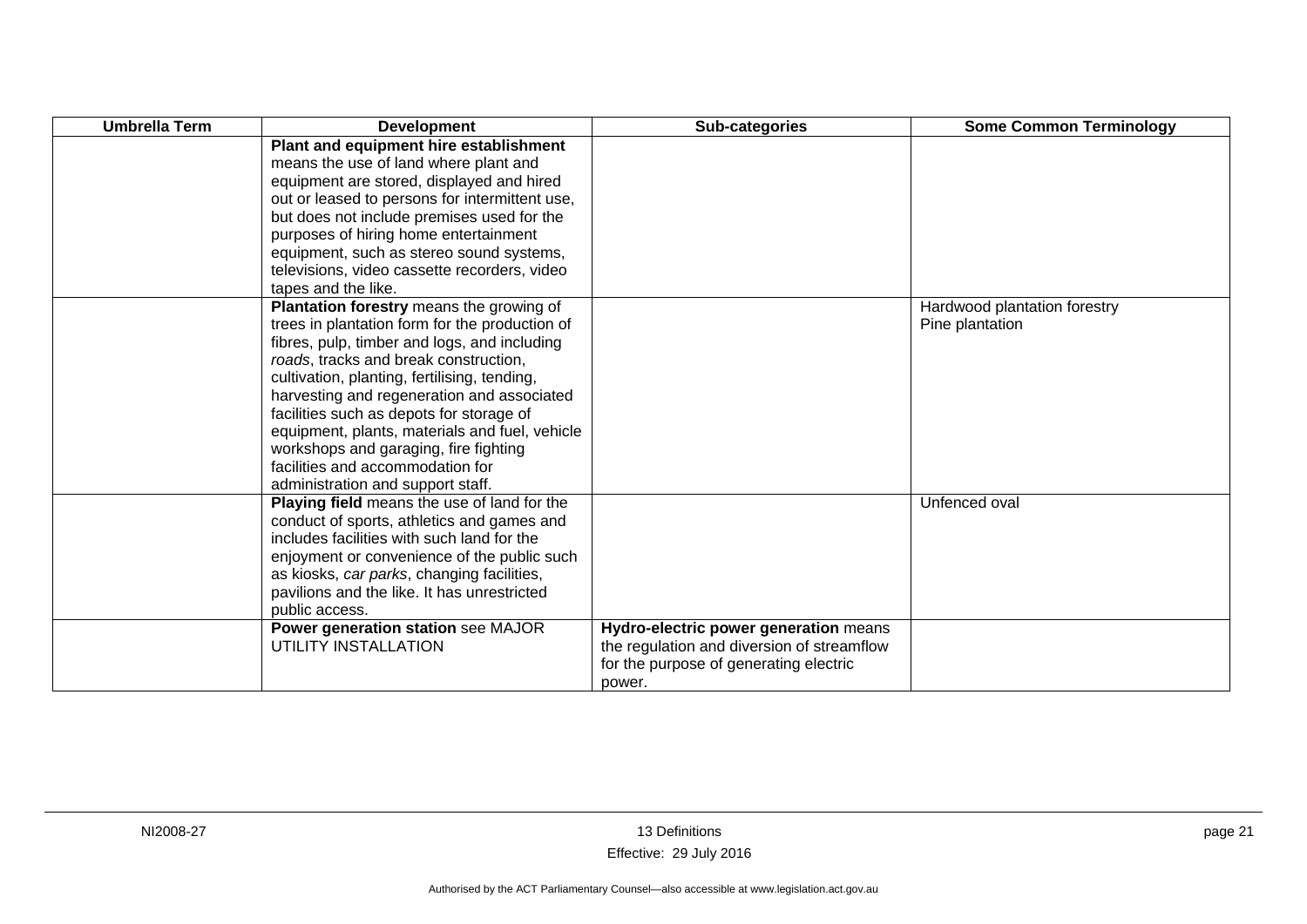| <b>Umbrella Term</b> | <b>Development</b>                                                                                                                                                                                                                                                                                                                                                          | Sub-categories                                                                                                                                                                                                                                                                                                                                                                                                 | <b>Some Common Terminology</b>                                                                                                                                                    |
|----------------------|-----------------------------------------------------------------------------------------------------------------------------------------------------------------------------------------------------------------------------------------------------------------------------------------------------------------------------------------------------------------------------|----------------------------------------------------------------------------------------------------------------------------------------------------------------------------------------------------------------------------------------------------------------------------------------------------------------------------------------------------------------------------------------------------------------|-----------------------------------------------------------------------------------------------------------------------------------------------------------------------------------|
|                      | Produce market means the use of land for<br>the sale from market buildings or stalls of<br>fruit and vegetables and other primary<br>produce and may include the sale of other<br>products, which complement this primary<br>purpose.                                                                                                                                       |                                                                                                                                                                                                                                                                                                                                                                                                                | Fruit and vegetable stall                                                                                                                                                         |
|                      | Public agency see NON-RETAIL<br><b>COMMERCIAL USE</b>                                                                                                                                                                                                                                                                                                                       |                                                                                                                                                                                                                                                                                                                                                                                                                | <b>CES</b> office<br><b>Community and Health Services</b><br>Departmental shopfront<br>Legal Aid office<br>Motor registry<br>Post office<br><b>Totalisator Agency Board (TAB)</b> |
|                      | Public transport facility means the use of<br>land for the assembly, transport or dispersal<br>of passengers travelling by any form of<br>public transport, whether or not such public<br>transport is provided by a public or private<br>agency, and include facilities for the<br>manoeuvring and temporary layover of public<br>transport vehicles and driver amenities. | Light rail means a system for the provision<br>of light rail public transport services,<br>including tracks, catenaries, supports for<br>tracks and catenaries, stops, access to<br>stops, signalling and other control facilities<br>and other facilities and equipment<br>associated with the provision of those<br>services.<br>The term excludes light rail depot and<br>electrical substation facilities. | Bus interchange<br><b>Bus layover</b><br>Bus terminal (interstate)<br>Driver rest facility<br>Inter-town public transport route<br>Transport ticket services                      |
|                      | Railway use means any of the following<br>uses:<br>a) a railway line for passenger and/or<br>freight movement;<br>b) a railway station;<br>c) a railway freight terminal; and/or<br>d) a railway equipment maintenance<br>depot;<br>and includes land and reservations of land<br>set aside for railway purposes.<br>The term excludes light rail                           |                                                                                                                                                                                                                                                                                                                                                                                                                |                                                                                                                                                                                   |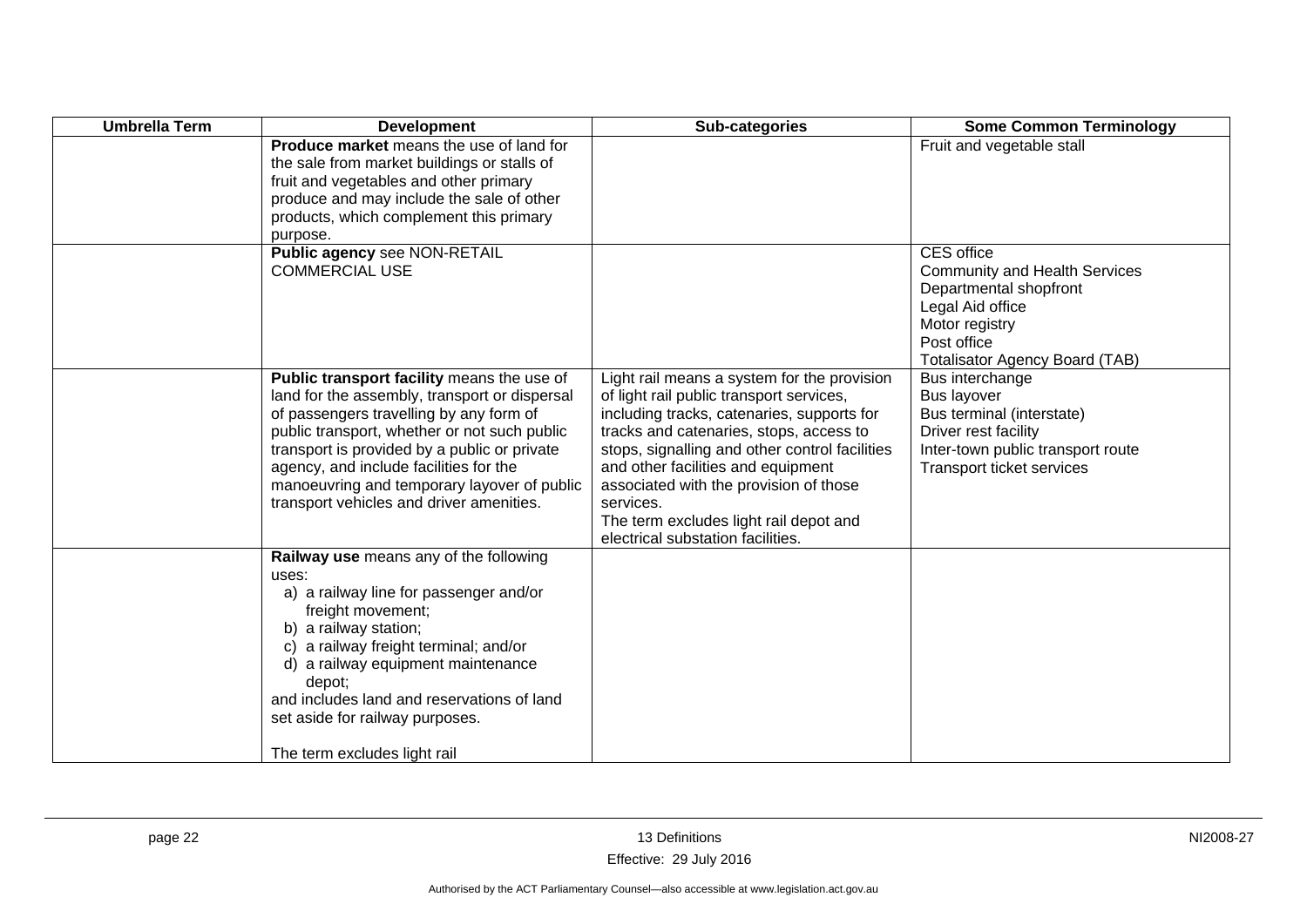| <b>Umbrella Term</b> | <b>Development</b>                                                                                                                                                                                                                                                                                                                                            | <b>Sub-categories</b> | <b>Some Common Terminology</b>                                                                                   |
|----------------------|---------------------------------------------------------------------------------------------------------------------------------------------------------------------------------------------------------------------------------------------------------------------------------------------------------------------------------------------------------------|-----------------------|------------------------------------------------------------------------------------------------------------------|
|                      | Recyclable materials collection means the<br>use of land for depositing and temporarily<br>storing discarded materials that are suitable<br>for recycling, such as paper, glass, clothing,<br>garden waste and plastics, which are to be<br>transported elsewhere for recycling.                                                                              |                       |                                                                                                                  |
|                      | Recycling facility means the use of land for<br>depositing, storing, separating, dismantling,<br>salvaging, treating, renovating or<br>redistributing discarded materials and scrap<br>goods for use as recycled materials, such as<br>paper, glass, plastics, timber, garden and<br>food waste, metals, manufacturing off-cuts,<br>household goods and oils. |                       | Composting facility<br>Motor vehicle wrecker's yard<br>Scrap metal dealer<br>Second-hand building materials yard |
|                      | Religious associated use see<br><b>COMMUNITY USE</b>                                                                                                                                                                                                                                                                                                          |                       | Church meeting hall<br>Convent<br>Monastery<br>Presbytery, Manse, Rectory<br>Priory                              |
|                      | <b>Residential Care Accommodation see</b><br><b>RESIDENTIAL USE</b>                                                                                                                                                                                                                                                                                           |                       | Nursing home<br>Hospice<br>Supported dwelling<br>Convalescent home                                               |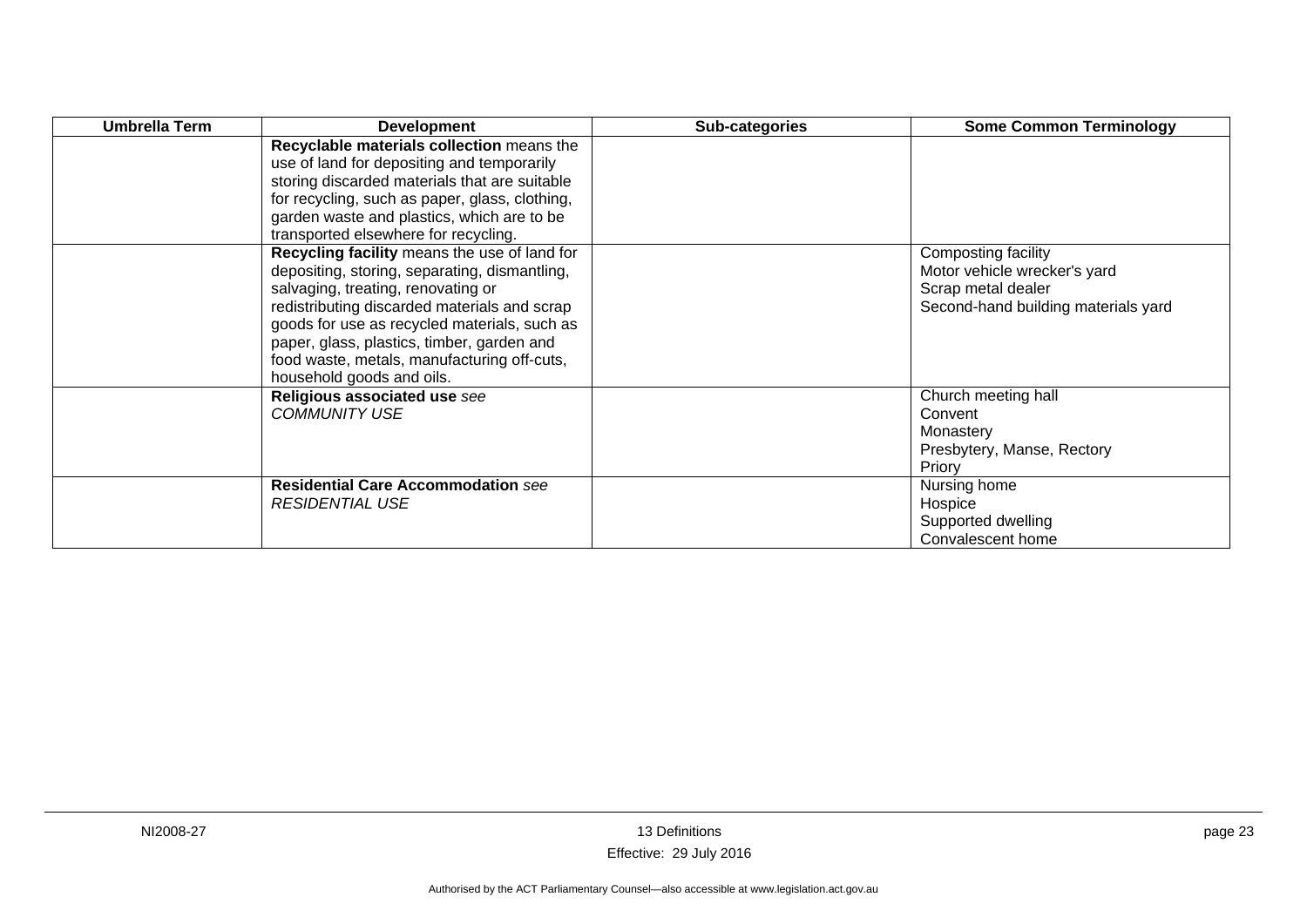| <b>Umbrella Term</b>   | <b>Development</b>                                                                                                                                                                                                                                                                                                                                                                                        | Sub-categories                                                                                                                                                                                                                                        | <b>Some Common Terminology</b> |
|------------------------|-----------------------------------------------------------------------------------------------------------------------------------------------------------------------------------------------------------------------------------------------------------------------------------------------------------------------------------------------------------------------------------------------------------|-------------------------------------------------------------------------------------------------------------------------------------------------------------------------------------------------------------------------------------------------------|--------------------------------|
| <b>RESIDENTIAL USE</b> | Caretaker's residence means any dwelling<br>used for the residence of a caretaker, in<br>connection with another land use, including<br>industry and commercial activity.                                                                                                                                                                                                                                 | Diplomatic residence means a dwelling<br>specifically for the residential use of<br>diplomatic staff of an embassy, a high<br>commission, a legation or a consulate.                                                                                  |                                |
|                        |                                                                                                                                                                                                                                                                                                                                                                                                           | Special dwelling means a dwelling used<br>or to be used by a government agency or<br>community organisation receiving<br>government funding or housing assistance,<br>to provide shelter and support for persons<br>with special accommodation needs. |                                |
|                        | Multi-unit housing means the use of land<br>for more than one dwelling and includes but<br>is not limited to dual occupancy housing.                                                                                                                                                                                                                                                                      |                                                                                                                                                                                                                                                       |                                |
|                        | <b>Residential Care Accommodation means</b><br>the use of land by an agency or organisation<br>that exists for the purposes of providing<br>accommodation and services such as the<br>provision of meals, domestic services and<br>personal care for persons requiring support.<br>Although services must be delivered on site,<br>management and preparation may be carried<br>out on site or elsewhere. |                                                                                                                                                                                                                                                       |                                |
|                        | Retirement Village means premises where<br>older members of the community or retired<br>people live, or will live, in independent living<br>units or serviced units, under a retirement<br>village scheme.                                                                                                                                                                                                |                                                                                                                                                                                                                                                       |                                |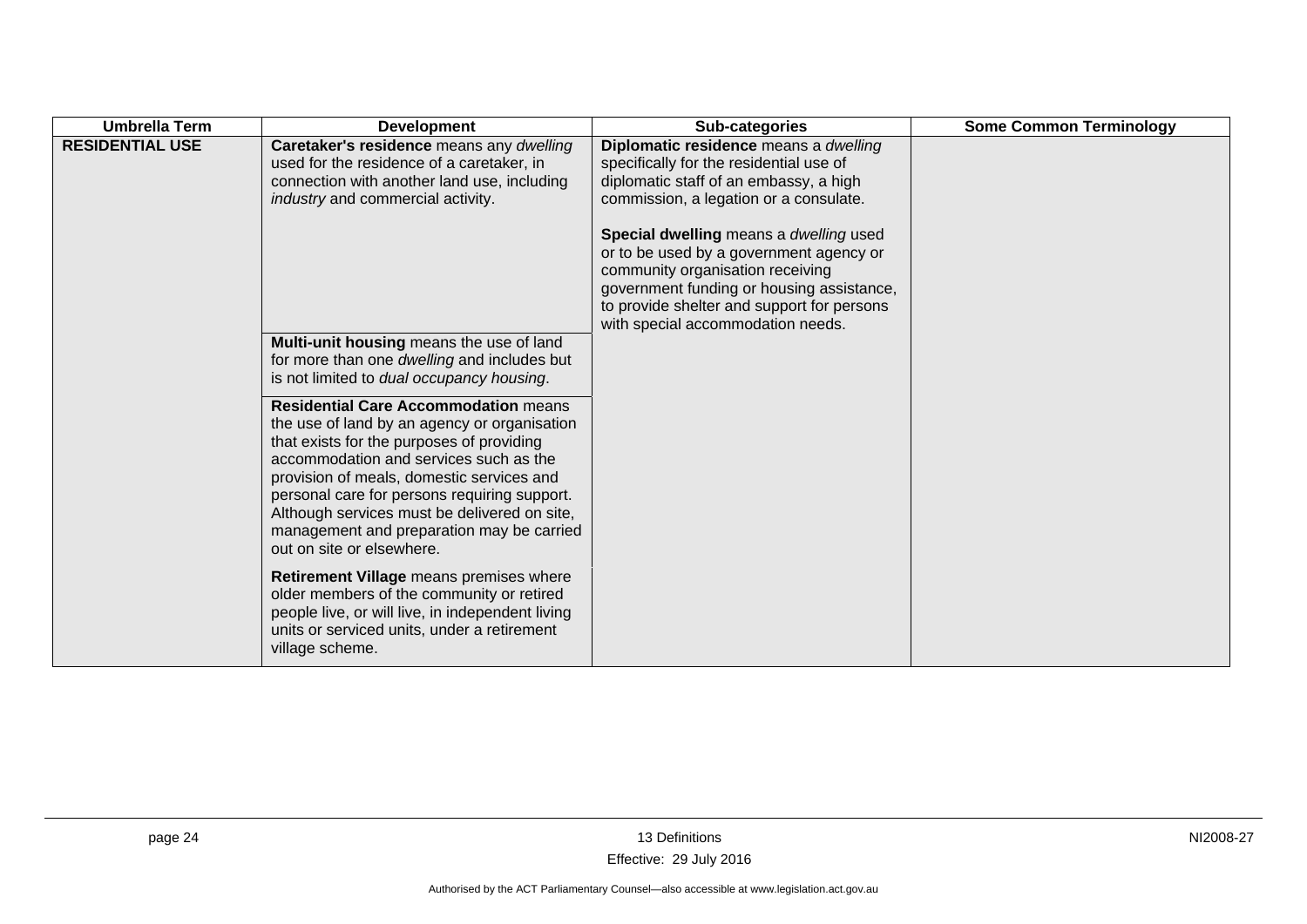| Retirement village scheme, for a retirement<br>village, means a scheme under which a<br>person may -<br>a) enter into a residence contract with the<br>scheme operator for the retirement                                                                                                                                                                                                                                                                                                                                                                                                                                                                                                                                                                                                                                                                                                                                                                                                                                                                                                                                                       | <b>Umbrella Term</b>   | <b>Development</b> | Sub-categories | <b>Some Common Terminology</b> |
|-------------------------------------------------------------------------------------------------------------------------------------------------------------------------------------------------------------------------------------------------------------------------------------------------------------------------------------------------------------------------------------------------------------------------------------------------------------------------------------------------------------------------------------------------------------------------------------------------------------------------------------------------------------------------------------------------------------------------------------------------------------------------------------------------------------------------------------------------------------------------------------------------------------------------------------------------------------------------------------------------------------------------------------------------------------------------------------------------------------------------------------------------|------------------------|--------------------|----------------|--------------------------------|
| b) on payment of an ingoing contribution,<br>acquire personally or for someone else<br>a right to live in the retirement village,<br>however the right accrues; and<br>c) on payment of the relevant charge,<br>acquires personally or for someone else<br>a right to receive one (1) or more<br>services in relation to the retirement<br>village.<br>Secondary residence means a second<br>dwelling on a block.<br>Single dwelling housing means the use of<br>land for residential purposes for a single<br>dwelling only.<br>Supportive housing means the use of land<br>for residential accommodation for persons in<br>need of support, which is managed by a<br>Territory approved organisation that provides<br>a range of support services such as<br>counselling, domestic assistance and<br>personal care for residents as required.<br>Although such services must be able to be<br>delivered on site, management and<br>preparation may be carried out on site or<br>elsewhere. Housing may be provided in the<br>form of self-contained dwellings. The term<br>does not include a retirement village or<br>student accommodation. | <b>RESIDENTIAL USE</b> | village; and       |                |                                |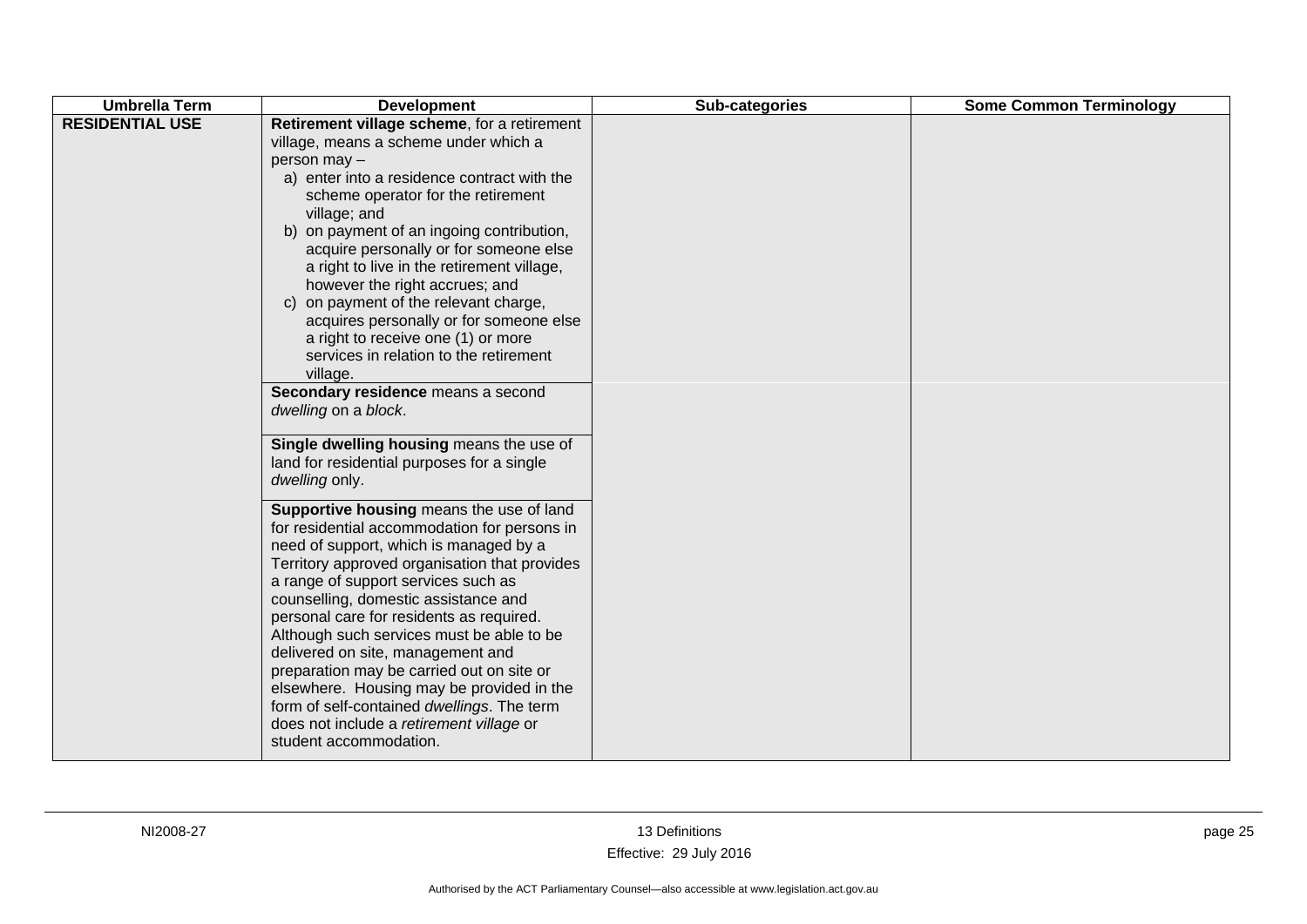| <b>Umbrella Term</b> | <b>Development</b>                                                                                                                                                                                                                                                                                                                                                                                                                                                                                                                                               | Sub-categories | <b>Some Common Terminology</b>                                                                                                                                                                   |
|----------------------|------------------------------------------------------------------------------------------------------------------------------------------------------------------------------------------------------------------------------------------------------------------------------------------------------------------------------------------------------------------------------------------------------------------------------------------------------------------------------------------------------------------------------------------------------------------|----------------|--------------------------------------------------------------------------------------------------------------------------------------------------------------------------------------------------|
|                      | Restaurant means the use of land for the<br>primary purpose of providing food for<br>consumption on the premises whether or not<br>the premises are licensed premises under<br>the Liquor Act 2010 and whether or not<br>entertainment is provided.<br>Retail plant nursery see SHOP                                                                                                                                                                                                                                                                             |                | Common Terminology for 'Restaurant' was<br>removed on 16 October 2006 under<br>Variation Number 256                                                                                              |
|                      | Retirement village see RESIDENTIAL USE<br>Sand and gravel extraction means the                                                                                                                                                                                                                                                                                                                                                                                                                                                                                   |                |                                                                                                                                                                                                  |
|                      | extraction of sand and gravel deposited in<br>the bed of a stream or flood plain, or of<br>deposits associated with deposition in a<br>previous geological period.                                                                                                                                                                                                                                                                                                                                                                                               |                |                                                                                                                                                                                                  |
|                      | Scientific research establishment means<br>the use of land for the purpose of scientific<br>research including the development of<br>electronic technology, biotechnology or other<br>scientific disciplines for application to<br>commerce, industry, or government.                                                                                                                                                                                                                                                                                            |                | Agricultural research facility<br><b>CSIRO</b> facility<br>Meteorological use<br>Observatory<br>Plant and animal quarantine facilities<br>Rural research field stations<br>Scientific laboratory |
|                      | Serviced apartment see COMMERCIAL<br><b>ACCOMMODATION USE</b>                                                                                                                                                                                                                                                                                                                                                                                                                                                                                                    |                |                                                                                                                                                                                                  |
|                      | Service station means the use of land for<br>the fuelling and/or servicing of motor<br>vehicles, whether or not the land is also used<br>for any one or more of the following<br>purposes:<br>a) the sale by retail of spare parts and<br>accessories for motor vehicles;<br>b) washing and greasing of motor<br>vehicles;<br>c) installation of accessories;<br>d) the retail sale of other goods, within an<br>ancillary retail area not greater than<br>150m <sup>2</sup> in area;<br>e) providing toilet facilities, amenities and<br>service for motorists; |                |                                                                                                                                                                                                  |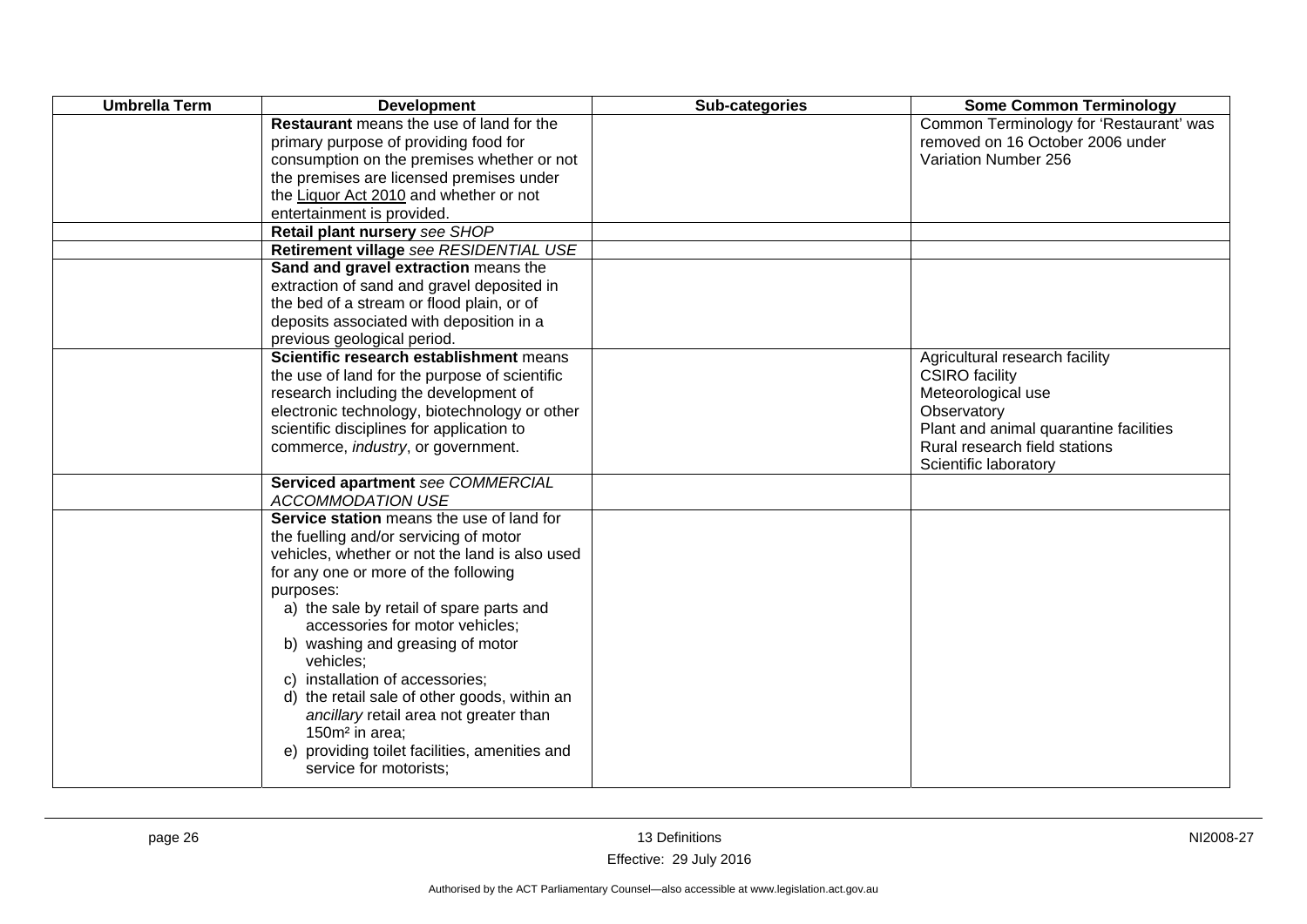| <b>Umbrella Term</b>                                                                                                                                      | <b>Development</b>                                                                                                                                                                                                                                                                                                                                                                                                                                                                                                                                                                                                                                                                                                                                                                                                                                                                                                                                                                                                                                                                                                                                                                                             | Sub-categories | <b>Some Common Terminology</b>                                                                                                                                                                                                                                                                                                                                                           |
|-----------------------------------------------------------------------------------------------------------------------------------------------------------|----------------------------------------------------------------------------------------------------------------------------------------------------------------------------------------------------------------------------------------------------------------------------------------------------------------------------------------------------------------------------------------------------------------------------------------------------------------------------------------------------------------------------------------------------------------------------------------------------------------------------------------------------------------------------------------------------------------------------------------------------------------------------------------------------------------------------------------------------------------------------------------------------------------------------------------------------------------------------------------------------------------------------------------------------------------------------------------------------------------------------------------------------------------------------------------------------------------|----------------|------------------------------------------------------------------------------------------------------------------------------------------------------------------------------------------------------------------------------------------------------------------------------------------------------------------------------------------------------------------------------------------|
|                                                                                                                                                           | f) repairing of motor vehicles (other than<br>body building, panel beating or spray<br>painting); and<br>g) the hiring of trailers.                                                                                                                                                                                                                                                                                                                                                                                                                                                                                                                                                                                                                                                                                                                                                                                                                                                                                                                                                                                                                                                                            |                |                                                                                                                                                                                                                                                                                                                                                                                          |
| <b>SHOP</b><br>means the use of land for<br>the purpose of selling,<br>exposing or offering the<br>sale by retail or hire, goods<br>and personal services | Bulky goods retailing means a shop which<br>includes a loading dock within the building,<br>and where the goods or materials sold or<br>displayed are of such a size, shape or weight<br>as to require:<br>a) a large area for handling, storage or<br>display; and/or<br>b) direct vehicular access to the site by<br>members of the public, for the purpose<br>of loading goods or materials into their<br>vehicles after purchase, but does not<br>include any shop used primarily for the<br>sale of food or clothing.<br>Department store means a shop in which<br>goods are sold by separate departments<br>within the shop and from which a significant<br>amount or proportion of retail sales occur<br>from at least four of the following types of<br>goods: furniture and floor coverings; fabrics<br>and household textiles; clothing; footwear;<br>household appliances; china, glassware and<br>domestic hardware.<br>Personal service means a shop used<br>primarily for selling services and in which the<br>sale of goods is ancillary to the service<br>provided.<br>Retail plant nursery means a shop used for<br>the propagation and sale of plants, shrubs,<br>trees and garden supplies. |                | Antique dealer<br>Art, craft or sculpture dealer<br>Auction room<br><b>Boutique</b><br><b>Butcher</b><br>Camping supplies store<br>Chemist<br>Convenience store<br>Delicatessen<br><b>Florist</b><br>Gift shop<br>Greengrocer<br>Grocer<br>Household appliances<br>Liquor store<br>Newsagent<br>Pet shop<br>Photographic store<br>Sound centre<br>Sportsgoods<br>Toy store<br>Video hire |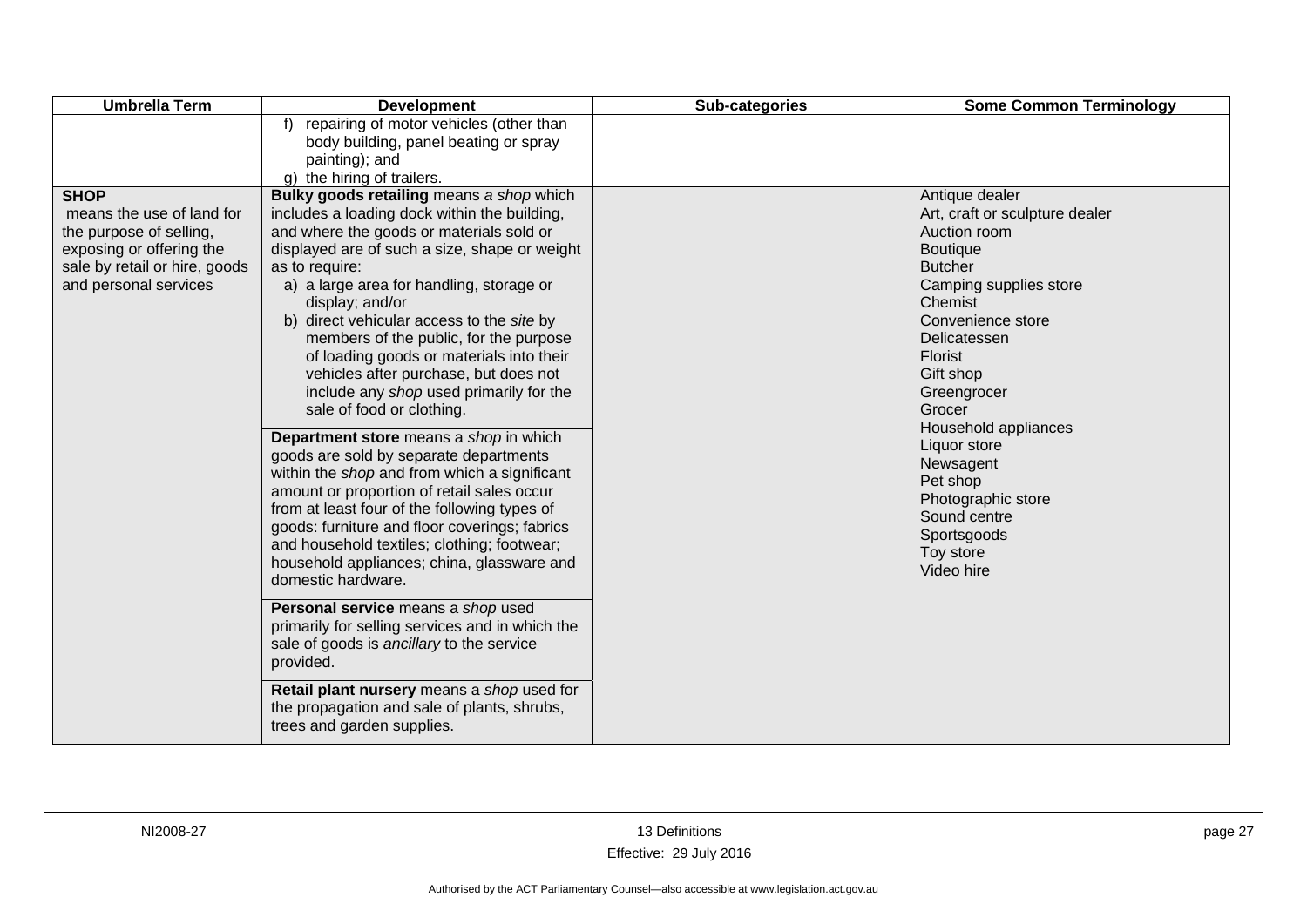| <b>Umbrella Term</b>                                                                                                                                      | <b>Development</b>                                                                                                                                                                                                                                                                                  | Sub-categories                                                                                                                                                                                                                                                                                                                                       | <b>Some Common Terminology</b>                         |
|-----------------------------------------------------------------------------------------------------------------------------------------------------------|-----------------------------------------------------------------------------------------------------------------------------------------------------------------------------------------------------------------------------------------------------------------------------------------------------|------------------------------------------------------------------------------------------------------------------------------------------------------------------------------------------------------------------------------------------------------------------------------------------------------------------------------------------------------|--------------------------------------------------------|
| <b>SHOP</b><br>means the use of land for<br>the purpose of selling,<br>exposing or offering the<br>sale by retail or hire, goods<br>and personal services | Supermarket means a large shop selling<br>food and other household items where the<br>selection of goods is organised on a self-<br>service basis.<br>Take-away food shop means a shop, which<br>is predominantly for the preparation of food<br>and refreshments for consumption<br>elsewhere.     |                                                                                                                                                                                                                                                                                                                                                      |                                                        |
|                                                                                                                                                           | Sign means any device or representation<br>openly visible to the general public for the<br>purpose of direction or control or information,<br>or displaying an advertisement.                                                                                                                       |                                                                                                                                                                                                                                                                                                                                                      |                                                        |
|                                                                                                                                                           | Single dwelling housing see<br><b>RESIDENTIAL USE</b>                                                                                                                                                                                                                                               | Detached house means a building<br>comprising a single dwelling which is not<br>attached to any other building where the<br>dwelling has within its curtilage open space<br>at ground level and private access for the<br>exclusive use of the occupants of the<br>dwelling and may include a free standing<br>dwelling in a multi-unit development. |                                                        |
|                                                                                                                                                           | Special dwelling see RESIDENTIAL USE                                                                                                                                                                                                                                                                |                                                                                                                                                                                                                                                                                                                                                      | Half-way house<br>Refuge<br>Residential treatment unit |
|                                                                                                                                                           | Stock/sale yard means the use of land for<br>the purpose of a market for the sale of<br>animals and the holding of livestock pending<br>their sale.                                                                                                                                                 |                                                                                                                                                                                                                                                                                                                                                      |                                                        |
|                                                                                                                                                           | Stock water supply see Water storage dam                                                                                                                                                                                                                                                            |                                                                                                                                                                                                                                                                                                                                                      |                                                        |
|                                                                                                                                                           | Store means the use of land for the storage,<br>whether permanent or temporary, of goods<br>(not including obsolete motor vehicles or<br>obsolete machinery) within or upon which no<br>trade (whether retail or wholesale) or<br>industry is carried on.<br>Subdivision has the same meaning as in |                                                                                                                                                                                                                                                                                                                                                      | Minor industrial area<br>Self storage                  |
|                                                                                                                                                           | Section 7 of the Planning and Development<br>Act 2007.                                                                                                                                                                                                                                              |                                                                                                                                                                                                                                                                                                                                                      |                                                        |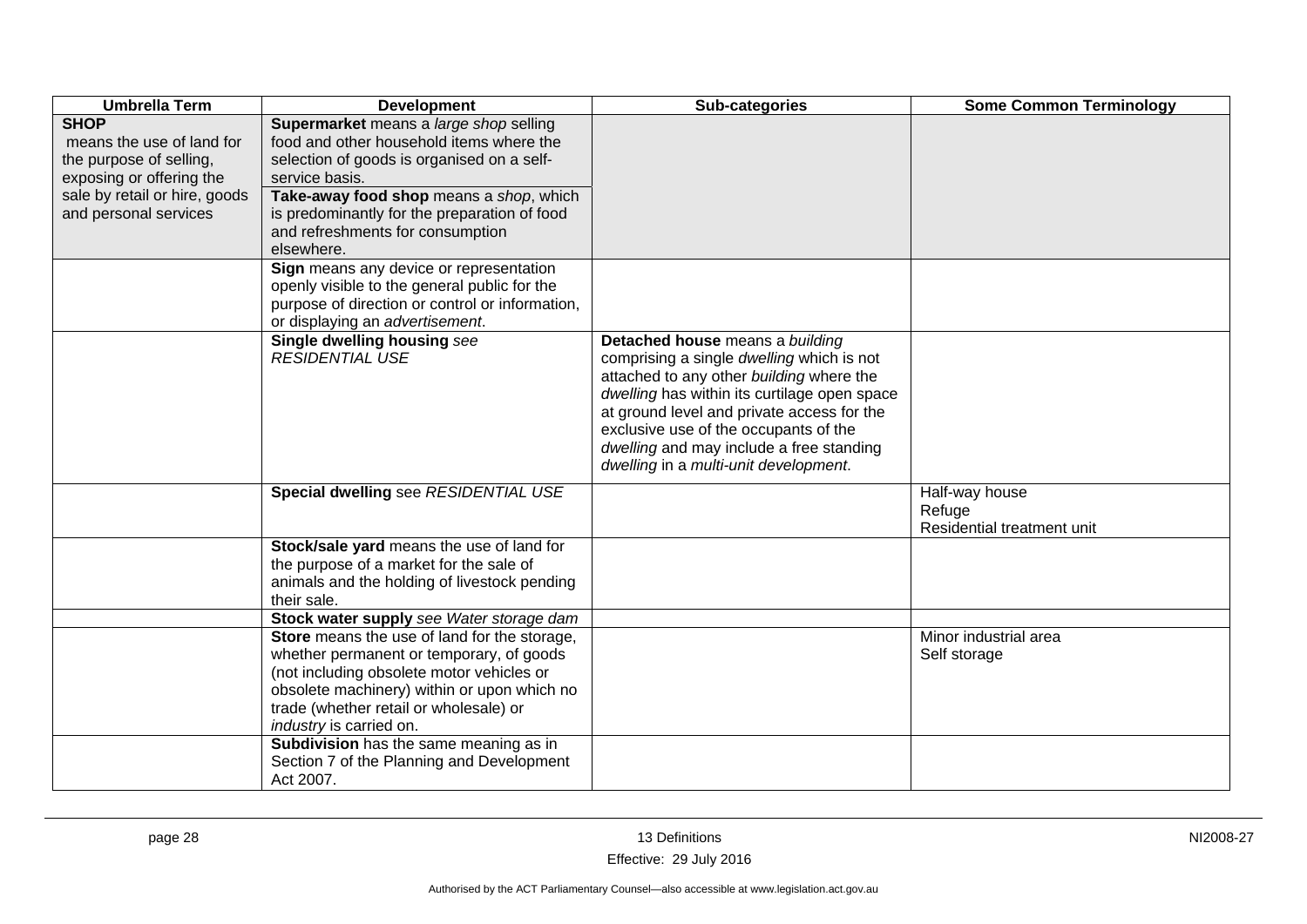| <b>Umbrella Term</b> | <b>Development</b>                               | Sub-categories | <b>Some Common Terminology</b>          |
|----------------------|--------------------------------------------------|----------------|-----------------------------------------|
|                      | <b>Supportive Housing see RESIDENTIAL</b><br>USE |                | Aged persons units<br>Community housing |
|                      |                                                  |                | Older persons units                     |
|                      |                                                  |                | Rooming house                           |
|                      |                                                  |                | Social housing                          |
|                      |                                                  |                | University college                      |
|                      | Supermarket see SHOP                             |                |                                         |
|                      | Take-away food shop see SHOP                     |                |                                         |
|                      | Temporary Use means the use of unleased          |                |                                         |
|                      | land for a purpose that is temporary in nature   |                |                                         |
|                      | and for which a licence may be issued for a      |                |                                         |
|                      | maximum term of three years and which may        |                |                                         |
|                      | be renewed.                                      |                |                                         |
|                      | Tourist facility means the use of land for       |                | Amusement park                          |
|                      | providing entertainment, recreation, cultural    |                | Theme park                              |
|                      | or similar facilities for use mainly by the      |                |                                         |
|                      | general touring or holidaying public and may     |                |                                         |
|                      | include a restaurant, cafe, bar, service         |                |                                         |
|                      | station, tourist accommodation and the retail    |                |                                         |
|                      | sale of arts and crafts, souvenirs, antiques     |                |                                         |
|                      | and the like.                                    |                |                                         |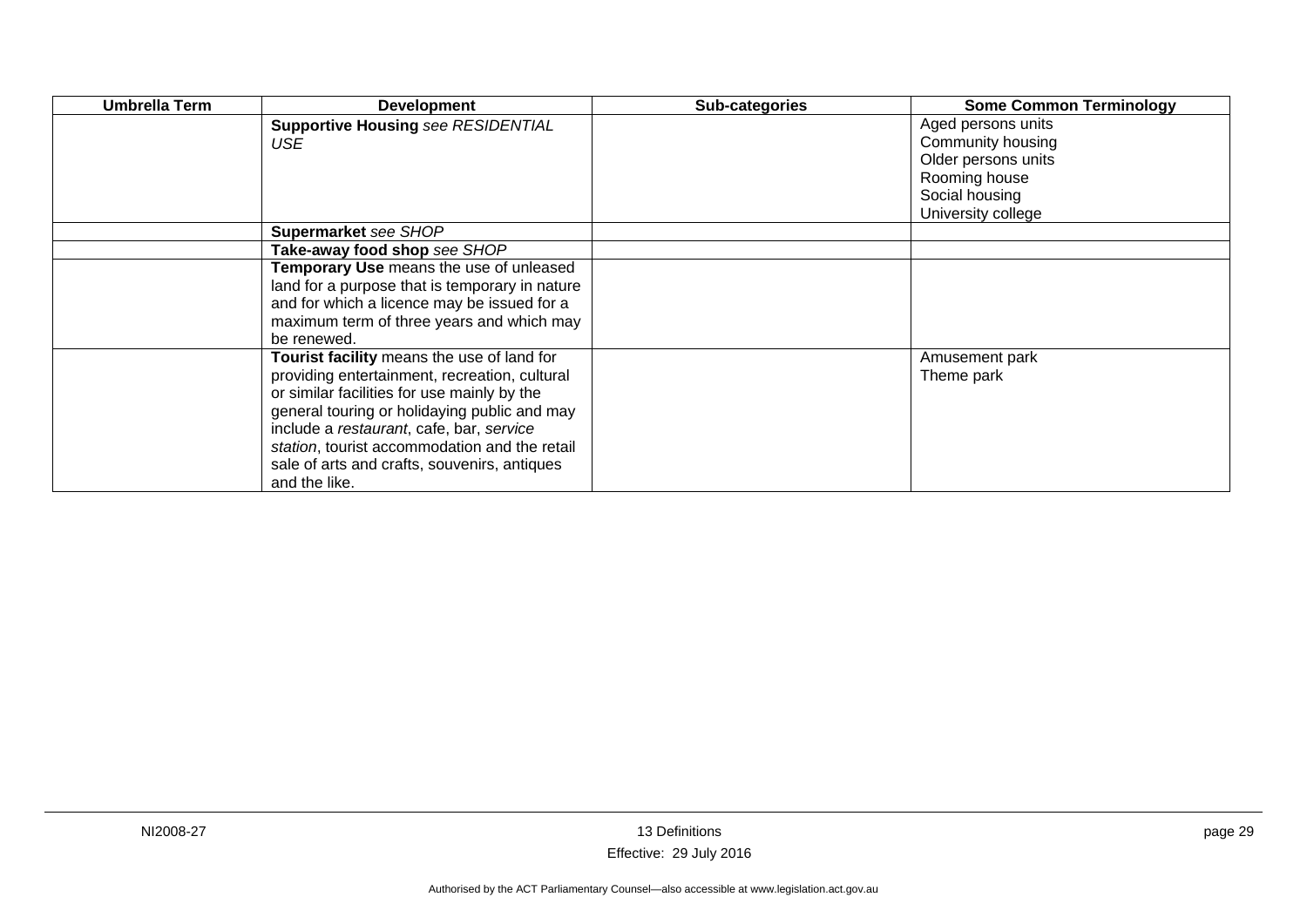| <b>Umbrella Term</b> | <b>Development</b>                                       | Sub-categories | <b>Some Common Terminology</b> |
|----------------------|----------------------------------------------------------|----------------|--------------------------------|
|                      | Tourist resort see COMMERCIAL                            |                |                                |
|                      | <b>ACCOMMODATION USE</b>                                 |                |                                |
|                      | Transport depot means the use of land for                |                |                                |
|                      | the parking or storage of motor vehicles used            |                |                                |
|                      | in connection with a commercial or industrial            |                |                                |
|                      | transport undertaking.                                   |                |                                |
|                      | Treatment plant see MAJOR UTILITY<br><b>INSTALLATION</b> |                |                                |
|                      | Tunnel see MAJOR UTILITY                                 |                |                                |
|                      | <b>INSTALLATION</b>                                      |                |                                |
|                      | Urban lake, pond and/or retardation basin                |                |                                |
|                      | see MAJOR UTILITY INSTALLATION                           |                |                                |
|                      | Vehicle sales means the use of land for the              |                | Boat, caravan dealer           |
|                      | sale, hire, display or offering for sale or hire         |                | Car, truck dealer              |
|                      | of new or used motor vehicles, caravans,                 |                | Motor cycle dealer             |
|                      | motor cycles, boats, trailers or other                   |                |                                |
|                      | vehicles. The term includes the ancillary use            |                |                                |
|                      | of such premises for the sale of spare parts             |                |                                |
|                      | or accessories and the storage, cleaning and             |                |                                |
|                      | maintenance of such vehicles, but does not               |                |                                |
|                      | include a service station.                               |                |                                |
|                      | Veterinary hospital means the use of land                |                |                                |
|                      | for diagnosis, surgical or medical treatment             |                |                                |
|                      | of animals, and where the animals may be                 |                |                                |
|                      | kept on the premises overnight for the                   |                |                                |
|                      | purposes of treatment.                                   |                |                                |
|                      | Warehouse means the use of land for the                  |                | Cold storage                   |
|                      | purposes of the bulk sale of goods to be                 |                | Food storage                   |
|                      | retailed by others or the bulk storage of                |                |                                |
|                      | goods, merchandise or materials pending                  |                |                                |
|                      | their sale and distribution to persons                   |                |                                |
|                      | engaged in the retail trade but does not                 |                |                                |
|                      | include premises used for the purpose of                 |                |                                |
|                      | bulk storage of calcium carbide, flammable               |                |                                |
|                      | liquid, solid fuel, gas, hide, skins, tallow,            |                |                                |
|                      | bones, or motor vehicles for recovery of                 |                |                                |
|                      | spare parts or accessories.                              |                |                                |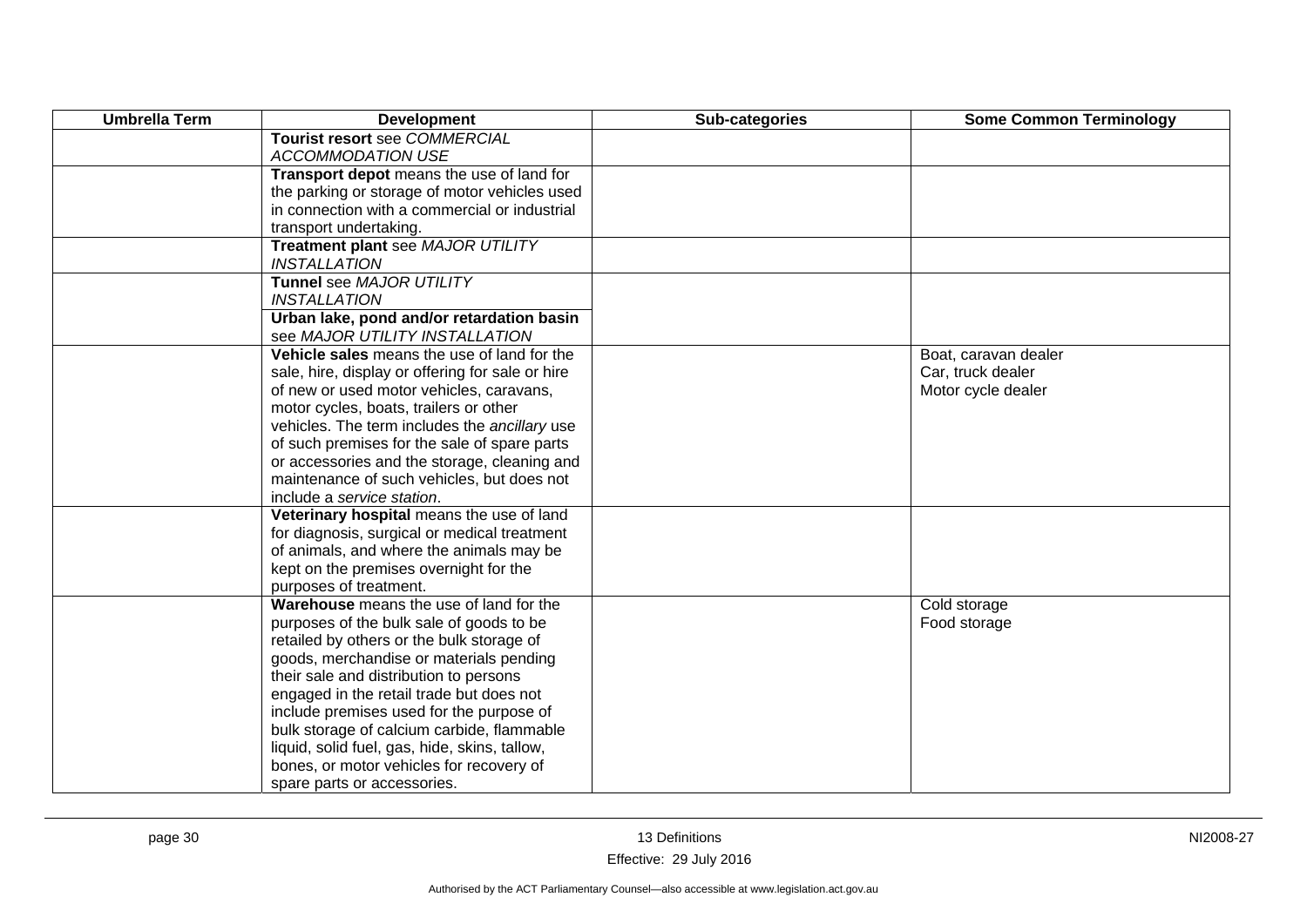| Umbrella Term | <b>Development</b>                               | Sub-categories                | <b>Some Common Terminology</b> |
|---------------|--------------------------------------------------|-------------------------------|--------------------------------|
|               | Waste transfer station means the use of          |                               |                                |
|               | land for the collection of waste into bulk       |                               |                                |
|               | containers for the further transport to a        |                               |                                |
|               | landfill site, recycling facility or other waste |                               |                                |
|               | disposal facility.                               |                               |                                |
|               | Water storage dam see MAJOR UTILITY              | <b>Distribution reservoir</b> |                                |
|               | INSTALLATION                                     | <b>Stock water supply</b>     |                                |
|               | Woodlot means disaggregated plots and            |                               |                                |
|               | clumps of trees grown for production and/or      |                               |                                |
|               | landcare shelter belt and landscape              |                               |                                |
|               | purposes.                                        |                               |                                |
|               | Zoological facility means the use of land for    |                               | Aquarium                       |
|               | the containment of animals for viewing by        |                               | Oceanarium                     |
|               | members of the public.                           |                               | Wildlife sanctuary             |
|               |                                                  |                               | Zoo                            |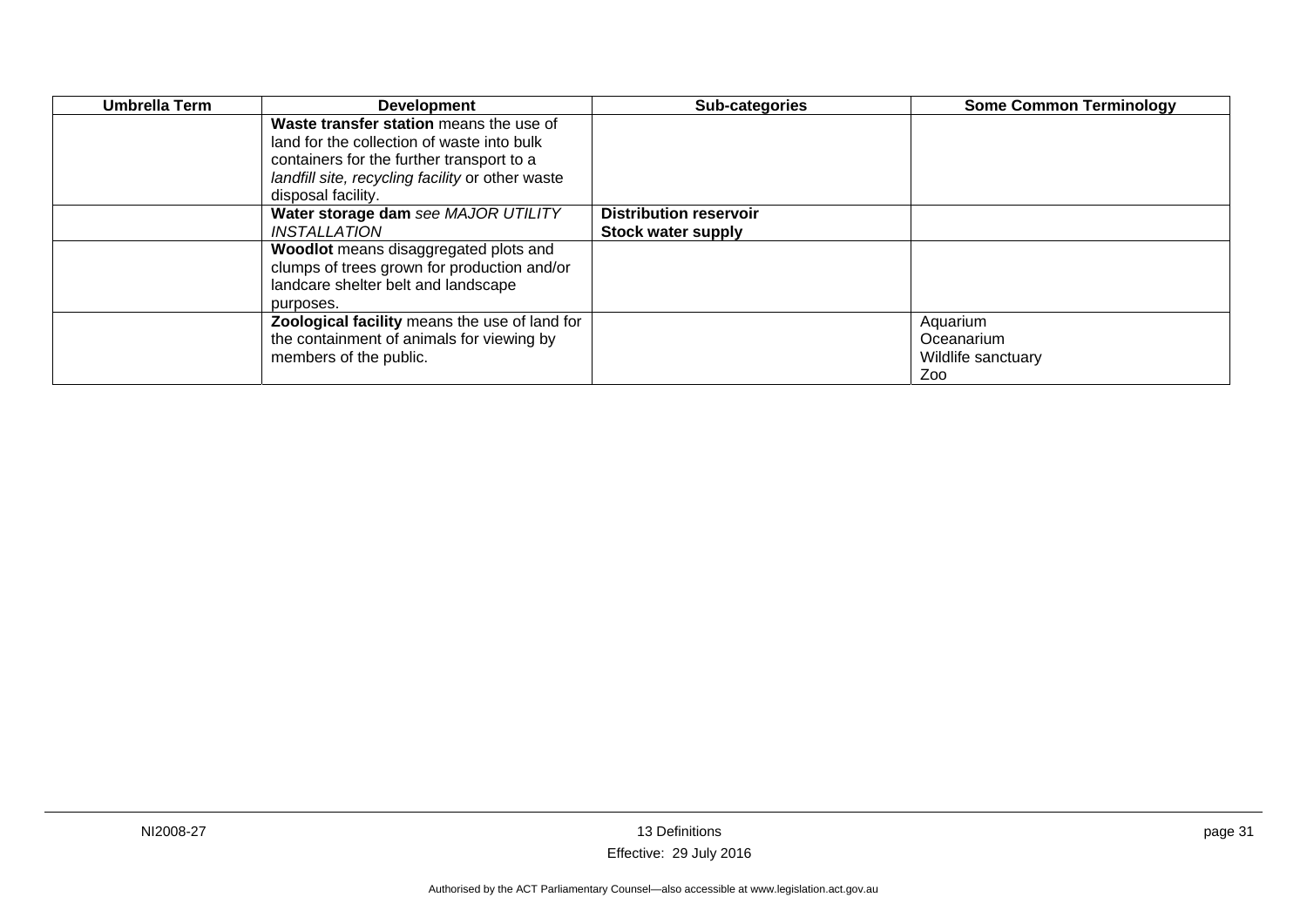## **Part B – Definitions of Terms**

**Adjacent** means either being contiguous with the subject location; or, if separated only by a *road*, where the *front boundary* faces the section of the road which separates it from the subject location.

**Adjunct** means associated with but not necessarily part of.

**Advertisement** means any device or representation visible to the general public which is for the purpose of directly or indirectly promoting sales or drawing attention to an enterprise or undertaking, and includes any hoarding or similar *structure*, any bunting, flag or streamer, or any balloon used or adapted for use for the display of *advertisements* or attracting attention.

**AEP (Annual Exceedance Probability)** means the probability in any one year of a storm event exceeding a specified stream flow level.

**AHD** means Australian Height Datum.

**Ancillary** means associated with and directly related to, but incidental and subordinate to the predominant use.

**Application** has the same meaning as in the *Planning and Development Act 2007.*

**Approval** has the same meaning as in the *Planning and Development Act 2007*.

**Aquatic habitat** means the lake, river and stream margins, banks and beds, which sustain diverse populations of plants and animals.

**Aquatic migration corridor** means river corridors and associated streams and wetlands upon which a number of animals are dependent for their movement and survival in the region.

**Articulation Zone** means a specified area on a block within which the design of the façade of buildings is required to be articulated in order to provide visual interest to the streetscape. Forms of articulation may include architectural elements and detailing to be incorporated into the building façade and variations to building alignment particularly in response to existing landscape features.

**Attic** means any habitable space contained wholly within a roof pitched at not more than 36 degrees above the ceiling line of the storey immediately below, except for minor elements such as dormer windows and the like.

**Authority** means the Planning and Land Authority established by section 10 of the *Planning and Development Act 2007*.

**Backlighting** means, in relation to a *sign*, the internal illumination of a *sign* box and the internal illumination of individual letters or characters comprising a *sign*, provided that the *sign* box, letter or character is constructed of translucent and not transparent materials.

**Balcony** means a small outdoor area, raised above the ground, directly accessible from within the *building* and open except for a balustrade on at least one side.

**Basement** means a space within a *building* where the floor level of the space is predominantly below *datum ground level* and where the *finished floor level* of the level immediately above the space is less than 1.0 metre above *datum ground level*.

**Blank wall** means any wall, which has no openings such as windows or doors.

**Block** means a parcel of land, whether or not the subject of a *lease*.

**Building** includes:

a) an addition to a *building*;

b) a *structure* attached to a *building*; and

c) a part of a *building*.

**Building line** means a line drawn parallel to any *front boundary* along the front face of the *building* or through the point on a *building* closest to the *front boundary*. Where a terrace, landing, porch, *balcony* or verandah is more than 1.5 metres above the adjoining *finished ground level* or is covered by a roof, it shall be deemed to be part of the *building*.

**Carport** means a car shelter wholly or partly enclosed on not more than two sides.

**Communal open space** means common outdoor open space for recreation and relaxation of residents of a housing development.

**Community garden** means the use of land for the cultivation of produce primarily for personal use by those people undertaking the gardening, including demonstration gardening or other environmental activities which encourage the involvement of schools, youth groups and citizens in gardening activities.

**Community path system** means a route constructed or under reserve which includes a path (cycle path) open to the public for the use of non-motorised traffic, such as bicycles, pedestrians and joggers, and for motorised wheel chairs.

**Compact block** means a *block* with an area of 250m<sup>2</sup> or less.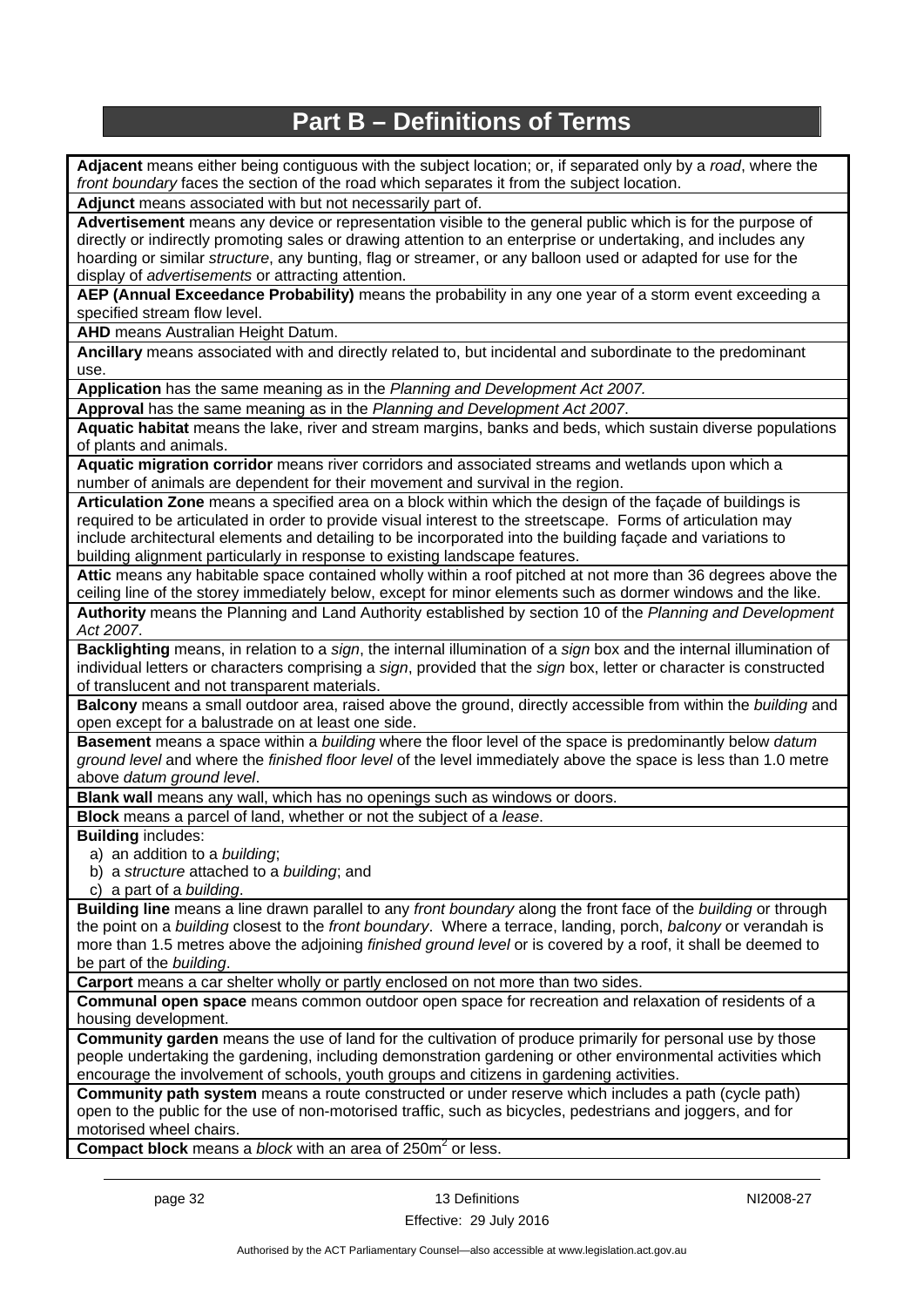**Consolidation** has the same meaning as in the *Planning and Development Act 2007*.

**Controlled activity** has the same meaning as in the *Planning and Development Act 2007.*

**Datum ground level** means the level of the surface of the ground as defined in a field survey and authorised by a qualified surveyor at the time of operational acceptance for greenfield development or prior to any new earthworks having occurred after that time.

**Defined land** has the same meaning as in the *Planning and Development Act 2007*

**Desired character** means the form of development in terms of siting, building bulk and scale, and the nature of the resulting *streetscape* that is consistent with the relevant zone objectives, and any statement of desired character in a relevant precinct code.

**Development** has the same meaning as in the *Planning and Development Act 2007*.

**Development condition** means any condition subject to the *Planning and Development Act 2007*, contained in a lease or an agreement collateral to a lease, or in a lease or an agreement collateral to the lease that was made prior to the commencement of the *Planning and Development Act 2007*.

**Discharge - stormwater** means the discharge to drains, ponds, lakes or streams of catchment runoff as a result of storm rainfall over the catchment.

**Discharge - wastewater** means liquid waste discharged from domestic, agricultural (feed lots) or industrial sources, or from associated treatment facilities.

**Domestic water supply** means the water stored, diverted, treated and reticulated for the primary purpose of domestic use.

**Domestic water supply - fully treated** means the provision of floculation and sedimentation, filtration and disinfection.

**Domestic water supply - partially treated** means the provision of direct filtration and disinfection (dependent on raw water having limited suspended solids levels).

**Domestic water supply - disinfected** means the provision of disinfection only (dependent on raw water substantially free of suspended solids).

**Dwelling** has the same meaning as in the Planning and Development Regulation 2008.

**Environment** includes biological, physical, social, cultural and economic aspects.

**Environment values** mean the value of the resource for extractive and instream uses by the community, and intrinsic values such as the maintenance of natural ecosystems.

**Environmental assessment** has the same meaning as in the *Planning and Development Act 2007*

**Erosion** means the mobilisation of soil as a result of loss of vegetative cover, scouring by runoff, or associated with slope instability.

**Estate Development Plan** means a plan setting out the proposed pattern of subdivision and infrastructure works for an estate and which is required to be approved prior to the undertaking of the works and the granting of leases for the subdivided blocks.

**External wall** means an external wall that may also incorporate any of the following

a) windows with sill heights at or above 1.7m from the floor

- b) screened decks
- c) fixed pane windows with obscure glass
- d) awning sashes with obscure glass and with an opening of not more than 30cm to the horizontal
- e) obscure glass bricks.

**Fin wall** means an external wall built on the *block* boundary side of a *lateral opening*, to screen that opening to and from an adjoining *block*.

**Finished floor level (FFL)** means the level of the upper surface of the relevant floor.

**Finished ground level (FGL)** means the ground level after completion of all excavation and earthworks.

**Fishing** means the use of bait, lures or other devices for the purpose of catching fish, for recreational or commercial purposes.

**Floodplain** means that area of stream or drainage corridor which is inundated by the 1 in 100 Annual Exceedance Probability (AEP) event.

**Front boundary** means any boundary of a *block adjacent* to a public *road*, public reserve or public pedestrian way.

**Front loading block** means a block where vehicular access is not obtained from a rear lane.

**Front Zone** means the area of a block between the *front boundary* and the *building line* or at the minimum front setback of the lower floor level for the block whichever is greater. (Note: for the purpose of this definition, the *front zone* shall not be more than 10m from the *front boundary*).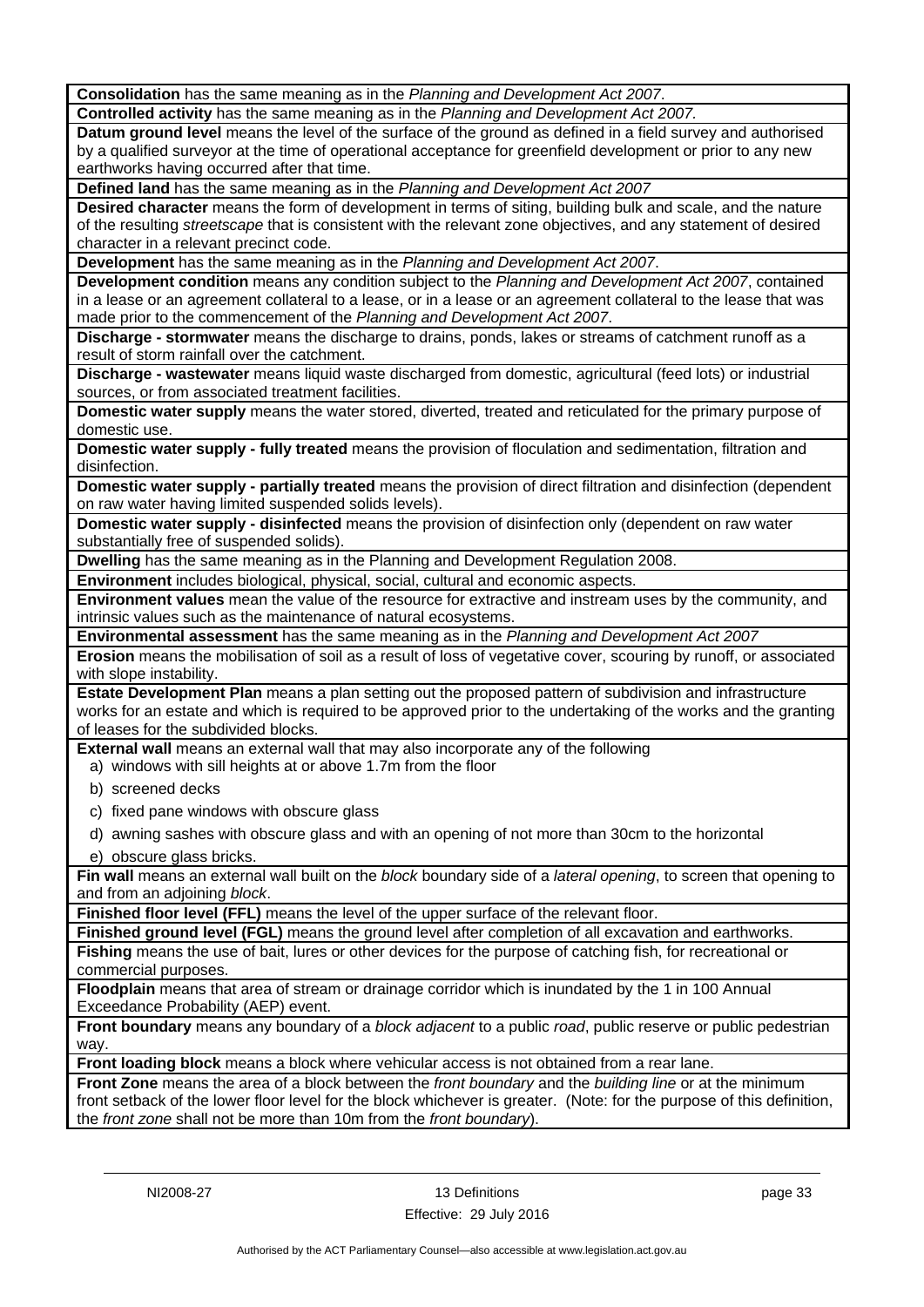**Garage** means a car shelter wholly or partly enclosed on more than two sides and includes an outbuilding as defined in the Building Code of Australia.

**Gross floor area (GFA)** means the sum of the area of all floors of the building measured from the external faces of the exterior walls, or from the centre lines of walls separating the building from any other building, excluding any area used solely for rooftop fixed mechanical plant and/or basement car parking.

**Groundwater** means an underground zone of porous or fractured rock within which water may be stored. **Groundwater abstraction** means abstraction by pumping, for the purpose of offstream use of water.

**Habitable room** means any room within a dwelling used or adapted to be used for the purpose of living, sleeping, or the eating or cooking of food and includes lounge rooms, family rooms, dining rooms, rumpus rooms, bedrooms, kitchens, but does not include bathrooms, laundries, *garages*, or garden sheds.

**Height of building** means the vertical distance between *datum ground level* to the highest point or points of the *building*.

**Height of wall** means the vertical distance between the *datum ground level* directly beneath the outside face of any external wall and the top of the wall or roof at the wall line, parapet or balustrade (whichever is the higher). In the case of a gable or skillion end, the maximum height of wall shall be measured to a level midway between the ridge line and the top of the eaves or fascia.

**Heritage Register** has the same meaning as in the *Heritage Act 2004*

**Inquiry** has the same meaning as in the *Planning and Development Act 2007*.

**Integrated housing development** means development where the developer:

a) is responsible for the planning, design and building of all the housing and associated facilities; or

b) undertakes the site planning and development of infrastructure as well as establishing general requirements for building design without actually constructing the dwellings.

**Integrated housing development parcel** means a parcel of land intended to be

- a) subdivided into two or more single dwelling blocks, and
- b) used for an integrated housing development.

**Integrated housing development plan** means one or more drawings describing a proposed *integrated housing development*.

**Irrigation water supply** means water abstracted, stored, treated and reticulated for use for the irrigation of landscape or crops.

**Land** includes water.

**Land capability** means use of land according to its capacity to sustain such use, without long term degradation

Large block means a *block* with an area greater than 500m<sup>2</sup>.

**Lateral opening** means a window or door, which is approximately at right angles to a *block* boundary.

**Lease** has the same meaning as in the *Planning and Development Act 2007*.

**Lessee** has the same meaning as in the *Planning and Development Act 2007*.

**Lower floor level** (LFL) means a *finished floor level* which is 1.8 metres or less above *datum ground level* at any point.

Mid sized block means a *block* with an area greater than 250m<sup>2</sup> but less than or equal to 500m<sup>2</sup>.

**Natural ground level** means the ground level at the date of grant of the lease of the *block*.

**Northern boundary** means a boundary of a *block* where a line drawn perpendicular to the boundary outwards is oriented between  $45^{\circ}$  west of north and  $45^{\circ}$  east of north.

**Objection** has the same meaning as in the *Planning and Development Act 2007.*

**Planting area** means an area of land within a block that is not covered by buildings, vehicle parking and manoeuvring areas or any other form of impermeable surface and that is available for landscape planting.

**Plot ratio** means the *gross floor area* in a *building* divided by the area of the *site*.

**Primary building zone** means the area between the f*ront zone* and a line projected 12m distant.

**Primary window** means the main window of a habitable room.

**Principal private open space** means private open space that is directly accessible from a habitable room other than a bedroom.

**Private open space** means an outdoor area within a block useable for outdoor living activities, and may include balconies, terraces or decks but does not include any area required to be provided for the parking of motor vehicles and any common driveways and common vehicle manoeuvring areas. Up to 25 per cent of any part of private open space may be roofed over, except that a balcony may be entirely roofed over.

**Rear loading block** means a block where vehicular access is obtained from a rear lane.

**Rear zone** means the area of a block behind the p*rimary building zone.*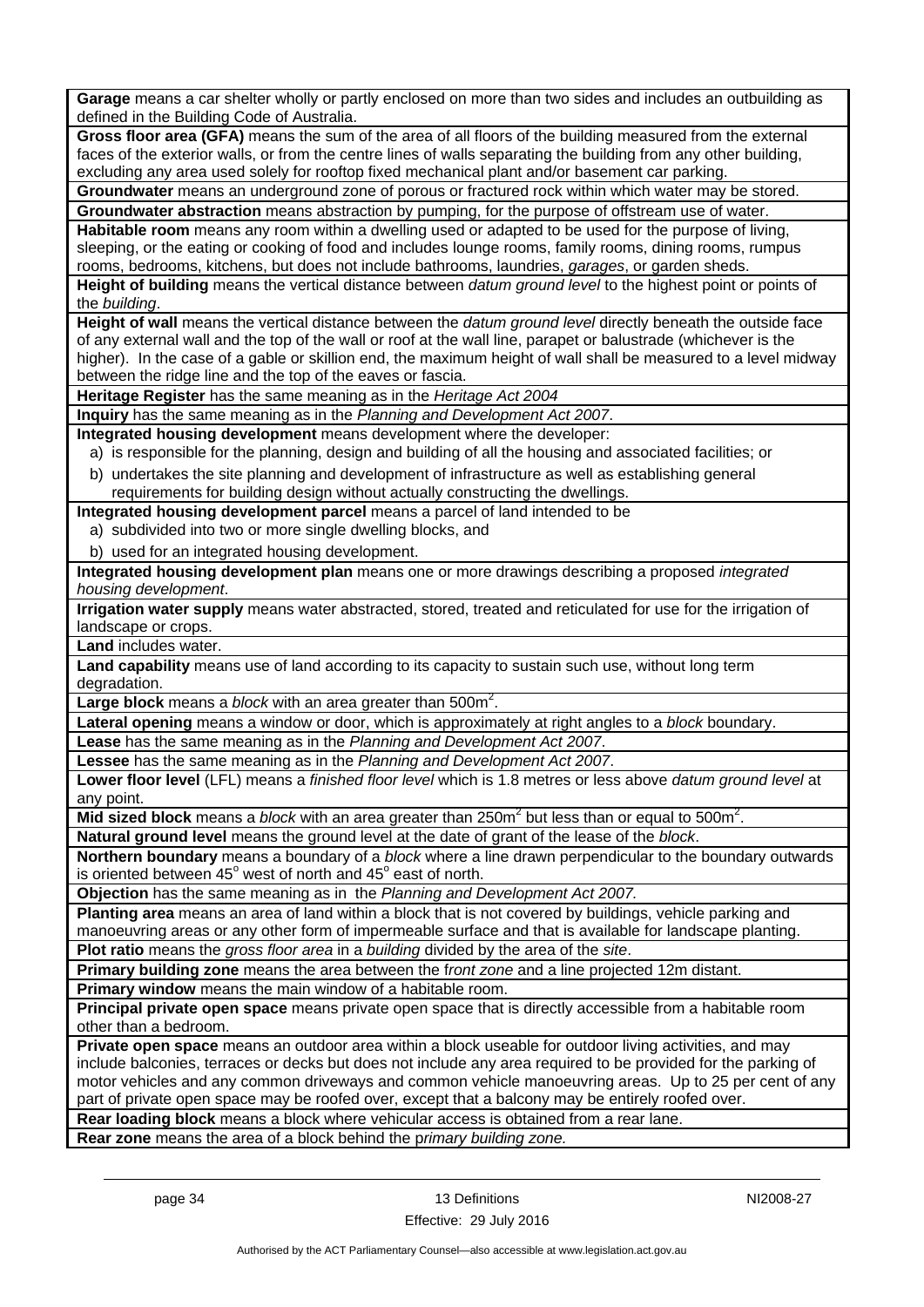| Relevant authority has the same meaning as in the Planning and Development Act 2007.                                                                                                                                |
|---------------------------------------------------------------------------------------------------------------------------------------------------------------------------------------------------------------------|
| Remnant native vegetation means the structural and/or floristic characteristics of the vegetation as it would<br>have been prior to European settlement.                                                            |
| RL (Reduced Level) means the vertical height in metres above Australian Height Datum (AHD).                                                                                                                         |
| Residential block means a block that has at least one of the following characteristics -                                                                                                                            |
| a) zoned residential                                                                                                                                                                                                |
| b) affected by a lease which authorises residential use but does not include any land intended to remain as                                                                                                         |
| unleased Territory land or public open space.                                                                                                                                                                       |
| Residential redevelopment means development that involves:                                                                                                                                                          |
| a) substantial or total demolition of an existing dwelling on land previously used for residential purposes and                                                                                                     |
| replacement with one or more new dwellings;                                                                                                                                                                         |
| b) establishment of one or more new dwellings on land previously used for residential purposes in addition to                                                                                                       |
| an existing dwelling; or                                                                                                                                                                                            |
| c) substantial alterations to an existing dwelling that would result in a significant change to the scale and/or                                                                                                    |
| character of the dwelling.                                                                                                                                                                                          |
| Road means any way or street (so called), whether in existence or under reserve, open to the public which is                                                                                                        |
| provided and maintained for the passage of vehicles, persons and animals and which may include footpaths,                                                                                                           |
| community paths, bus lay-bys, light rail tracks, turning areas, or traffic controls.                                                                                                                                |
| Screening device means a permanent structure that comprise one or more of the following                                                                                                                             |
| a) opaque or translucent glazing                                                                                                                                                                                    |
| b) solid panels                                                                                                                                                                                                     |
| c) perforated panels or trellises with a maximum 25% openings.                                                                                                                                                      |
| Screen wall means a wall at least 1.8 metres high and visually opaque.                                                                                                                                              |
| Secondary street frontage means the frontage of a corner block nominated in a precinct code or, if not so                                                                                                           |
| nominated, nominated by the applicant.                                                                                                                                                                              |
| Secondary window means a window to a non habitable room, a window with a sill height at least 1.7 m above                                                                                                           |
| finished floor level, or a window with fixed obscure glazing.                                                                                                                                                       |
| Section means an area of land comprising of a logical grouping of individual blocks identified as a Section                                                                                                         |
| pursuant to the Districts Act 1966.                                                                                                                                                                                 |
| Section Master Plan means a plan of a section and surrounds indicating a development context for individual<br>development proposals and providing guidance on how sites in the section may logically be developed. |
| Sediment means the coarse particles (such as sand, silt and gravel) and organic particulates transported by                                                                                                         |
| storm runoff and streamflow.                                                                                                                                                                                        |
| Setback means the minimum horizontal distance between a building wall or the outside face of a balcony,                                                                                                             |
| deck or supporting posts of a carport or verandah roof and the relevant block boundary.                                                                                                                             |
| Sewer vent means a vent connected to a trunk sewer to evacuate foul air from sewers.                                                                                                                                |
| Sewerage storm tank means an earth or concrete storage tank provided to contain sewage storm overflow in                                                                                                            |
| excess of sewer or pump capacity.                                                                                                                                                                                   |
| Side boundary means a block boundary extending from a street frontage and adjacent to one other block                                                                                                               |
| only.                                                                                                                                                                                                               |
| Sill height means the vertical height of a window sill above the finished floor level which it serves.                                                                                                              |
| Single dwelling block means a block with one of the following characteristics -                                                                                                                                     |
| a) originally leased or used for the purpose of single dwelling housing                                                                                                                                             |
| b) created by a consolidation of blocks, at least one of which was originally leased or used for the purpose of                                                                                                     |
| single dwelling housing.                                                                                                                                                                                            |
| Site means a block, lease or other lawful occupation of land, or adjoining blocks, leases or lawful occupancies                                                                                                     |
| in the event of these being used for a single undertaking or operation, but excludes the area of any access                                                                                                         |
| driveway or right-of-way                                                                                                                                                                                            |
| Site coverage the proportion of the actual site covered by dwellings and all other buildings                                                                                                                        |
| Storey means a space within a building that is situated between one floor level and the floor level next above,                                                                                                     |
| or if there is no floor level above, the ceiling or roof above but does not include an attic or a basement.                                                                                                         |
| Streamflow diversion means the impoundment and diversion of streamflow to pipes or channels, for the                                                                                                                |
| purpose of offstream use of water.                                                                                                                                                                                  |
| Streamflow regulation means the retention of portion of streamflow in a pond or reservoir for some period of                                                                                                        |
| time, for subsequent release downstream.                                                                                                                                                                            |
| Streetscape includes the visible components within a street (or part of a street) including the private land                                                                                                        |